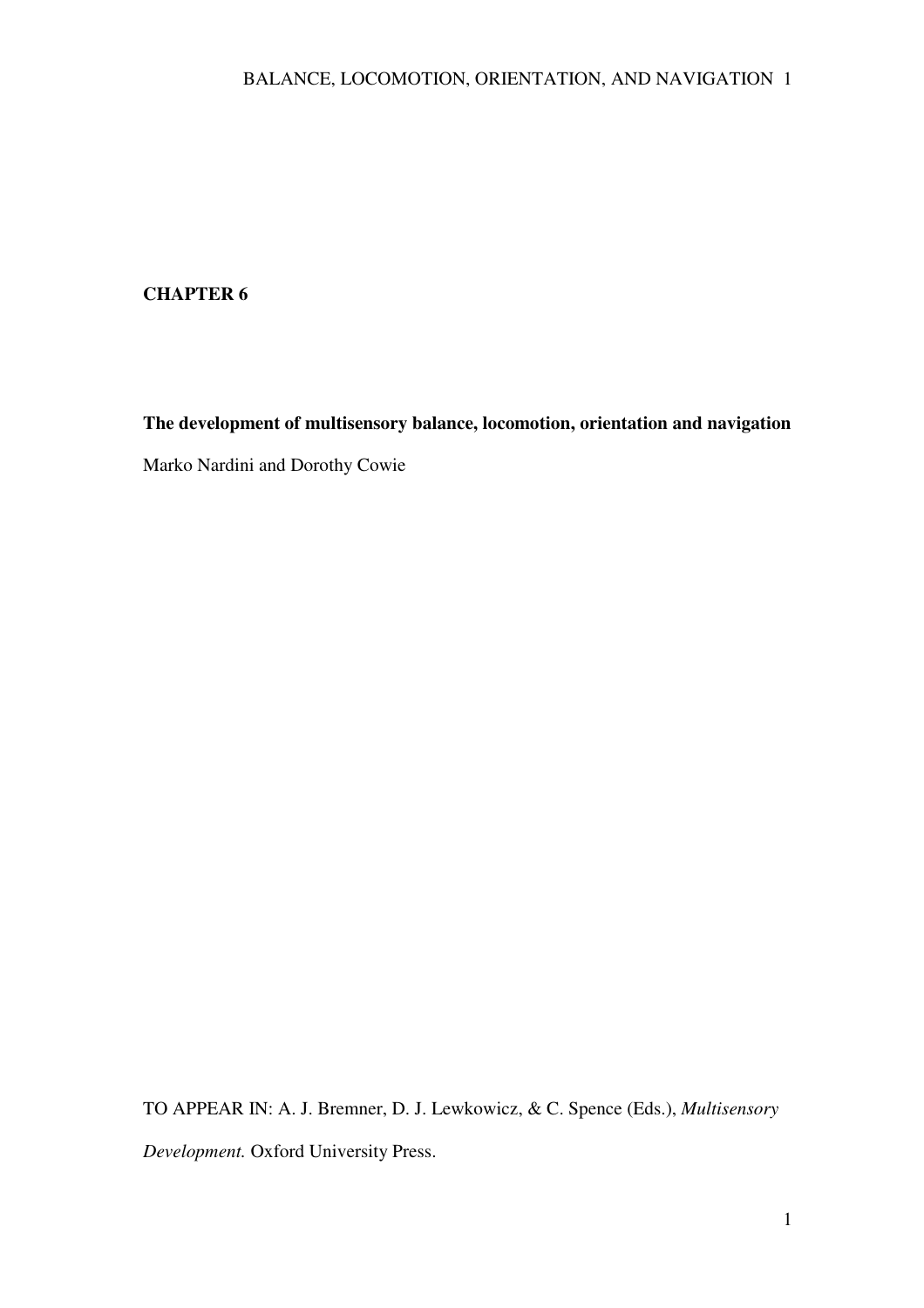#### **1. Introduction**

This chapter describes development of the sensory processes underlying the movement of our bodies in space. In order to move around the world in an adaptive manner infants and children must overcome a range of sensory and motor challenges. Since balance is a pre-requisite for whole-body movement and locomotion, a primary challenge is using sensory inputs to maintain balance. The ultimate goal of movement is to reach (or avoid) specific objects or locations in space. Thus, a further prerequisite for adaptive spatial behaviour is the ability to represent the locations of significant objects and places. Information about such objects, and about one's own movement ("self-motion") comes from many different senses. A crucial challenge for infants and children (not to mention adults) is to select or integrate these correctly to perform spatial tasks.

We will first describe the development of balance and locomotion. We will then go on to describe the development of spatial orientation and navigation. Basic spatial orienting (*e.g.*, turning the head to localise multisensory stimuli), which does not require balance or locomotion, is also described in this section. These earlydeveloping orienting behaviours are building blocks for more sophisticated navigation and spatial recall.

We will describe a number of situations in which spatial behaviour in response to multiple sensory inputs undergoes marked changes in childhood before reaching the adult state. Bayesian integration of estimates is a theoretical framework that may accommodate some of these findings. In the concluding section of this chapter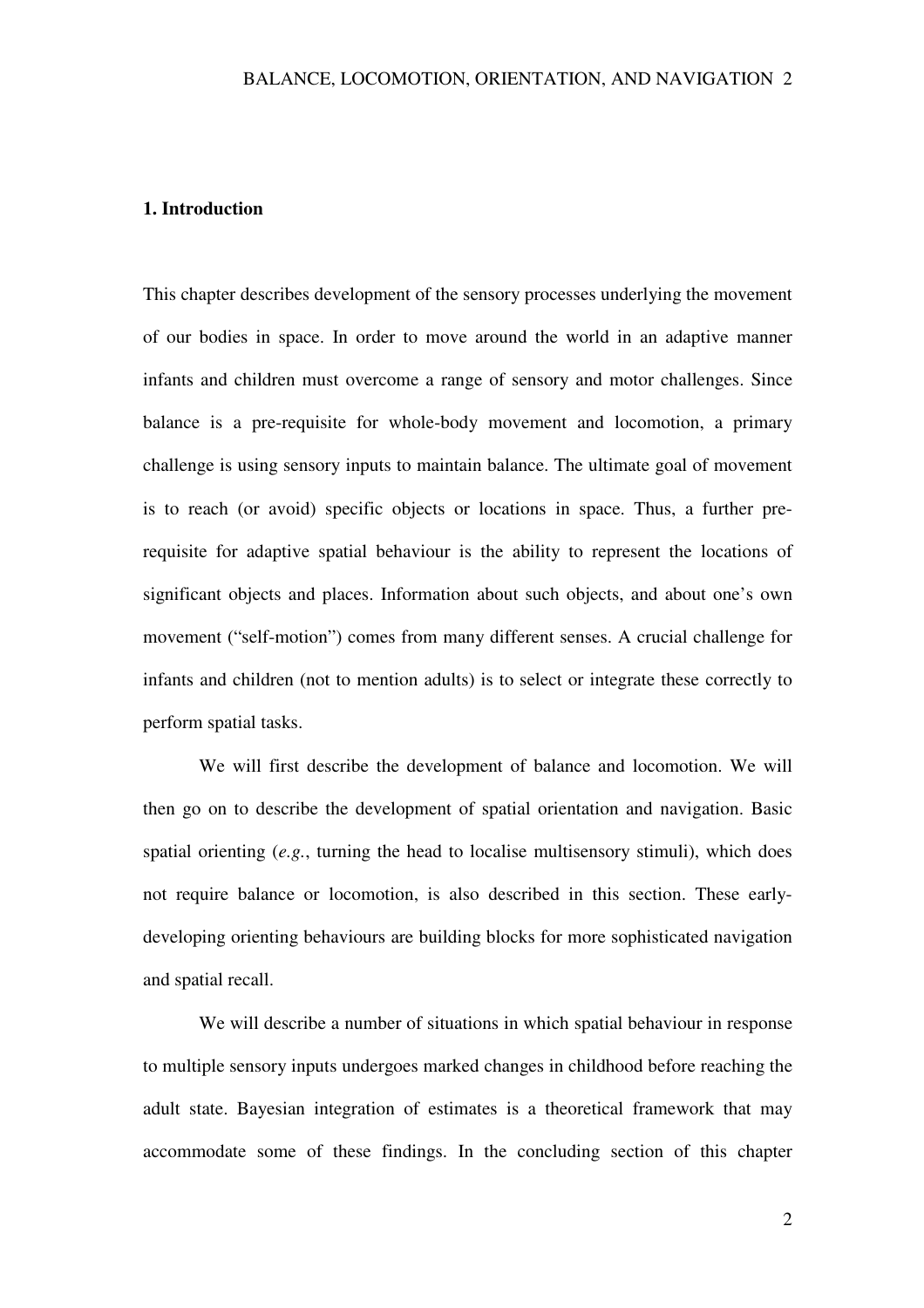(**Section 5**), we will describe this framework and highlight its potential for explaining some of the existing developmental findings. However, we will argue that most of the experimental work needed to evaluate the Bayesian explanation still remains to be done.

#### **2. Development of multisensory balance and locomotion**

Human balance mechanisms allow us to maintain a positional equilibrium by coordinating internal and external forces on the body. Static balance refers to the maintenance of equilibrium during quiet stance (standing still), whereas dynamic balance refers to the maintenance of equilibrium during movement as, for example, during walking. In line with the focus of available/current research, we will concentrate on static balance. Maintaining balance is vitally important for developing infants and children, because it provides a base on which to build other skills. For example, being able to sit upright allows for reaching; being able to stand without falling over allows for walking. These motor skills in turn permit explorations of the surrounding space and objects. Useful information for balance and locomotion comes from multiple senses. However, development poses a difficult context in which to integrate these multisensory inputs for balance and locomotion, because the child's sensory and motor capabilities are still developing, while her body is also changing in shape, size and mass.

In this review we will separate the sensory inputs used to maintain balance into three functional groupings: visual inputs, vestibular inputs, and information from muscle and joint mechanoreceptors which we term "proprioception". The key visual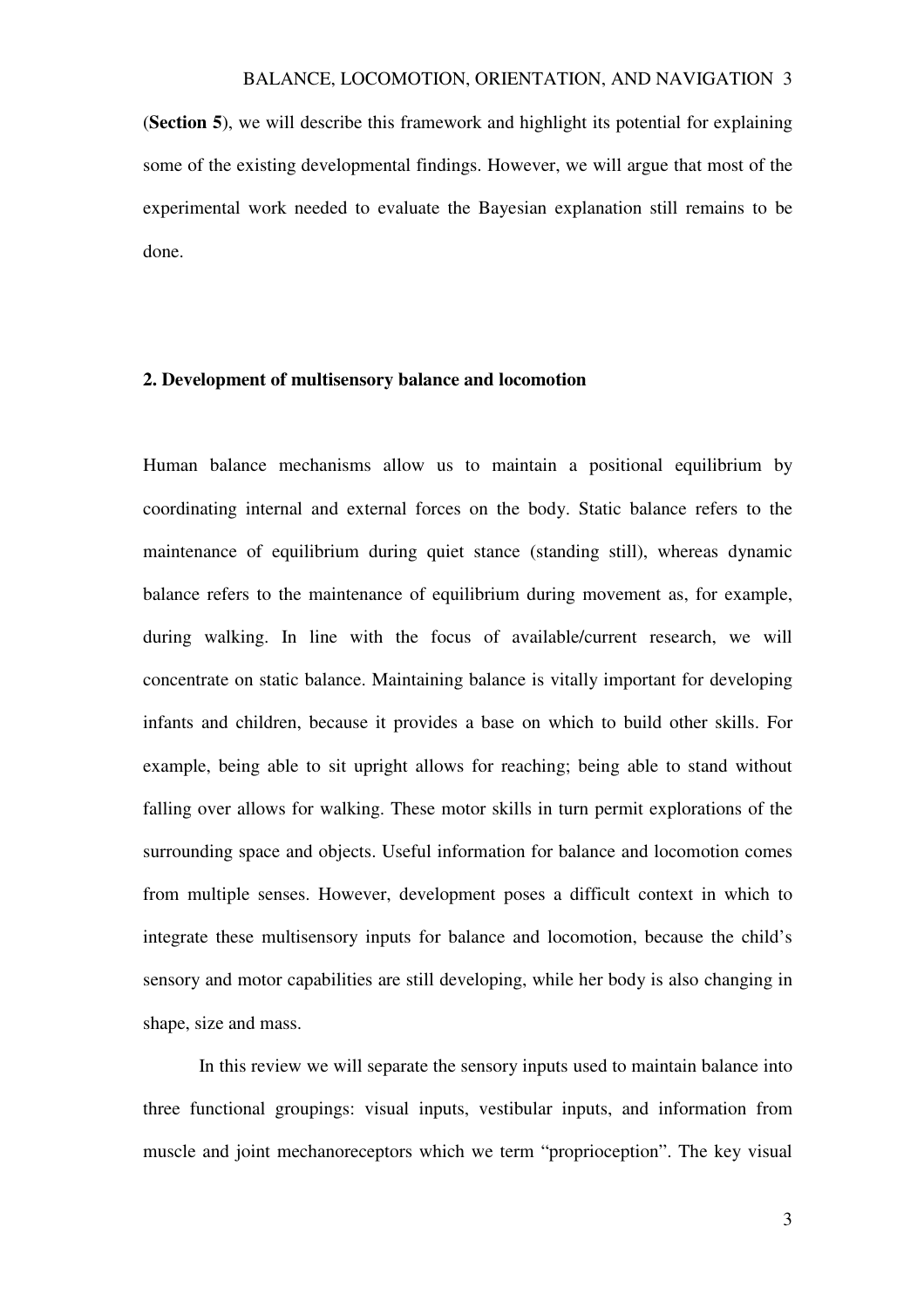information for balance is that which signals relative motion between an observer and their environment. Such movement produces characteristic patterns of change ("optic flow") in the visual environment (J.J. Gibson 1979). For example, as an observer sways forwards toward an object, the image of that object expands. This characteristic "expansion" pattern therefore signals that the observer is moving forwards and a corrective, backwards sway response may be made. The medial superior temporal area MST plays a prominent role in processing these signals, as do subcortical structures (Billington *et al.* 2010; Wall and Smith 2008). In the vestibular system, the semicircular canals provide information about the rotation of the head whereas the otolith organs signal linear accelerations (Day and Fitzpatrick 2005). This information is processed in the vestibular nuclei and subsequently in higher structures including the cerebellum and cortex (see Angelaki *et al.* 2009). Finally what we term proprioception includes information arising from muscle spindles sensing muscle stretch and similar mechanoreceptors in the joints.

### *2.1 Multisensory balance development*

Many studies suggest that balance control is strongly coupled to visual information very early in infancy. Furthermore, this coupling seems to require little experience of standing or even sitting upright. Children as young as 3 days old make head movements in response to expanding optic flow stimuli, and head movement increases linearly as a function of flow velocity (Jouen *et al.* 2000). Preferential looking also shows that 2 month olds can discriminate global radial expansion patterns from random patterns. Sensitivity to this motion increases during the first year of life (Brosseau-Lachaine *et al.* 2008). The earliest responses may have a subcortical basis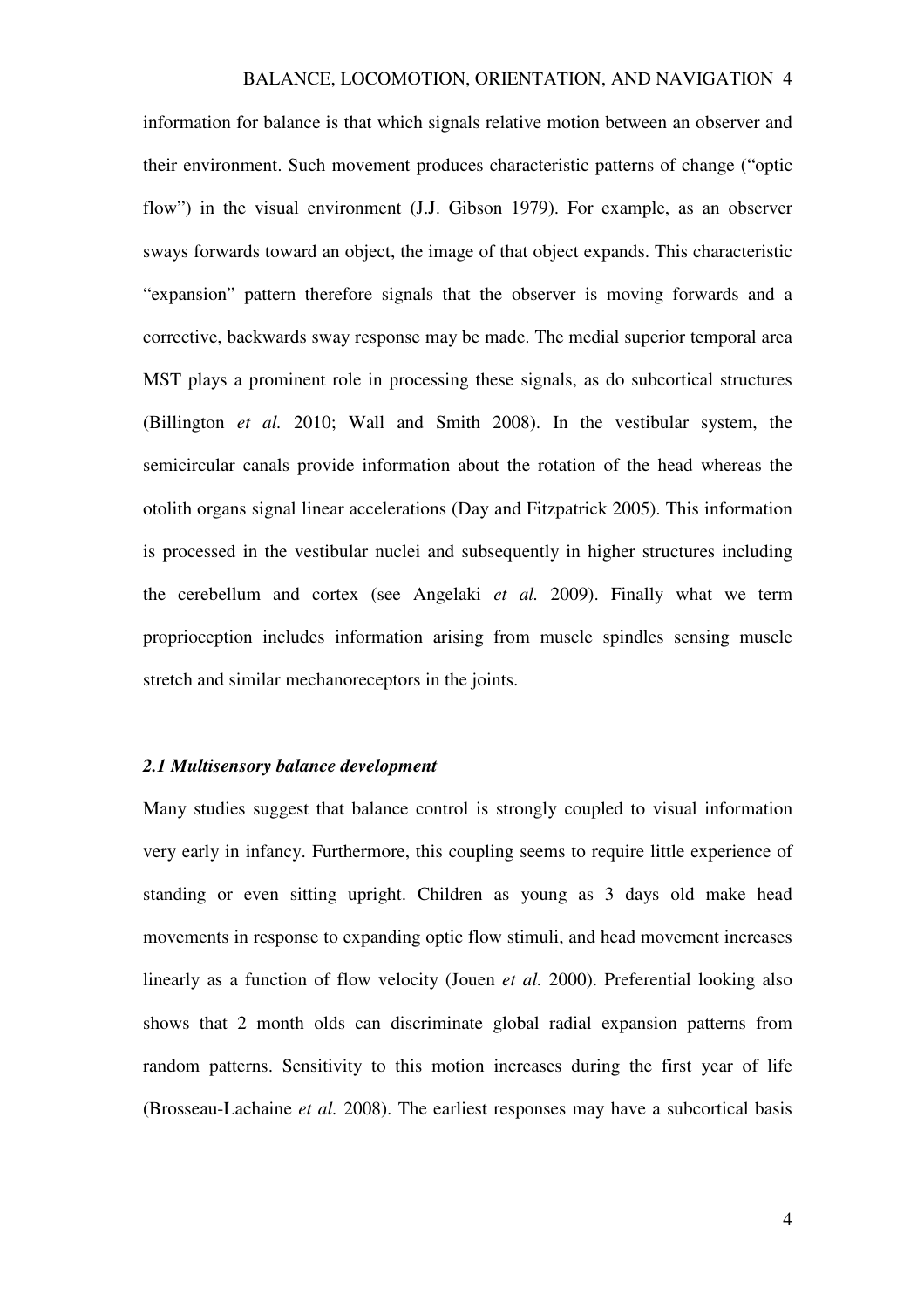while later responses are likely to recruit cortical visual areas sensitive to global flow patterns, such as MT and MST (Wall *et al.* 2008; Wattam-Bell *et al.* 2010).

--Insert Figure 6.1 about here--

The "swinging room" technique (Lishman and Lee 1973) has been widely used to investigate the balance responses of infants and children (**Fig. 6.1**). Participants stand on a platform inside what appears to be a small room. The walls and ceiling of the room move back and forth independently of the floor, which is fixed. This causes adult participants to sway with the motion of the room. When the room moves towards the participant, creating an expansion pattern (**Fig. 6.1b**), the participant takes this to signal self-motion forwards and corrects their perceived posture by swaying backwards, with the motion of the room. Thus participants became "hooked like puppets" to the motion of the room. The development of this phenomenon in childhood can be characterised by two processes: first, a decrease in the gain of the sway response (older children sway less in proportion to the sway of the room); and second, an increase in the temporal coupling between room motion and body sway.

Sway responses are present very early: sitting 5-month-olds sway in synchrony with the room (Bertenthal *et al.* 1997). Strong sway responses are maintained across the transition from crawling to walking (Lee and Aronson 1974). Indeed, responses to the moving room are produced to a greater degree for infants with crawling or locomotor experience than for less experienced infants of the same age (Higgins *et al.* 1996). Many new walkers respond so strongly to the stimulus that they stumble or fall over. Thus, visual inputs provide stronger inputs to balance at this age than they do in adults. This is still true of 3- to 4-year-old children (Wann *et al.* 1998), though the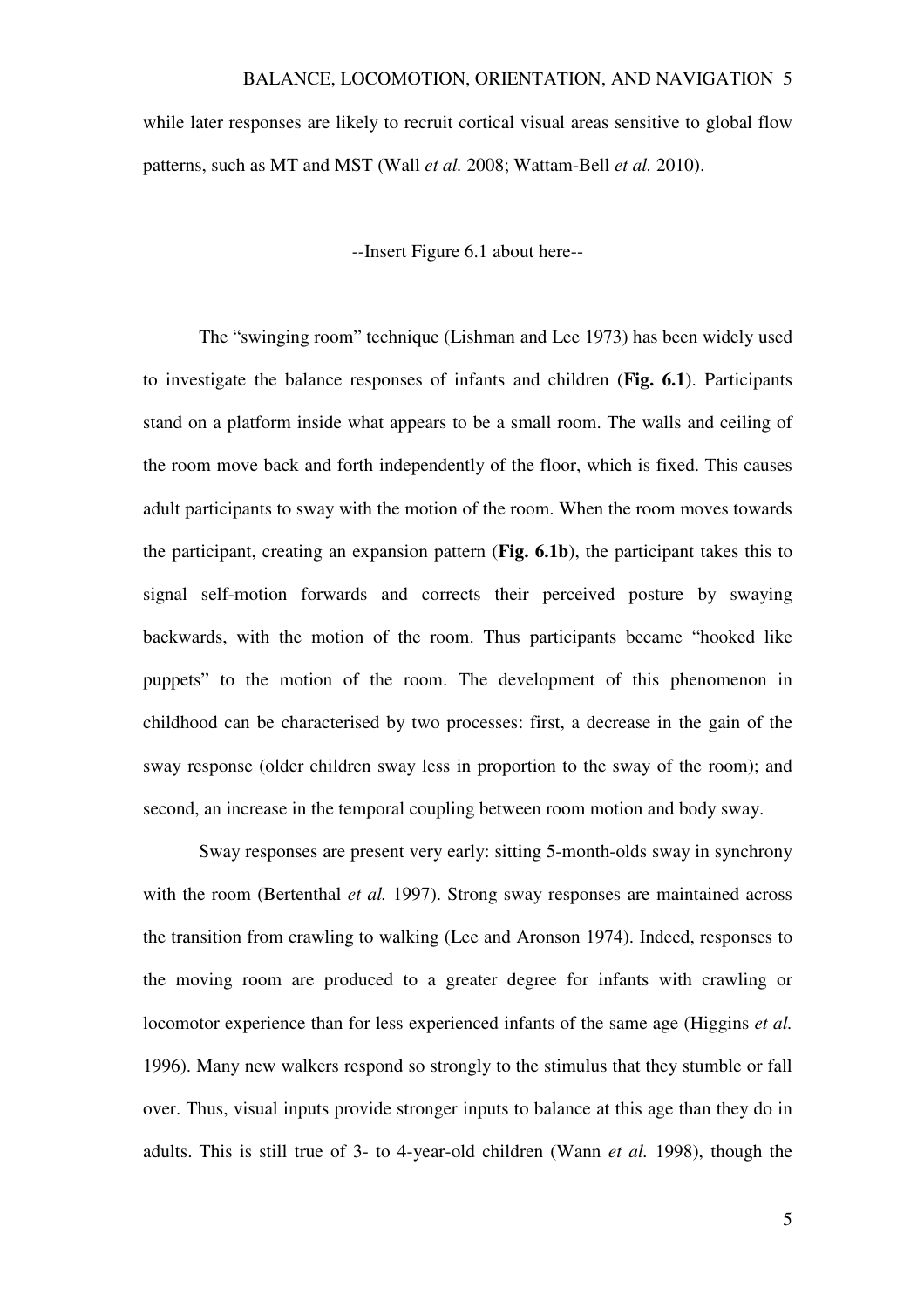falling responses have disappeared by this age. The extent of visually-driven sway decreases rather sharply between 4 and 6 years (Godoi and Barela 2008), indicating a transition away from visual dominance of balance responses which continues through childhood. To understand the exact developmental trajectory of sway gain, the literature would benefit studies which use the same paradigm over a very broad age range, including older children and teenagers. However, available data demonstrate that for children aged 7 to 14 years, the gain of sway to a swinging room is still higher than in adults (Sparto *et al.* 2006; Godoi and Barela 2008).

Alongside the very gradual weakening of responses to visual information, there is a gradual increase in the temporal coupling of room movement and body sway through childhood. Developments in coupling can be seen as early as 5 to 13 months (Bertenthal *et al.* 1997); and continue through mid-childhood. Coherence between room and body sway reaches adult levels by 10 years (Godoi and Barela 2008; Rinaldi *et al.* 2009). This may indicate improvements in muscular control, but could also reflect the refinement of visuomotor mechanisms (Godoi and Barela 2008; Rinaldi *et al.* 2009). This increased coupling may be a general feature of perceptual development, since it is also found using a "haptic moving room" (Barela *et al.* 2003) where the relevant sensory information is haptic rather than visual.

While the swinging room technique allows for the systematic manipulation of visual input, work using platform perturbations has investigated the contributions of visual, proprioceptive and vestibular inputs within one task (Shumway-Cook and Woollacott 1985; Woollacott *et al.* 1987). Children stood with eyes closed on a platform which rotated underfoot to dorsiflex the ankle joint. In these conditions, visual signals are not present and vestibular inputs do not initially signal sway. Only proprioceptive information from the ankle joint indicates that a balance response is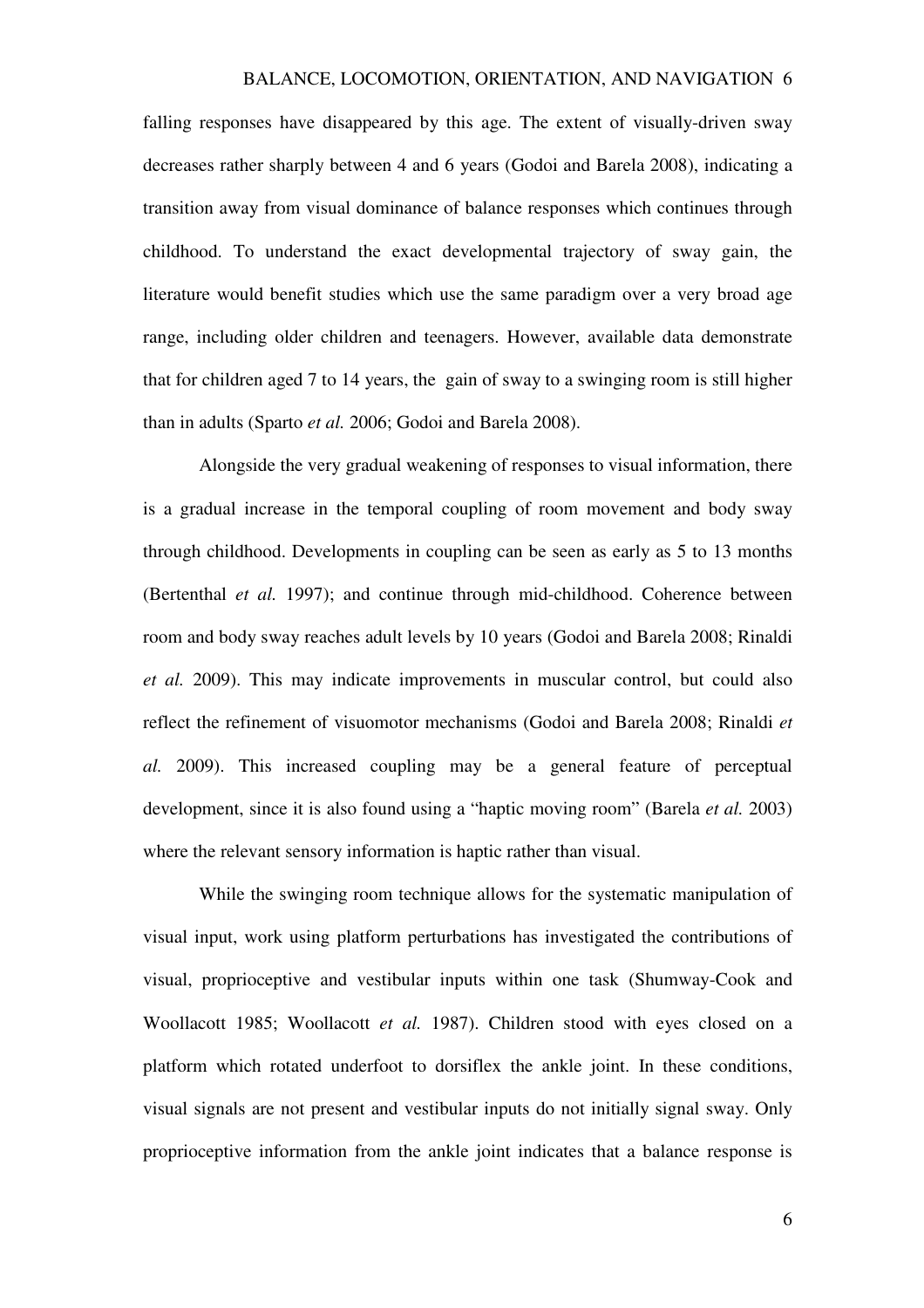necessary. Children aged 15-31 months did not sway significantly in this situation (Woollacott *et al.* 1987). This result accords with those from the swinging room studies in showing that, for very young children, visual and vestibular inputs are much more effective than proprioceptive inputs in driving balance responses. Similar platform rotations do evoke significant sway responses in children older than 4 years. At this age, where responses to moving visual scenes are also decreasing, proprioceptive information alone becomes sufficient to induce sway (Shumway-Cook and Woollacott 1985).

Further conditions in this study measured the relative contributions of vision and proprioception to balance, asking the children to stand still in four sensory conditions (**Fig. 6.2**). There was no sudden platform perturbation, but different conditions removed reliable visual information, reliable proprioceptive information, neither, or both. Visual information is simply removed by having children close their eyes. Reliable proprioceptive information is removed by making the platform "swayreferenced"; that is, the participant's sway is monitored and the platform is rotated accordingly, so that the ankle joint always remains at 90°. In this situation proprioceptive information remains present, but is incongruent with other inputs. Reliable vestibular information was available in all conditions.

#### --Insert Figure 6.2 about here--

Removing visual information caused greater increases in sway for 4- to 6-yearolds than for older children or adults. However, removing reliable proprioceptive information caused even greater increases in sway than removing vision. Removing both visual and proprioceptive information caused dangerous amounts of sway, with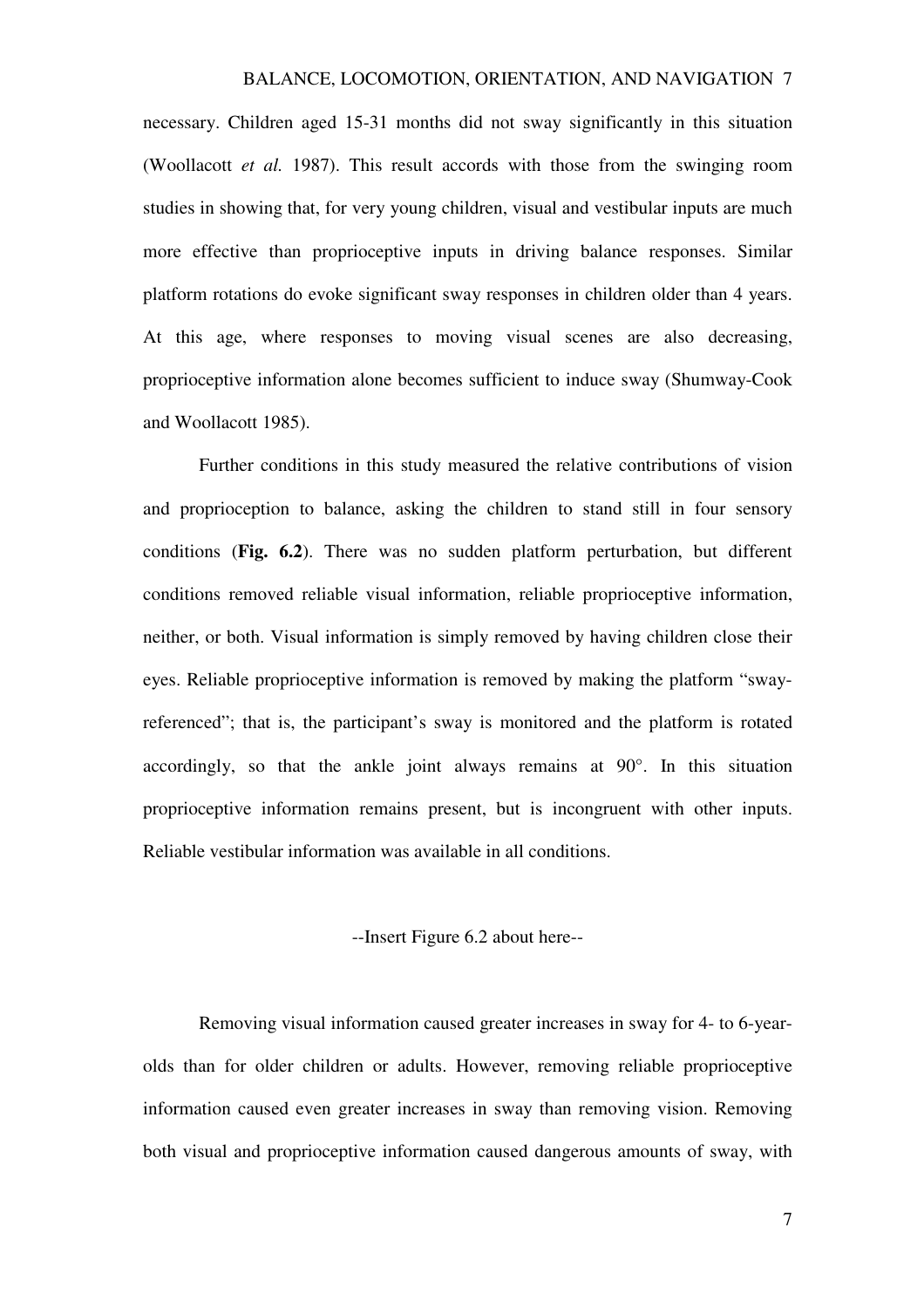the majority of 4- to 6-year-olds falling over. These results suggest that as for adults, both these sources of information are very important in maintaining balance for children of this age. However, 4- to 6-year-olds are more destabilized than adults under conditions of sensory conflict, for example when the proprioception system signals no movement while the vision and vestibular systems signal movement.

Initial studies found that 7- to 10-year-olds' balance during platform translations was not greatly affected by removing vision (Shumway-Cook and Woollacott 1985). In these respects, 7- to 10-year-olds' performance was very similar to that of adults tested on the same tasks. This indicated weaker visual, and stronger proprioceptive contributions to balance than at younger ages. However, recent work has suggested that fully mature balance responses may not occur until 12 to 15 years (Hirabayashi and Iwasaki 1995; Peterka and Black 1990; Peterson, Christou, and Rosengren 2006). Again, more detailed studies of balance in the late childhood and early teenage years would be valuable in developing a fuller picture of multisensory balance control towards adulthood.

Together the swinging room and platform perturbation experiments suggest an early reliance on visual information. The end of this period and transition away from reliance on vision emerges around 5 years. Sway responses also achieve a tighter temporal coupling to sensory inputs during mid-childhood. However, the longer developmental trajectories of these processes are relatively under-researched.

#### *2.2. Multisensory locomotor development*

There are several distinct roles for sensory inputs to locomotion. First, as we have seen, the processing of visual, proprioceptive and vestibular inputs is crucial for balance, and balance in turn underpins locomotion. Indeed, an important achievement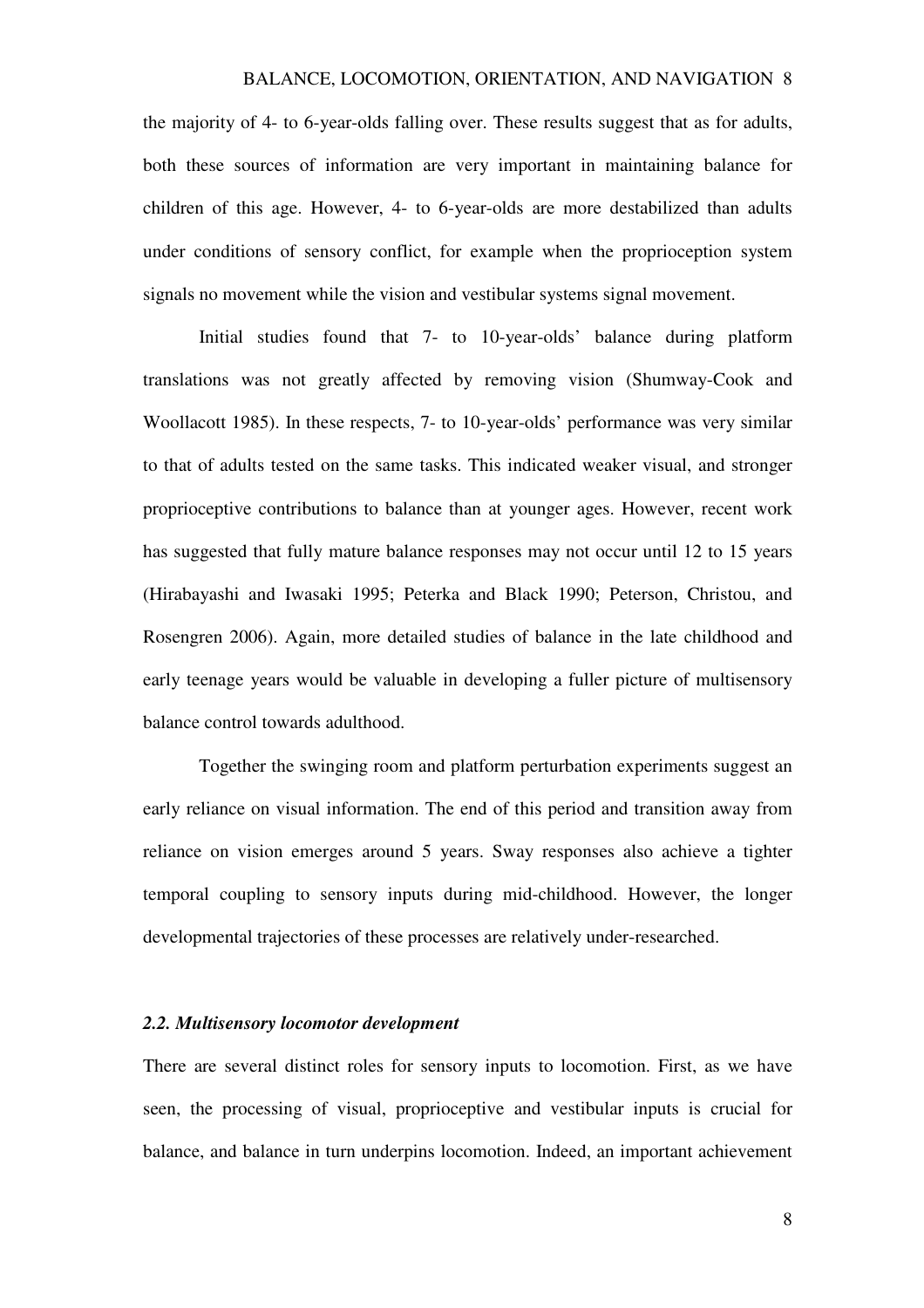for early walkers is learning to differentiate visual information for walking from visual information for balance. For example, balance can be challenged during walking by moving the room walls. In this situation, experienced walkers are highly influenced by the nature of the walking task (presence / absence of obstacles) as well as by the visual information present for balance. In contrast, more experienced walkers react to balance demands equally well in both navigation conditions (Schmuckler and Gibson 1989).

A further role of sensory inputs in locomotion is allowing the walker to judge properties of the environment, and the position of the limbs. This may be done in the planning phase of a movement, or "online", during the movement. The development of visual planning in locomotion has been tested using judgment tasks where children are verbally questioned about whether they think an obstacle is passable or not; or where they are asked to choose a preferred path through an environment. These visually guided "passability" judgments depend on the perceived skill required to cross an obstacle, and the perceived size of the obstacle relative to one's own body dimensions (Adolph 1995; Kingsnorth and Schmuckler 2000; Schmuckler 1996). Visual information is particularly useful in determining obstacle size, and by midchildhood this body-referenced size information is very tightly coupled to passability judgments (Heinrichs 1994; Pufall and Dunbar 1992). These judgments become more refined during early childhood: For example, older toddlers judge better than younger toddlers whether a barrier can be stepped over (Schmuckler 1996) or a gap crossed (Zwart *et al.* 2005).

Haptic information can also contribute to locomotor judgments. For example, Adolph (1995) compared children's perceptions of which slopes they could walk on with their actual abilities. 14-month-olds made fewer attempts to descend slopes as they became steeper, but nonetheless overestimated their abilities. Crucially, these

 $\overline{Q}$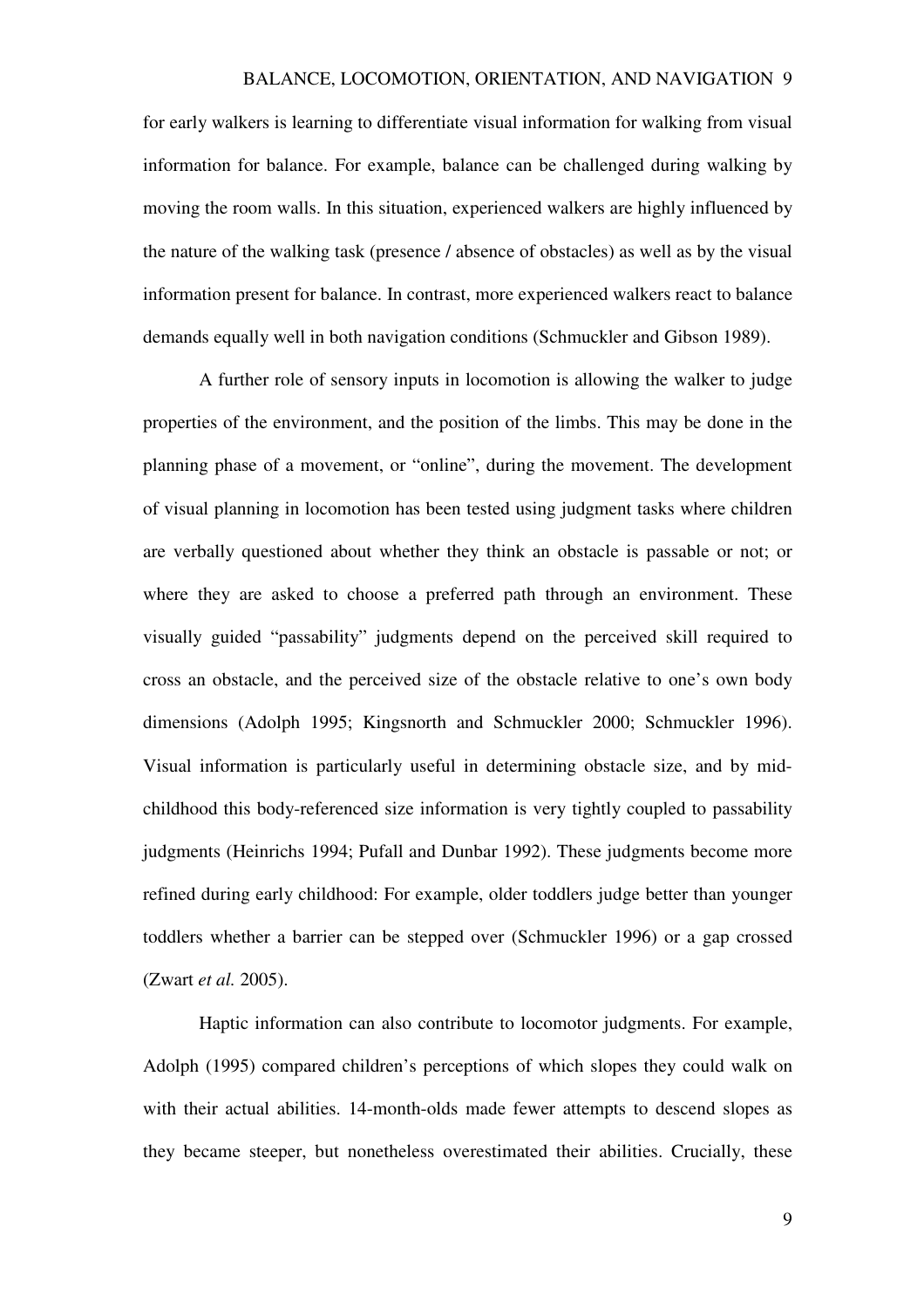infants explored the slopes before they descended. The exploration was structured, consisting of a short look at the slope, followed, if necessary, by a long look, then exploring the slope by touch, and then trying alternative methods of descent such as sliding down (Adolph 1997). Exploration was used to inform locomotor choices, with most exploration at those slopes which were neither obviously easy to descend nor obviously impossible, but required careful consideration. Thus haptic information was added to visual information in locomotor decision-making at this young age. Sensory exploration persists at older ages. In one task, children of 4.5 years were asked to judge whether they could stand upright on a ramp (Klevberg and Anderson 2002). Their judgements were compared with their actual competence. They could explore the ramp using either vision or touch (for touch, they felt the ramp with a wooden pole). Children overestimated their ability to stand on the slopes. Like adults, they judged more accurately in the visual exploration condition than in the haptic exploration condition. Thus both visual and haptic information can be used for exploration of the locomotor environment, though further work is needed to explore the balance of these inputs in more detail.

Online feedback can help to correct and refine movements which are already underway. In locomotion, a wide range of sensory inputs can potentially provide feedback including visual, proprioceptive, vestibular and tactile inputs. Using feedback to guide actions may be particularly important in childhood. This is apparent in a stair descent task. With vision available during the whole stepping movement, three-year-olds are skilled at using visual information about stair size to scale their movements to the size of step they are descending. However, this ability is significantly impaired when visual feedback is removed during the step down (Cowie *et al.* 2010). This suggests a need for visual feedback at 3 years, which disappears by 4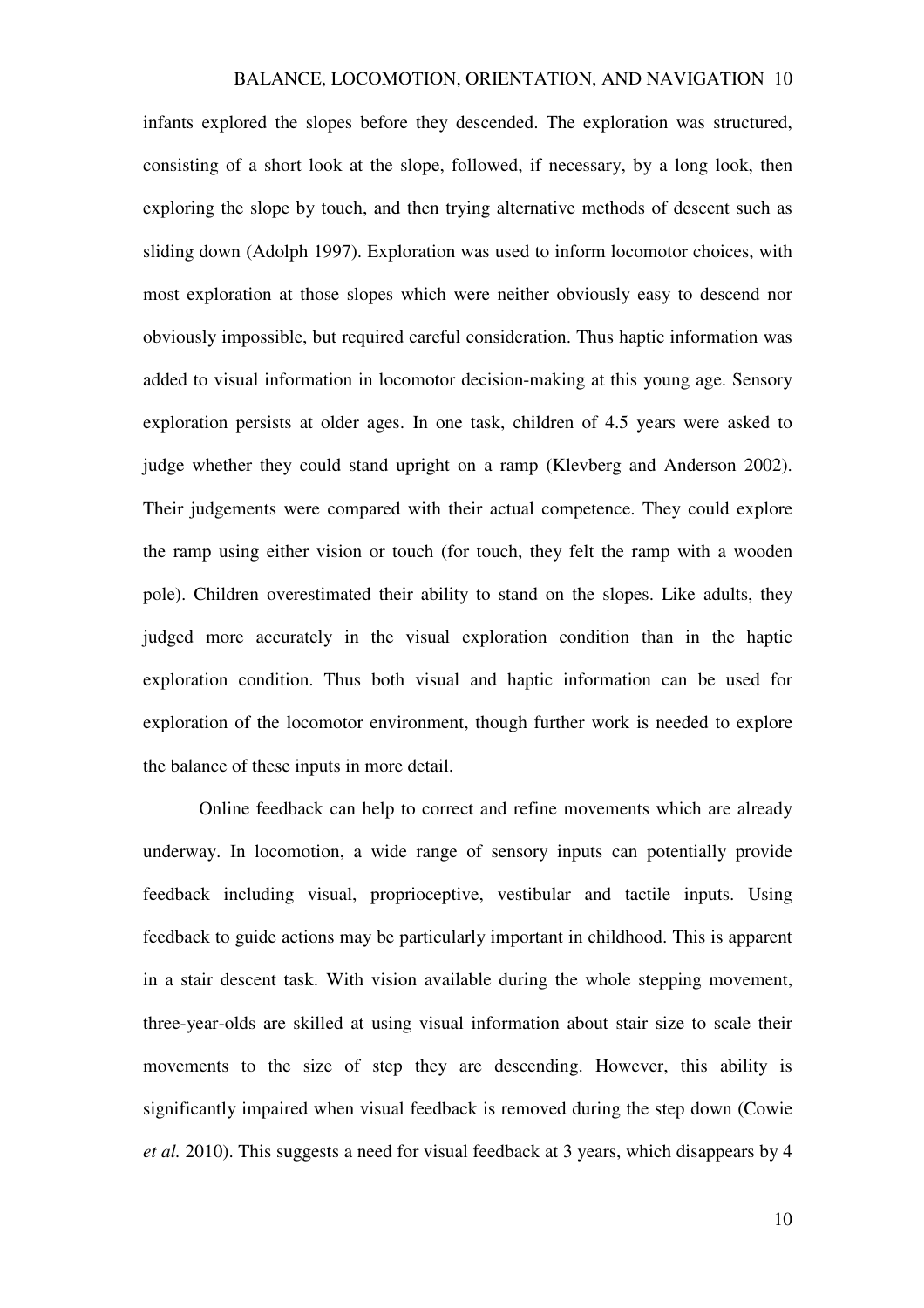years. In a more complicated obstacle avoidance task that required careful foot placement as well as movement scaling, degrading vision impaired performance even for 7-year-old children (Berard and Vallis 2006). Thus, some existing data suggests that visual feedback may be crucial for complex aspects of walking throughout childhood. A recent eye-tracking study with young children (Franchak and Adolph 2010) confirms that during obstacle navigation children make more fixations than adults. More work is needed to establish the dynamics of sensory inputs and motor outputs during locomotion. Furthermore, it is clear that the extent of reliance on visual feedback depends on task complexity, and one of the challenges for locomotor research is to formulate general developmental principles regarding the use of sensory information in locomotor tasks.

#### *2.3 Multisensory development of balance and locomotion: conclusions*

Although balance and locomotion have here been reviewed separately, in fact these two skills are highly interdependent. While balance skills allow the child to walk safely, locomotion also refines the control of balance. Infants who can sit upright respond better to balance perturbations than those who cannot (Woollacott *et al.* 1987), and infants with crawling or locomotor experience sway less than those without (Barela *et al.* 1999). Locomotor experience can also alter the sensory control of balance: For example, experienced walkers are more responsive to specific aspects of sensory stimuli, such as peripheral optic flow (Higgins *et al.* 1996).

We have reviewed a range of evidence which suggests important transitions from an early reliance on vision for balance and locomotion, to a later pattern where information from across the visual, proprioceptive, and vestibular systems is responded to in a more even way. What precisely do we mean by "reliance", and what

11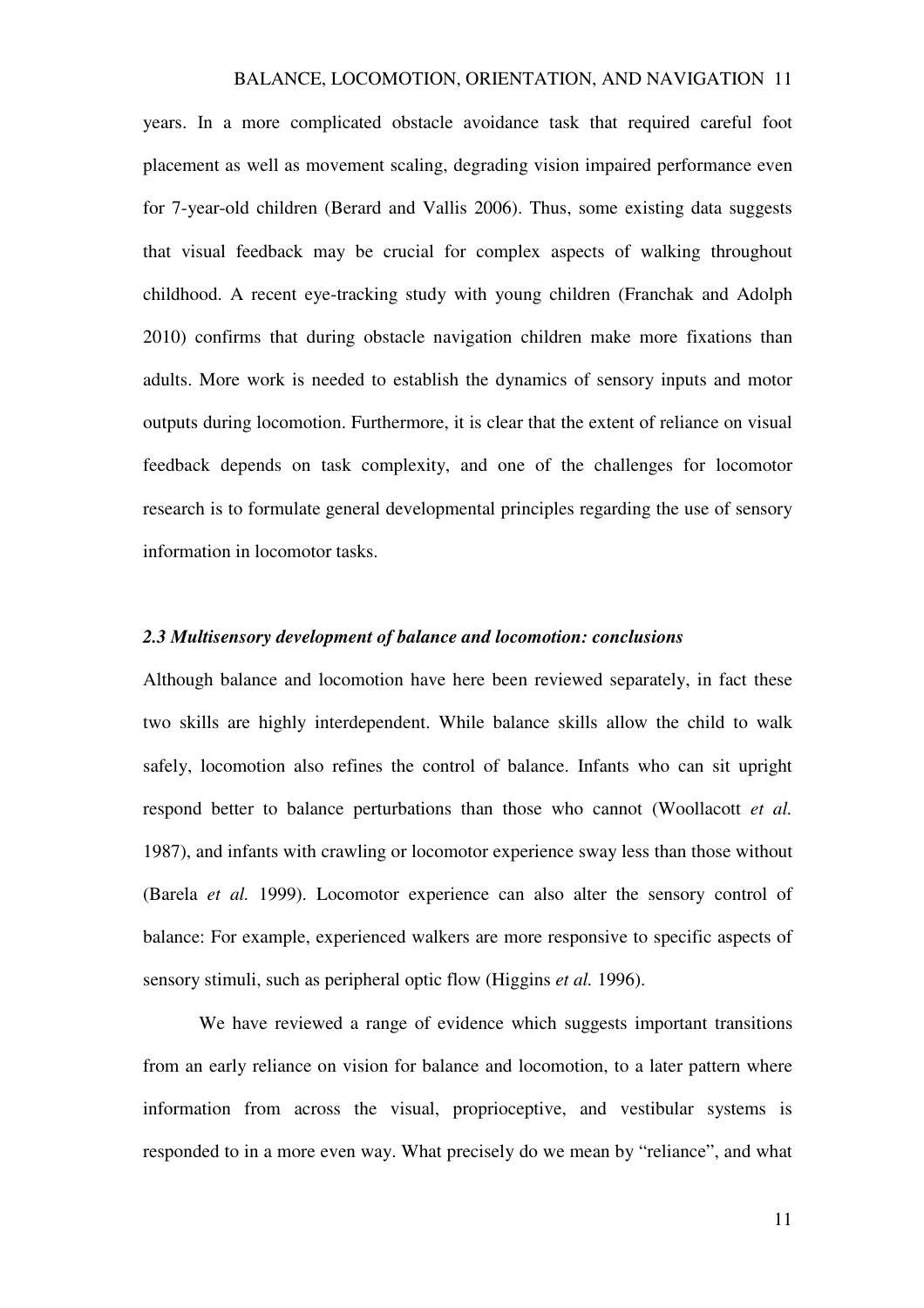are the mechanisms underlying such change? One model of multisensory processing leading to action is that during development estimates from one, predominant, sense, are simply acted upon in disregard of estimates from the other responses. It is easy to imagine infants' responses to the visual swinging room stimulus in terms of this sort of mechanism. This can be contrasted with a second type of model in which a central integrator collates and weights information from the independent senses to produce a final multisensory estimate, which can then be acted upon (Clark and Yuille 1990; Ernst 2005; Körding and Wolpert 2006). In the concluding section of this chapter (**Section 5**), we will discuss models of information integration in more detail, argue that they provide a useful framework for future lines of investigation, and highlight the experimental manipulations that still need to be carried out in order to evaluate them.

#### **3. Development of multisensory orientation and navigation**

Balance and locomotion provide a basis for spatial behaviour. To be adaptive, spatial behaviour must be directed towards (or away from) significant objects and locations in the environment. In this section we consider the development of the ability to orient and navigate to significant objects and locations. Information about objects and locations commonly comes from multiple senses (*e.g.*, vision, audition, touch), which must be combined appropriately. Information about one's own movement in space also comes from multiple senses (*e.g.*, vision, audition, proprioception and the vestibular system). Many spatial tasks, such as picking up an object or crossing a road, require an immediate response to environmental stimuli but no lasting record of them. Other spatial tasks, such as finding the keys or finding the way home, also require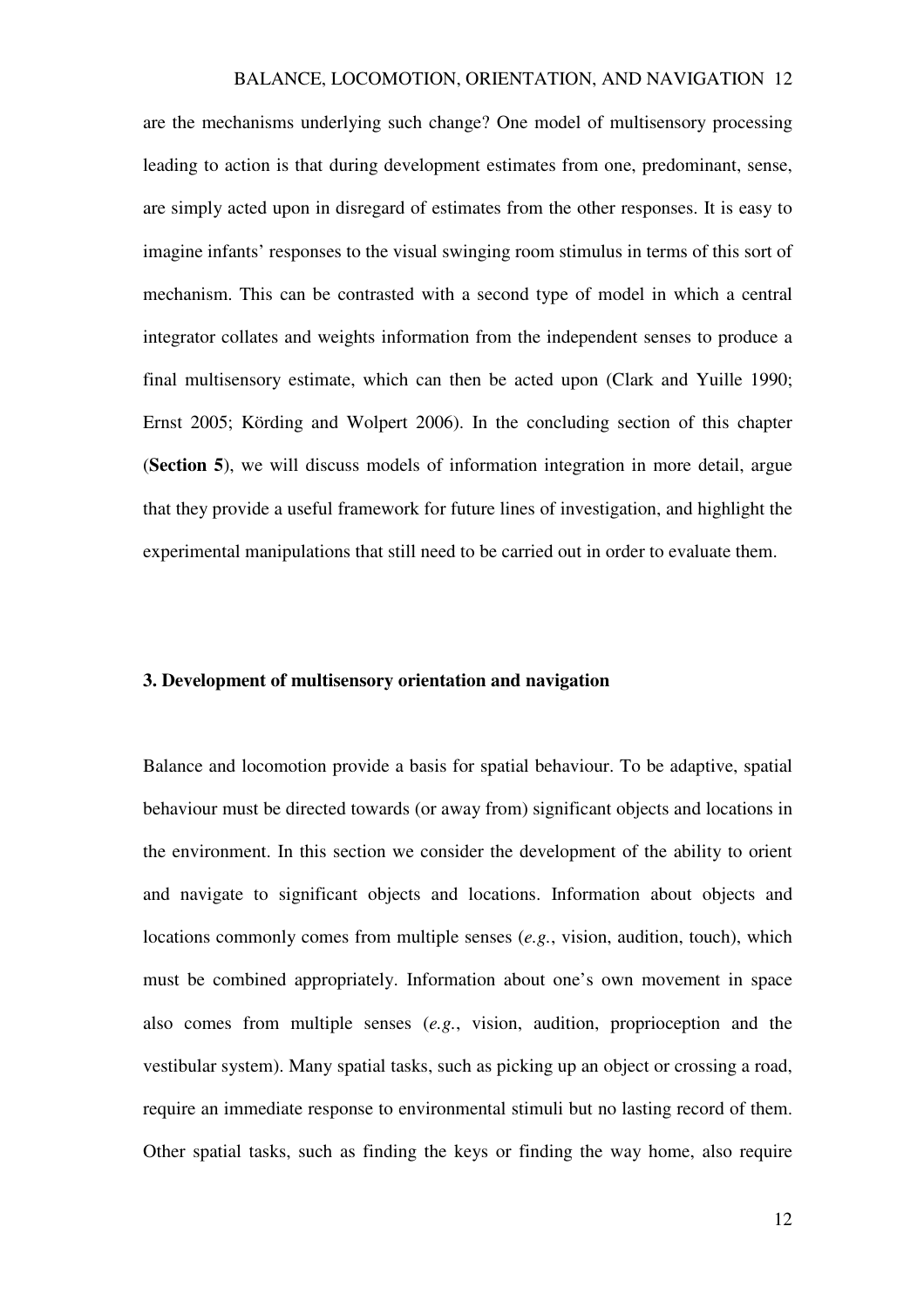memory. In these tasks, multisensory spatial information must be stored in a form that is useful for later retrieval.

#### *3.1. Multisensory orienting*

Orienting the eyes and head towards salient nearby stimuli is a basic spatial behaviour evident from birth. Newborns orient to visual patterns (especially faces), but also to auditory and tactile stimuli (Clifton *et al.* 1981; Fantz 1963; Moreau *et al.* 1978; Tan and Tan 1999; Wertheimer 1961). Early visual orienting is driven by the retinotectal pathway to the superior colliculus in the midbrain, which transmits sensory information for eye and head movements (Bronson 1974). This subcortical system enables orienting to salient single targets, but not fine discrimination or target selection. Cortical processing of visual stimuli, enabling increasingly fine discriminations (*e.g.*, of orientation, motion, or binocular disparity), develops in the first months of life (Atkinson 2002). Selective attention, enabling flexible selection of targets (for example, disengagement from a central target in order to fixate a peripheral target) develops at 3-4 months (Atkinson *et al.* 1992), and represents further cortical control over orienting behaviour (Braddick *et al.* 1992).

Orienting responses alert infants to potentially interesting or hazardous objects, and enable them to collect additional sensory information about them. Since the same objects can be signalled by information from multiple modalities (*e.g.*, vision, audition, touch), orienting responses need to be driven by multiple sensory inputs. In addition, as multisensory inputs are unlikely to come from a similar spatial location at the same time purely by chance (see Kording *et al.* 2007), such stimuli are likely to represent significant objects in the environment. The superior colliculus supports multisensory orienting by integrating spatially localized visual, auditory, and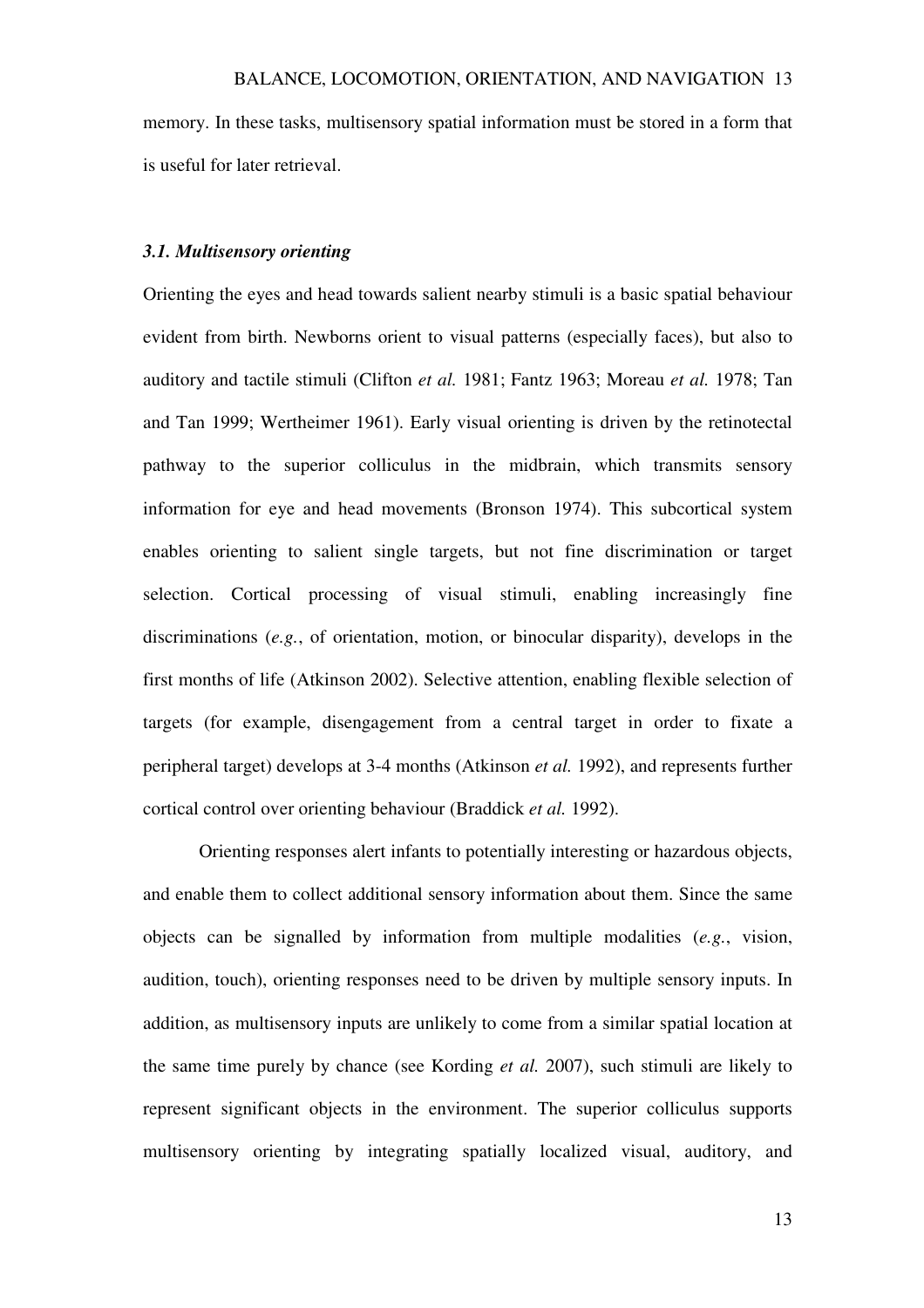somatosensory inputs within a common reference frame (see **Chapter 11** by Laurienti and Hugenschmidt and **Chapter 14** by Wallace *et al.*). A proportion of multisensory neurons in the cat superior colliculus have "superadditive" properties: They fire to auditory-only and visual-only stimuli localized at the same point in space, but the firing rate for visual-and-auditory stimuli is greater than for the sum of the two single stimuli (Meredith and Stein 1983; Meredith and Stein 1986; Wallace *et al.* 1996). This property indicates that these neurons have a dedicated role in the processing of stimuli providing both auditory and visual information at the same time. This multisensory neural organization is not present in newborn cats or monkeys (Wallace and Stein 1997, 2001) but develops in a manner dependent on sensory experience (**Chapter 14**  by Wallace *et al.*).

Spatial co-location of auditory and visual events is detected by infants at least by 6 months of age (Lawson 1980). To investigate the early development of multisensory integration for spatial orienting, Neil *et al.* (2006) measured the latencies of 1- to 10-month-olds' head and eye movements towards auditory-only, visual-only, or auditory and visual targets located left or right of the midline. In theory, having two stimuli available at once can enable a purely "statistical facilitation" of reaction times, since there are two parallel opportunities to respond (Miller 1982; Raab 1962). Given parallel processing but no interaction between cues, observers responding to whichever cue is processed first on any given trial will show a predictable decrease in mean reaction time relative to single cues. This purely "statistical" improvement is described by the "race model": (Miller 1982; Raab 1962; see also Otto and Mamassian 2010), in which the two cues being processed in parallel are in a "race" to initiate a response. To show evidence for multisensory interaction, it is therefore necessary to show speed advantages for two cues *vs.* one that are greater than those predicted by the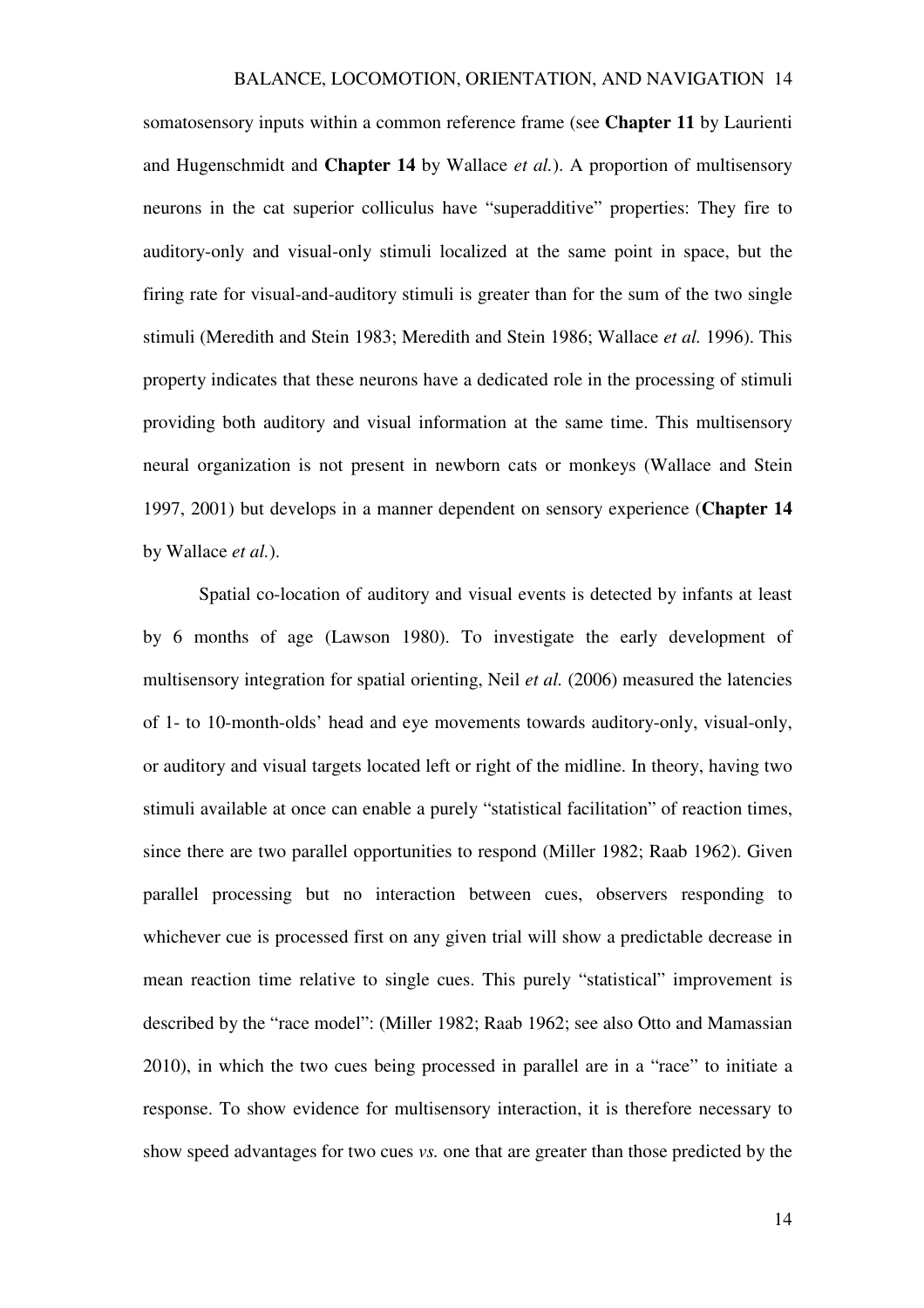race model. Neil and colleagues (2006) found latency gains given two cues rather than one at all ages; however, it was only at 8 to 10 months that these exceeded the statistical facilitation predicted by the race model. This indicates that mechanisms for multisensory facilitation of audiovisual orienting emerge late in the first year of life in humans, consistent with the experience-dependent postnatal development that has been reported in the superior colliculus in monkeys and cats (Wallace and Stein 1997, 2001; see **Chapter 14** by Wallace *et al.*).

Interestingly, when participants did not use eye or head movements to localize audiovisual stimuli, but responded to them by pressing a button as quickly as possible (a "detection" task), adult-like multisensory improvements in latency were not evident until after 7 years (Barutchu *et al.* 2009; Barutchu *et al.* 2010). It may be that these tasks do not tap into the early-developing subcortically driven reflexive orienting system, but require cortical evidence integration and selection for action (Romo *et al.* 2004), which may develop later. To investigate this possibility, the latest research has started to compare manual and eye-movement responses to the same audio-visual stimuli directly (Nardini *et al.* in press).

## *3.2. Orienting and reaching while taking own movement into account*

To localize targets that are perceptually available at the time of test, an egocentric coordinate system is sufficient, and no memory is needed. However, significant objects in the environment are not continually perceptually available, and may become hidden from view or silent to the observer. This is particularly the case with mobile observers, who can change their perspective on spatial layouts from one moment to the next. For infants beginning to crawl and walk independently, a crucial challenge is to integrate multisensory information into spatial representations that are useful for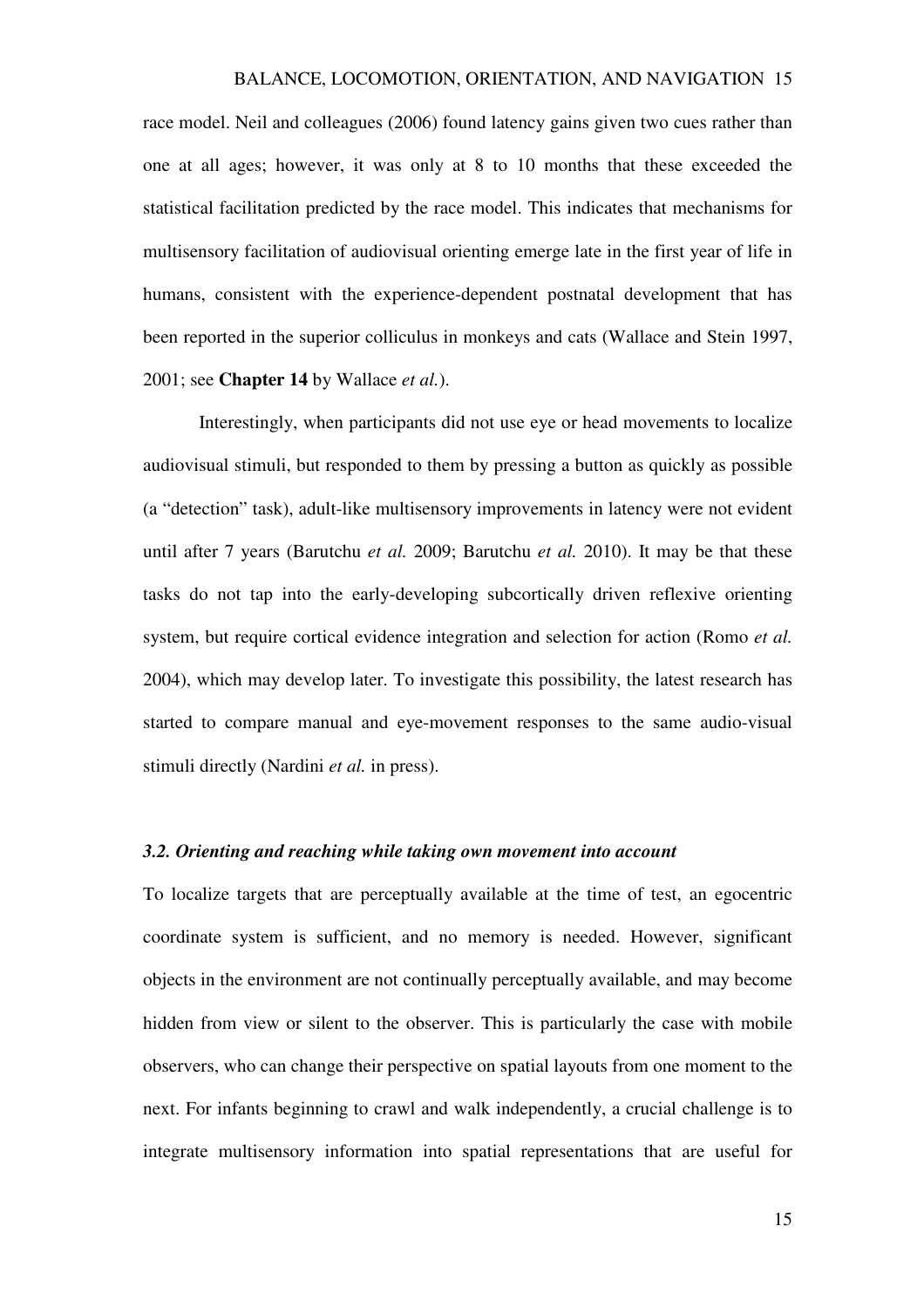relocating objects after a change of position. Infants who are passively carried must likewise take their movements into account in order to keep track of nearby objects'  $locations<sup>1</sup>$ .

After movement, a static object initially localized on the observer's left can take up a new position in egocentric space, such as behind or to the right. The original egocentric representation of the object's location is then no longer useful for retrieving it. This problem can be overcome in two ways: By updating objects' positions in egocentric coordinates while moving ("spatial updating"), or by using external landmarks such as the walls of the room to encode and retrieve locations. For spatial updating, the observer's own movement, ("self-motion"), needs to be taken into account. In human adults, both self-motion and landmarks play major roles in spatial orientation and navigation (for reviews see Burgess 2006; Wang and Spelke 2002). Within the broad category of "landmarks" key questions concern the extent to which these help to organize space into a geocentric "cognitive map", and the extent to which they are used for simpler strategies such as recognition of familiar views (Burgess 2006; Wang and Spelke 2002). For humans, useful landmarks are overwhelmingly visual<sup>2</sup>. Information about self-motion, however, comes from many sensory sources: from vision, *via* optic flow (J.J. Gibson 1979; see **Section 2** above), as well as from vestibular, kinesthetic, and proprioceptive inputs (Howard and Templeton 1966; MacNeilage *et al.* 2007; Zupan, *et al.* 2002).

Until recently, little was known about the neural mechanisms underlying integration of multiple self-motion inputs for spatial behaviour. Important advances have been in showing how macaque MST neurons integrate visual and vestibular information to compute the animal's direction of movement (Gu *et al.* 2008; Morgan *et al.* 2008). Self-motion information must further be integrated with visual landmarks.

16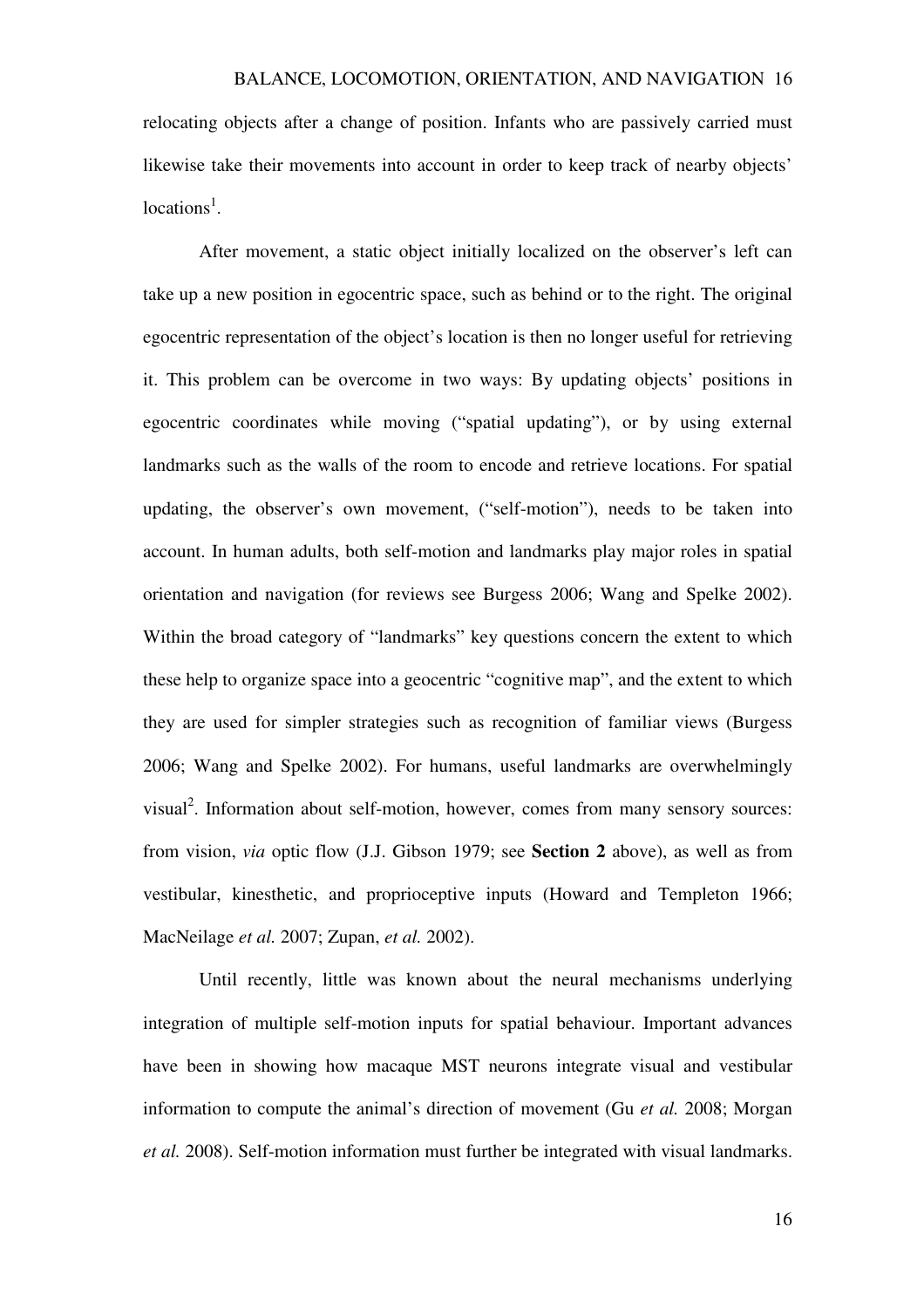A range of cell types in the mammalian medial temporal lobe ("head direction cells", "grid cells", and hippocampal "place cells") encode both self-motion and landmark information and are likely to be the basis for their integration (for reviews see Burgess 2008; McNaughton *et al.* 2006; Moser *et al.* 2008; Taube 2007).

The earliest situations in which human infants might take their own motion into account to localize objects are before independent movement, when carried passively. Infants' spatial orienting in these situations has been investigated in studies using "peekaboo" tasks. In a study by Acredolo (1978), 6- to 16- month-olds sat in a parent's lap at a table inside a square enclosure with windows to the left and right. In a training phase, infants learned that whenever a buzzer sounded, an experimenter appeared at one of the windows. This was always the same window for each child. Once the infant had learnt to orient to the correct window when the buzzer sounded, the testing stage began. The parent and infant moved to the opposite side of the table, a manipulation that swapped the egocentric positions of the "left" and "right" windows. When the buzzer sounded, the experimenters recorded whether the infant looked to the correct window, showing that they had correctly processed their change of position. With no distinctive landmarks distinguishing the windows, solving the task depended on the use of self-motion information, *e.g.*, from optic flow and the vestibular system. Infants up to 11 months old failed to use such information and oriented to the incorrect window.

Other studies have confirmed the poor abilities of infants in the first year to update their direction of orienting using only self-motion information (Acredolo and Evans 1980; Keating *et al.* 1986; McKenzie *et al.* 1984; Rieser 1979). However, when direct landmarks are added to distinguish between locations, infants in the first year orient correctly (*e.g.*, at 6 months in Rieser 1979, and at 8-11 months in Acredolo and

17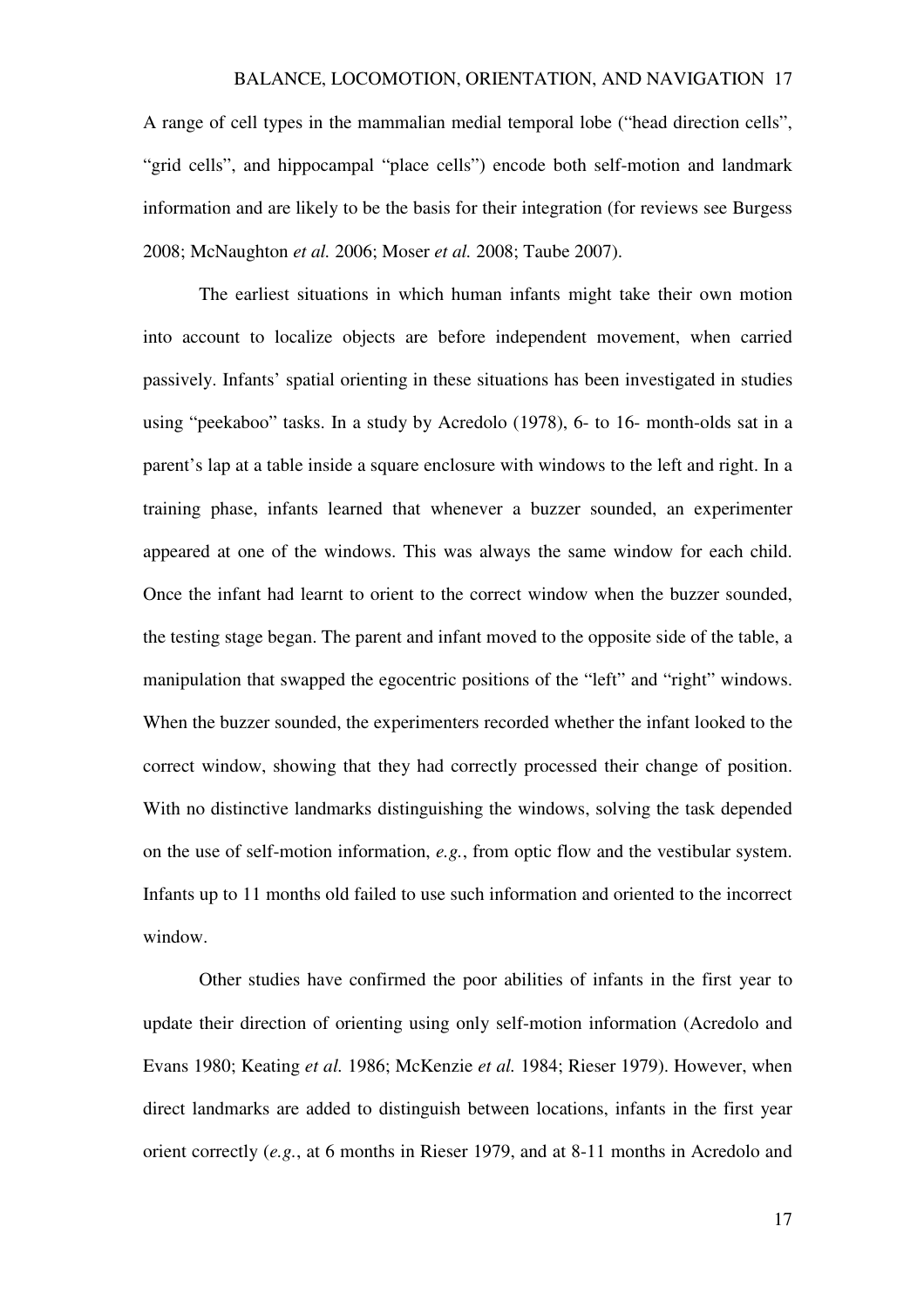Evans 1980; Keating *et al.* 1986, Lew *et al.* 2000 and McKenzie *et al.* 1984). Similarly, when searching for objects hidden in the left or right container on a tabletop, infants in the first year moved to the opposite side of the table tend not to take their own movement into account unless they are given useful landmarks in the form of colour cues (J.G. Bremner 1978; J.G. Bremner and Bryant 1977).

These results suggest that in order to maintain the locations of nearby objects following their own movement, infants in the first year found added visual landmarks significantly more useful than self-motion information alone. As stated above, selfmotion information comes from a number of sensory inputs. These may mature at different rates, and interactions between them to guide self-motion perception may also mature unevenly, as is the case with balance (see **Section 2**, above). In "peekaboo" and reaching tasks, infants have optic flow and vestibular cues to changes of position. Older infants and children carrying out the movement themselves can also use kinesthetic and motor efference information about the movement of their body. Children perform better after moving actively than after being carried (Acredolo *et al.* 1984), and better when walking around to the opposite viewpoint than when the opposite viewpoint is presented by rotating the spatial layout (J.G. Bremner 1978; J.G. Bremner and Bryant 1977; Schmuckler and Tsang 1997). This indicates that kinesthetic and motor-efference information is useful. Performance is also better in the light than in the dark, consistent with use of optic flow (Schmuckler and Tsang-Tong 2000). There is however as yet little direct evidence for whether, when, and how infants integrate these multiple potential information sources to orient themselves in space. J.G. Bremner *et al.* (1999) separated the contributions of optic flow and vestibular cues to 6- to 12-month olds' abilities to orient correctly to a target after a change of position. Infants were seated in a rotatable cylindrical surround, which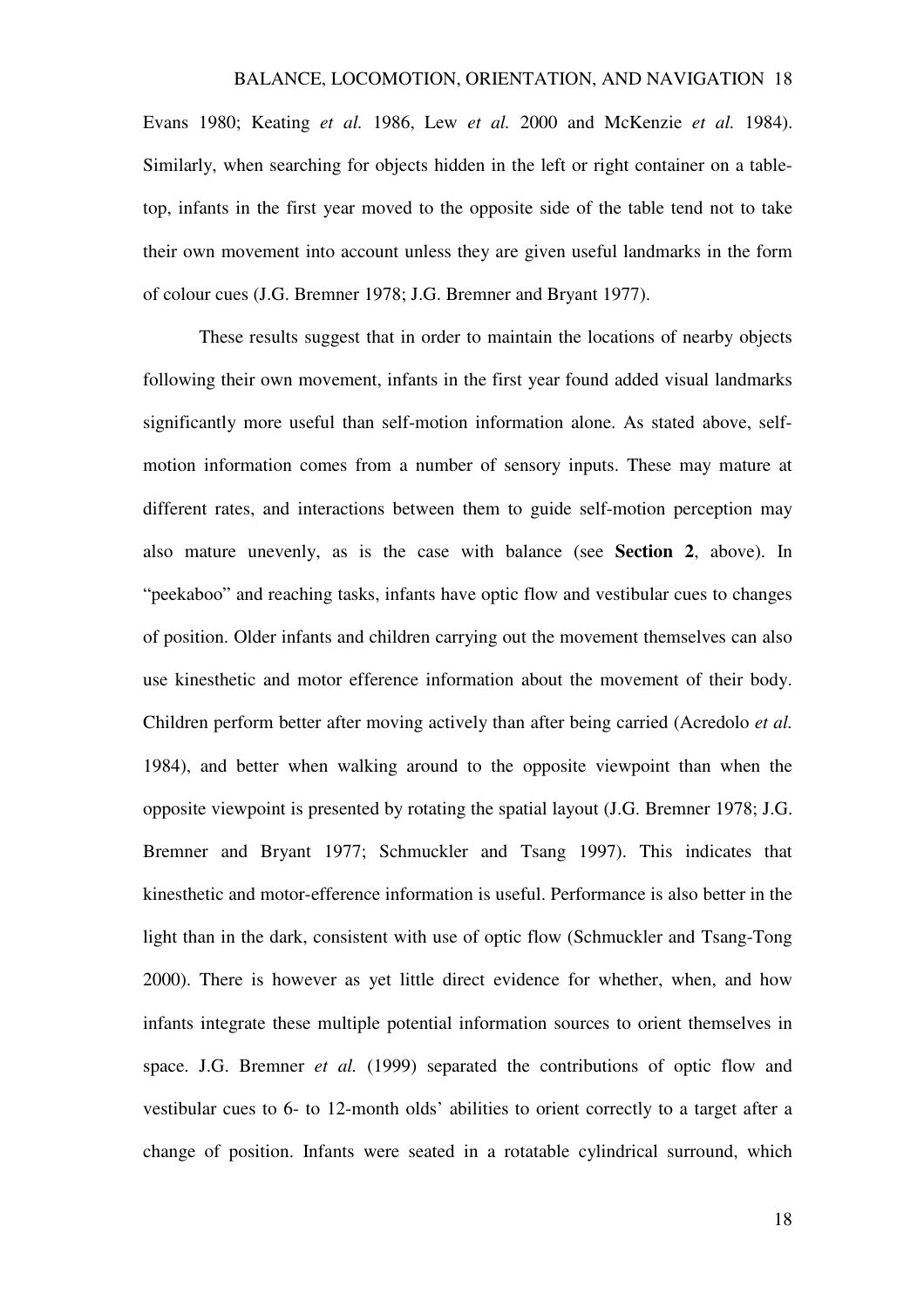allowed manipulation of visual and vestibular information separately and in conflicting combinations. The results showed a U-shaped developmental pattern in which 6-month-olds, 12-month-olds, and young adults responded on the basis of optic flow information, whereas 9-month-olds responded predominantly on the basis of vestibular information. This indicates that children's reliance on visual *vs.* vestibular information for locating targets undergoes marked changes in the first year.

#### *3.3. Navigation and spatial recall*

The natural extension of early orienting and reaching responses towards nearby objects is to flexible navigation and spatial recall in extended environments. This depends on observers being able to encode locations using frames of reference that will be useful for their later retrieval, and to bind individual objects ("what") to their locations ("where"). As described above, mature navigation and recall depend critically both on visual information about landmarks and multisensory information about self-motion.

Spatial studies with children of walking age have typically used search tasks in which the child sees a toy hidden, and must then find it given a specific set of cues or after a specific manipulation. Evidence for the individual development of landmarkbased and self-motion based spatial recall has come from tasks that separate these information sources completely. Following spatial tasks devised for rodents by Cheng and Gallistel (Cheng 1986; Gallistel 1990), Hermer and Spelke (1994, 1996) used "disorientation" to eliminate self-motion information and so test spatial recall based only on visual landmarks. In their task, 18- to 24- month-olds saw a toy hidden in one of four identical containers in the four corners of a rectangular room. Useful landmarks were the 'geometry' of the room (*i.e.*, whether the target box had a longer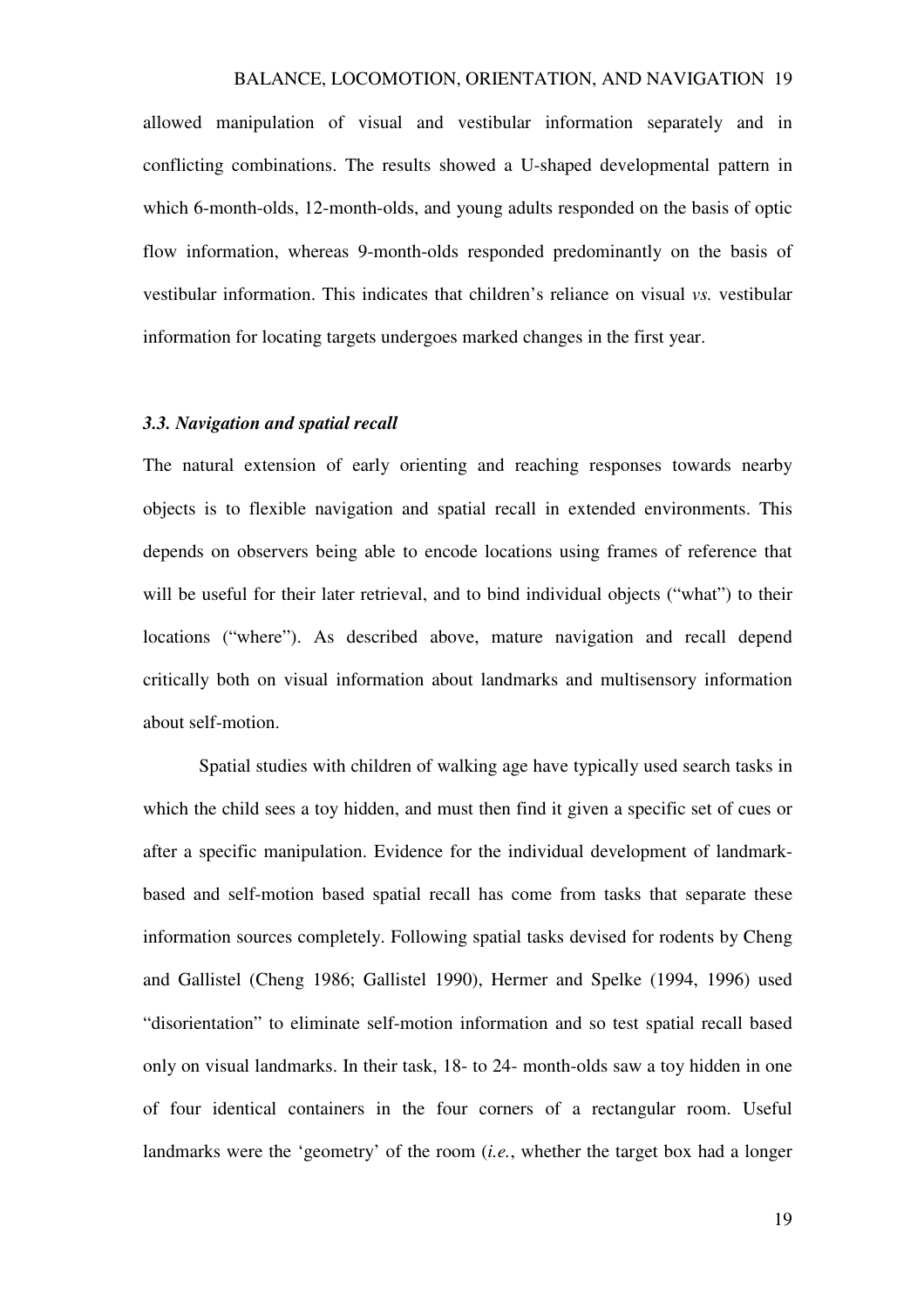wall on its left or its right), and in some conditions, different wall colours. If the child was simply turned to face a random direction and then allowed to search, they could relocate the toy using not only these visual landmarks but also an egocentric representation. Such a representation might be an initial vector (*e.g.*, "on my left") that has been updated with self-motion to take the child's recent turn into account. To eliminate this information source, children were disoriented by repeated turning with eyes closed before being allowed to search. The resulting searches therefore reflected only the accuracy of visual landmarks, and not of egocentric representations updated with self-motion.

A large body of research using this technique has demonstrated that children as young as 18 to 24 months can recall locations using only indirect visual landmarks, although their abilities to use some kinds of indirect landmark (*e.g.*, "geometry", or the shape of the enclosure layout) can be markedly better than others (Huttenlocher and Lourenco 2007; Learmonth *et al.* 2002, 2008; Lee *et al.* 2006; Lee and Spelke 2008; Nardini *et al.* 2009; Newcombe *et al.* 2010; for reviews see Cheng and Newcombe 2005; Twyman and Newcombe 2010).

The converse manipulation used to test self-motion alone, without use of visual landmarks, is blindfolding participants. Strictly, this a test for use of non-visual (*e.g.*, vestibular) self-motion cues only, as removing vision also removes the optic flow cue to self-motion<sup>3</sup>. A typical non-visual "self-motion-only" spatial task is one in which the participant is walked along the two lines of an "L" and then asked to return directly to the origin, *i.e.*, to complete the triangle (Foo *et al.* 2005; Loomis *et al.* 1993). Such a task depends on keeping track of one's own directions and angles of movement since leaving the origin. There have been relatively few studies quantifying development of self-motion-only navigation. Rider and Rieser (1988) found that 2-year-olds could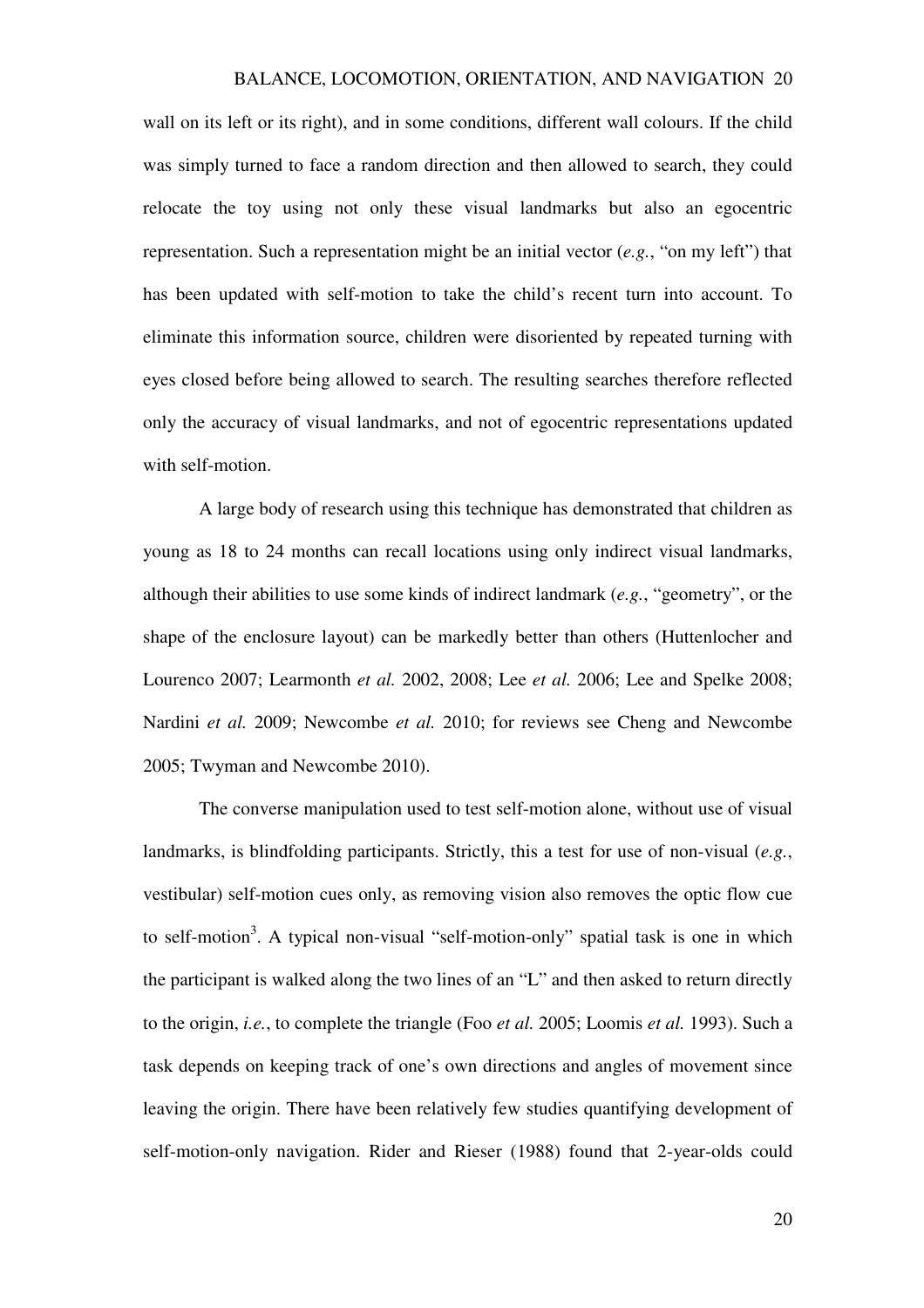localize targets after blindfolded walking along routes with two 90° turns, as could 4 year-olds, who were more accurate. In another study, four-year-olds' errors, like adults', increased with numbers of turns and numbers of targets (Rieser and Rider 1991). While 4-year-olds were inaccurate compared with adults, they still performed better than chance given up to three turns and five targets. These results suggest that like the landmark-only based localization of targets, self-motion-only based localization emerges quite early in development. However, developmental trajectories for different self-motion inputs (*e.g.*, vestibular *vs.* kinesthetic), or their integration, have not yet been studied.

The usual case, of course, is one in which both landmarks and self-motion are available. For example, in order to relocate an object that we have recently put down elsewhere in the room we can use visual landmarks, as well as a self-motion-updated egocentric estimate of where the object now is relative to us. A key question is how these systems interact to guide spatial behaviour. For mammals, including humans, landmarks are usually more useful and exert stronger control over behaviour (Etienne *et al.* 1996; Foo *et al.* 2005). Landmark and self-motion systems can be seen as complementary, in the sense that self-motion can help when landmarks are not available. On this model, self-motion is a "back-up" system for landmarks. An alternative model is one in which self-motion and landmarks are integrated to improve accuracy. That is, neither system provides a fully reliable guide to location, but by integrating them estimates of location can be made more reliable. This second view is in line with Bayesian models of multisensory and spatial behaviour (Cheng *et al.* 2007; Clark and Yuille 1990; Ernst 2005; Körding and Wolpert 2006; see below and **Section 5**).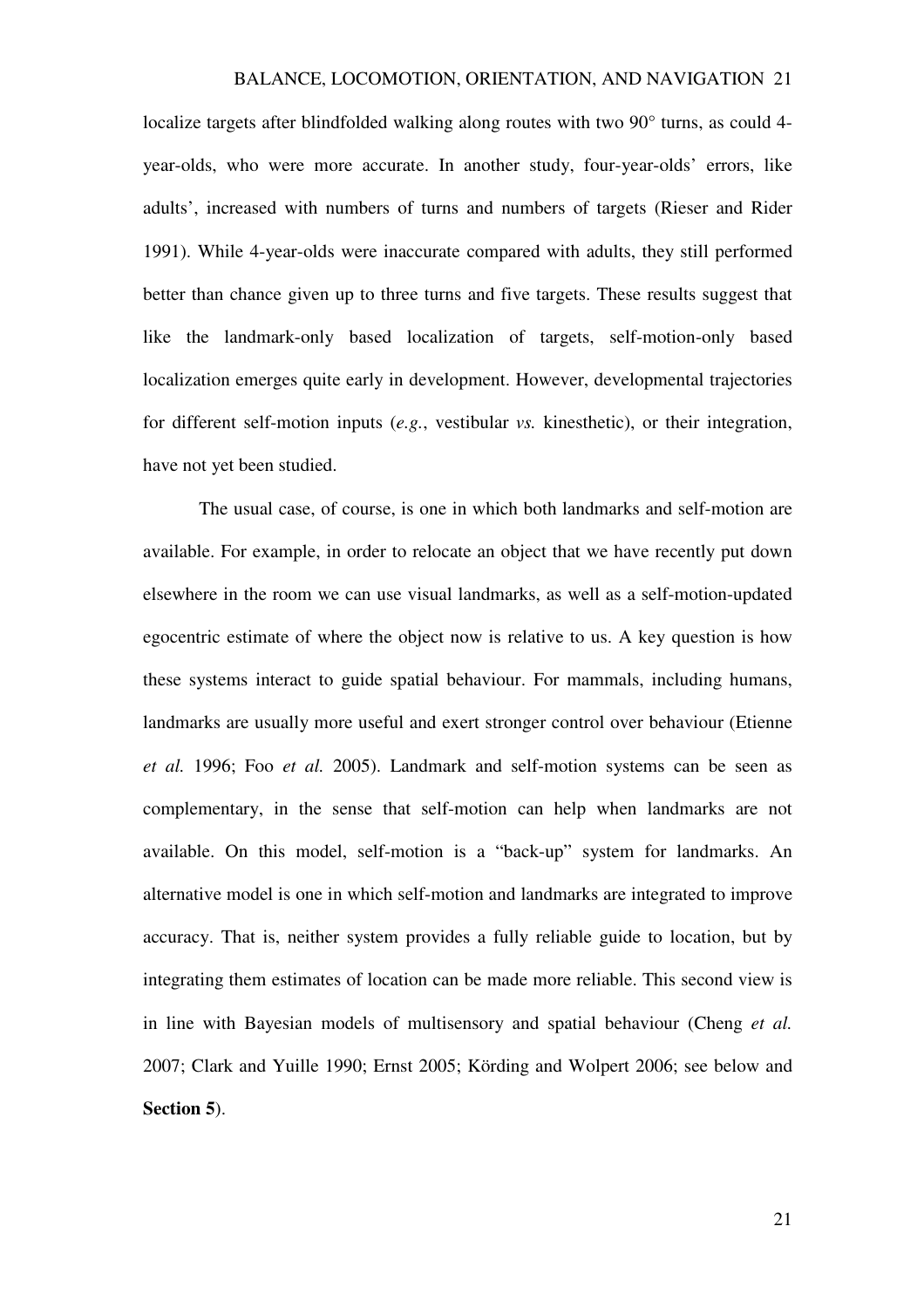A number of studies have examined the development of spatial recall in situations allowing use of both self-motion and landmarks. In studies by Huttenlocher, Newcombe and colleagues (Huttenlocher *et al.* 1994; Newcombe *et al.* 1998), children searched for toys after seeing them buried in a long sandbox. The 1994 study established that 16- to 24-month olds used the edges and overall shape of the sandbox as visual "landmarks" when retrieving toys while remaining on the same side of the box. In the 1998 study, 16- to 36-month-olds walked around the box to retrieve toys from the opposite side. From the age of 22 months, having additional distant landmarks in the room visible improved the accuracy of retrieval from the opposite side. The role of these cues may have been to provide distant landmarks situating the box and locations in a wider reference frame, and to improve spatial updating with self-motion by highlighting the change in perspective brought about by walking to the opposite side. In either case, these results are consistent with use of both visual landmarks and multisensory self-motion inputs to encode spatial locations in the first years of life.

Simons and Wang (1998; Wang and Simons 1999) showed that human adults' recall for spatial layouts from new viewpoints is more accurate when they walk to the new viewpoint than when they stay in one place while the layout is rotated. With rotation of the layout, use of visual landmarks alone allows adult observers to understand the change of perspective and to relocate objects with a certain level of accuracy. However, this accuracy is enhanced when subjects walk to the new location, meaning that self-motion information is also available (see also Burgess *et al.* 2004).

To study the development of coding based on both visual landmarks and selfmotion, Nardini *et al.* (2006) tested 3- to 6-year olds' recall for the location of a toy hidden under an array of cups surrounded by small local landmarks. Vision was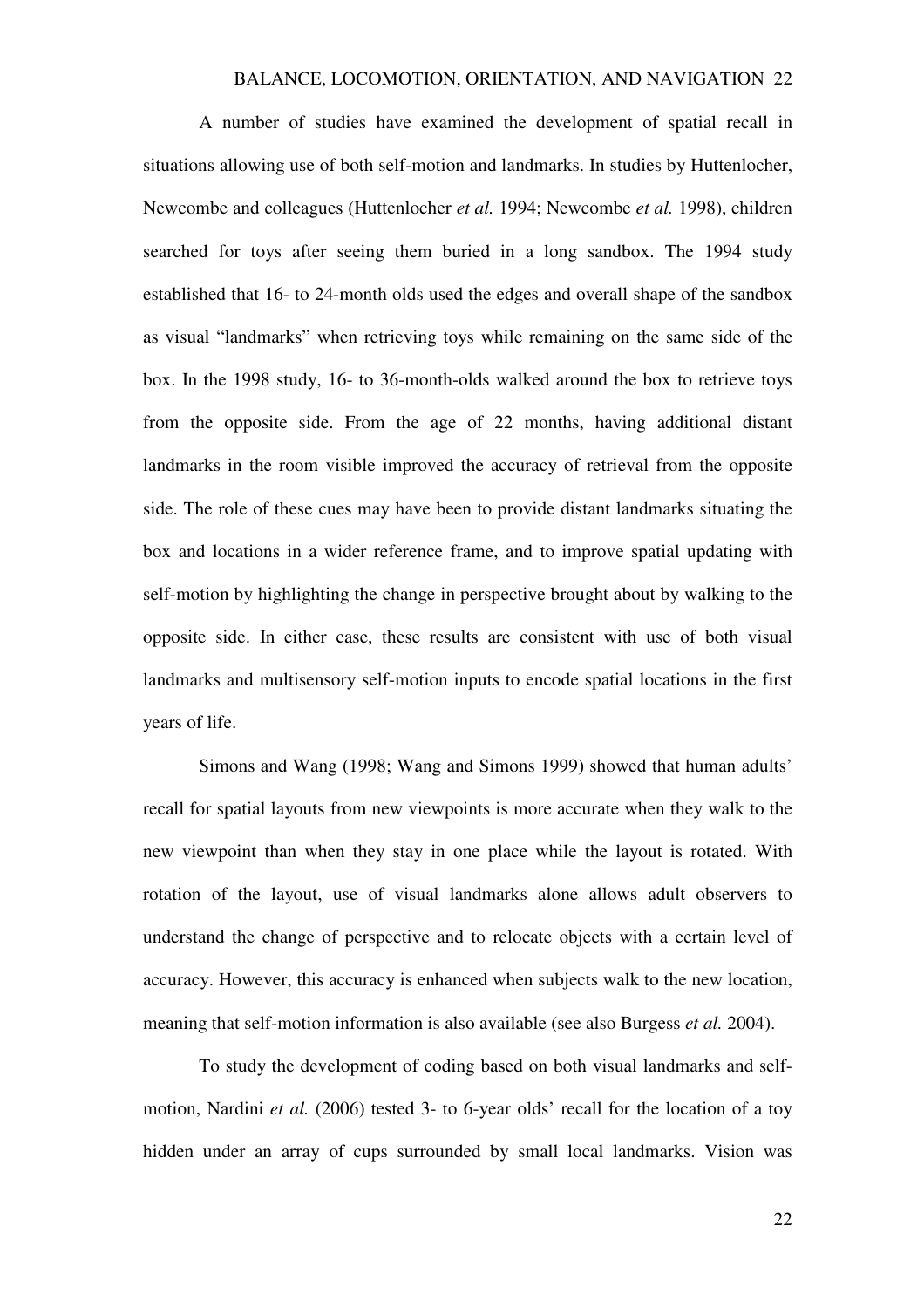always available. However, on some trials, recall took place from the same viewpoint, while on others recall was from a different viewpoint. Viewpoint changes were produced either by the child walking (so gaining self-motion information about the viewpoint change), or by rotation of the array (gaining no self-motion information). At all ages recall was most accurate without any viewpoint change. With viewpoint changes produced by walking, the youngest children (3-year-olds) were above chance, and quite accurate, at relocating objects. However, with viewpoint changes produced by array rotation, only 5- and 6-year-olds retrieved objects at rates above chance. This indicates that self-motion information is a major component of early spatial competence, and can dominate over visual landmarks: Without useful self-motion information, and so using only visual landmarks, 3- and 4-year olds could not correctly process the viewpoint change. Note that when disoriented and so unable to use self-motion, children from 18-24 months are competent at using some kinds of visual landmarks to recall locations (Hermer and Spelke 1994, 1996). The present case is more complex in that instead of being eliminated as by disorientation, when the array was rotated self-motion information remained available, but indicated the wrong location. This study therefore set up a conflict between visual landmarks and selfmotion, and found that before 5 years children preferred to rely on self-motion, even when it was inappropriate for the task.

In a subsequent study, Nardini *et al.* (2008) used a different method to measure how self-motion and landmarks interact for spatial recall. The cues were not placed in conflict, as by array rotation manipulations, but were separated completely in "landmark-only" and "self-motion-only" conditions. This enabled a more formal test for their integration, and comparison with a Bayesian "ideal observer" model (Cheng *et al.* 2007; Clark and Yuille 1990; Ernst 2005; Körding and Wolpert 2006). As in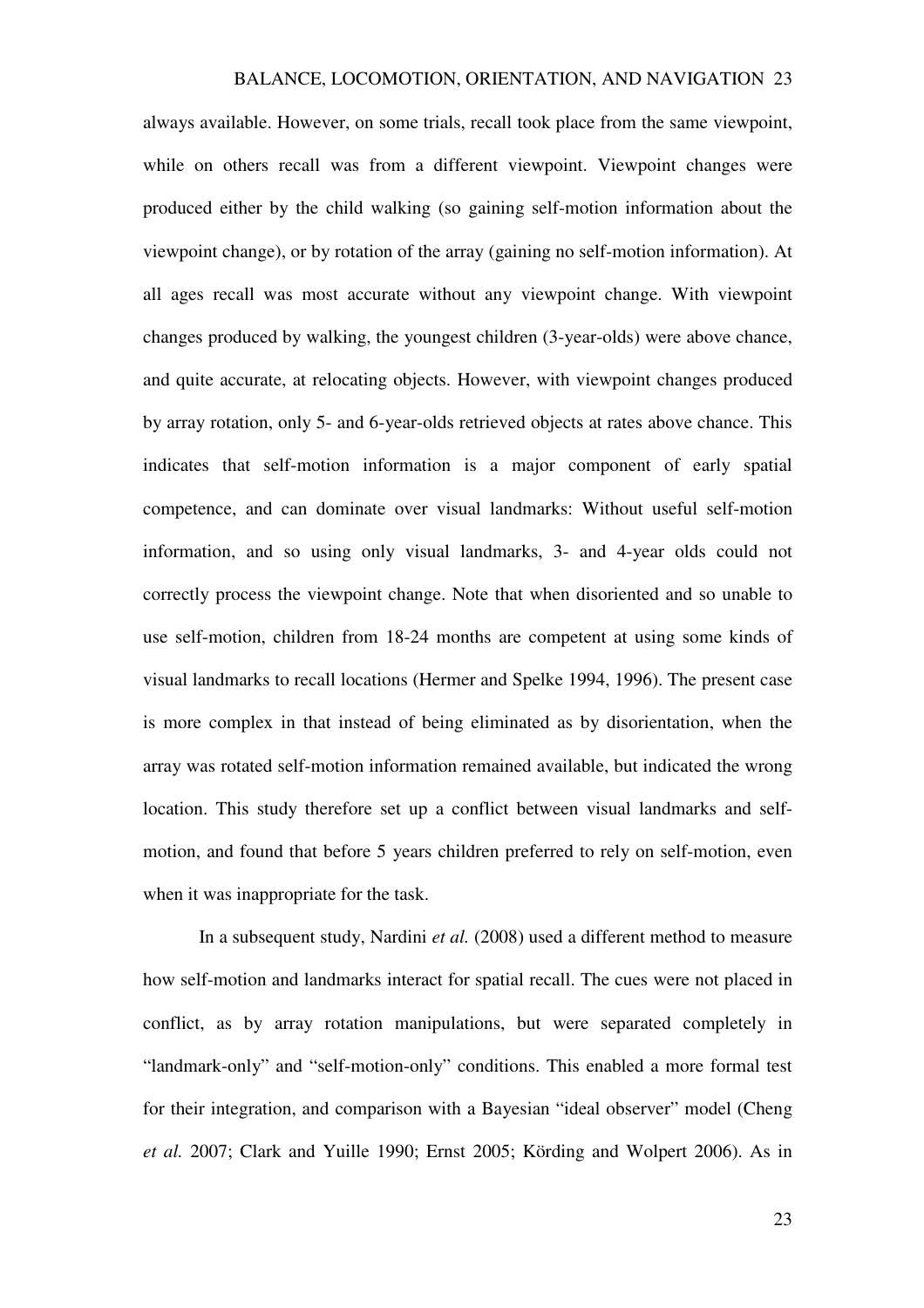earlier studies, "landmark only" performance was measured using disorientation, and "self-motion only" performance was measured using walking in darkness. However, these manipulations were now carried out within the same spatial task, and were compared with a combined "self-motion and landmarks" condition within the same participants.

Four- to 8-year-olds were tested in a dark room with distant glowing landmarks, and a set of glowing objects on the floor (**Fig. 6.3A**). The task was to pick up the objects on the floor in a sequence, and then to return the first object directly to its original place after a short delay. In "visual landmarks only" and "(non-visual) selfmotion only" conditions, participants had to return the object after disorientation and in darkness respectively. A "self-motion plus landmarks" condition tested the normal case in which participants were not disoriented and landmarks remained available. Bayesian integration of cues predicts greater accuracy (reduced variance) given both cues together than either single cue alone. In a "conflict" condition the landmarks were rotated by a small amount before participants responded. They did not detect this conflict, but it provided information about the degree to which participants followed one or the other of the two information sources.

## --Insert Figure 6.3 about here--

Adults were more accurate in their spatial estimates given both self-motion and landmarks, in line with optimal (ideal observer model) performance. Given two cues rather than one, adults' searches were on average closer to the target (**Fig. 6.3B**) and less variable<sup>4</sup> (Fig. 6.3C). By contrast, 4- to 5-year-olds and 7- to 8-year-olds did not perform better given two cues together than the best single cue (**Fig. 6.3B, C**).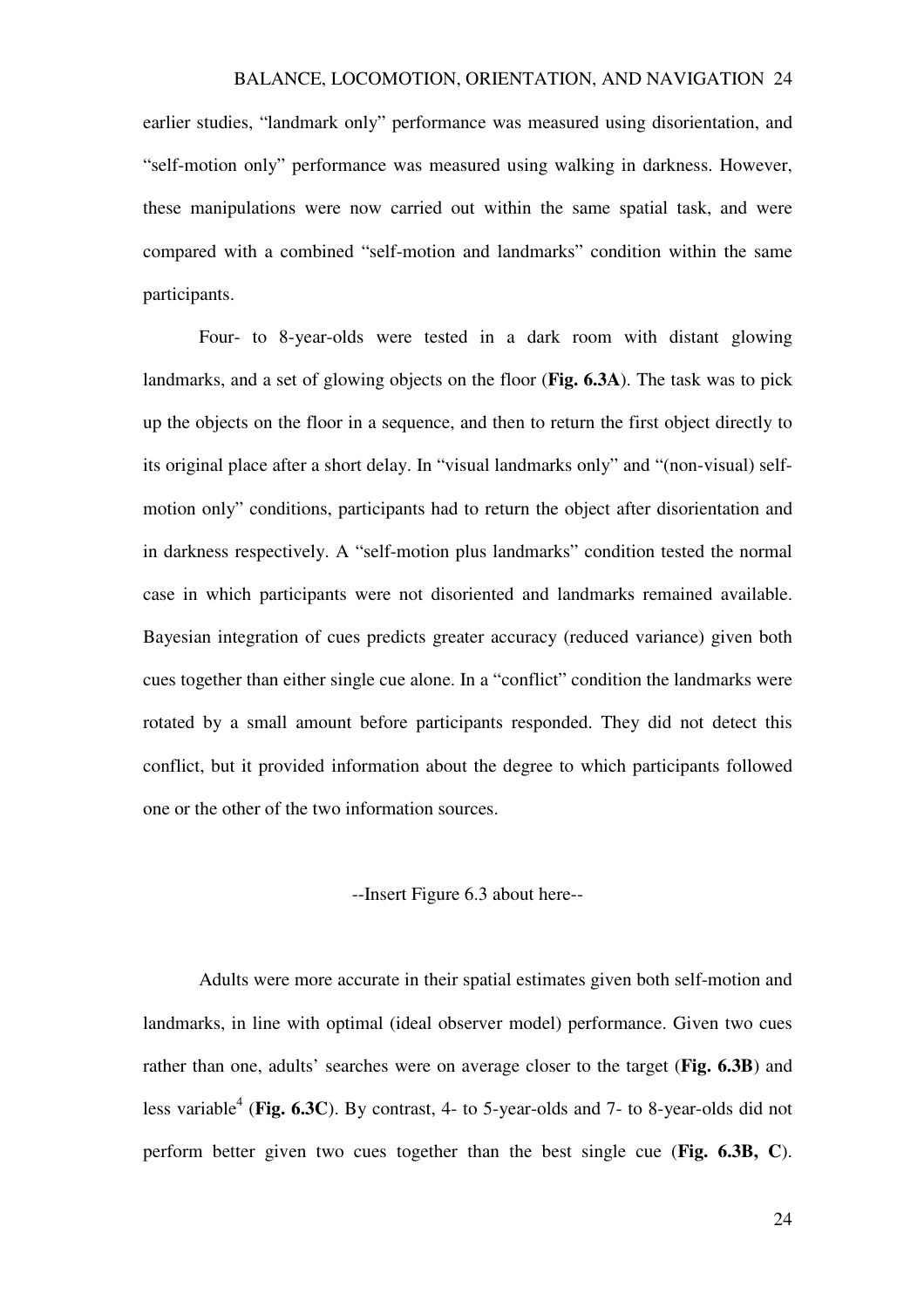Modelling of responses on the "conflict" condition indicated that while children can use both self-motion and landmarks to navigate, they did not integrate these but followed one or the other on any trial. Thus, while even very young children use both self-motion and landmarks for spatial coding, they seem not to integrate these to improve accuracy until after 8 years of age. Proposed neural substrates for integration of self-motion and landmarks for spatial tasks are head place cells, direction cells, and grid cells in the hippocampus and medial temporal lobe (for reviews, see Burgess 2008; McNaughton *et al.* 2006; Moser *et al.* 2008; Taube 2007). Late development of spatial information may be reflected in development of these medial temporal networks. Recent studies with rodents have found these cell types to be functional very early in life (Langston *et al.* 2010; Wills *et al.* 2010), although the development of their abilities to integrate multisensory information is still to be investigated.

The late development of multisensory integration for reducing uncertainty in spatial tasks parallels that recently reported for visual-tactile judgments of size and shape (Gori *et al.* 2008) and for multiple visual depth cues (Nardini *et al.* 2010). It is possible that while mature sensory systems are optimised for reducing uncertainty, developing sensory systems are optimised for other goals. One benefit of not integrating multisensory cues could be that keeping cues separate makes it possible to detect conflicts between them. These conflicts may provide the error signals needed to learn correspondences between cues, and to recalibrate them while the body is growing (Gori *et al.* 2010).

#### **4. Summary**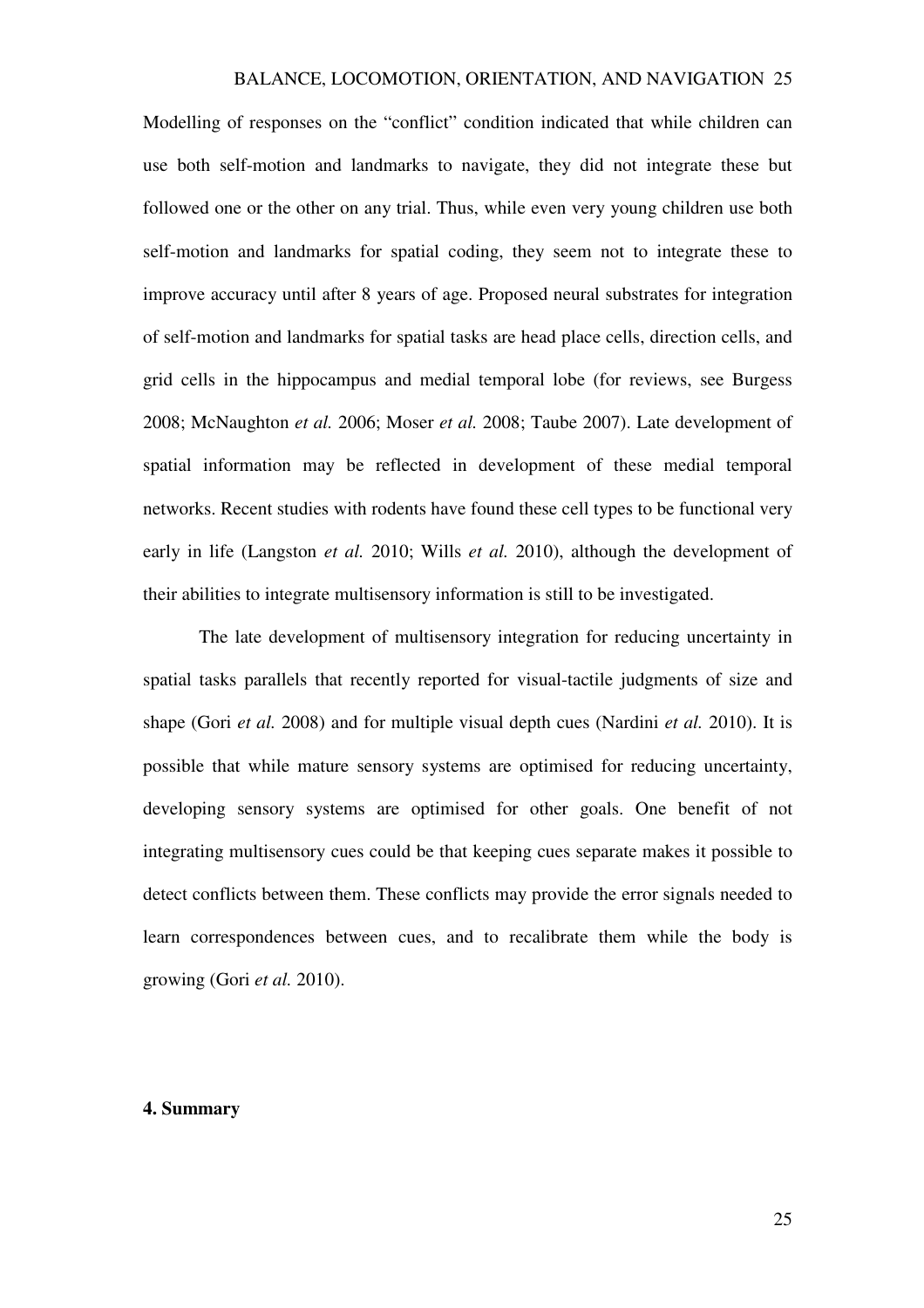We have reviewed the development of sensory integration for the skills underpinning human spatial behaviour: balance, locomotion, spatial orientation, and navigation. Even very young children are capable of using sensory information in order to control balance and locomotion. Visual information seems particularly heavily weighted in infancy and early childhood. Around 5 to 6 years a period of change begins, where visual information is gradually down-weighted in favour of somatosensory and vestibular inputs. However, on the available evidence, balance and locomotion are not coupled in an adult-like fashion to either somatosensory or visual information until adolescence.

Early spatial orienting behaviours show multisensory facilitation late in the first year, consistent with experience-dependent postnatal development of the superior colliculus. Sensory integration for more complex orientation and navigation tasks including localising objects again after own movement shows a much more extended developmental trajectory. Both self-motion information and landmarks are used for spatial orientation and navigation from an early age, however they may not be integrated in an adult-like fashion until after 8 years of age. Neural bases for these tasks are increasingly becoming understood in animal models, and mathematical models are increasingly allowing sensory integration during development to be precisely quantified. A major challenge for the future is to account for developmental change by linking these mathematical and neural levels of analysis.

## **5. Bayesian models**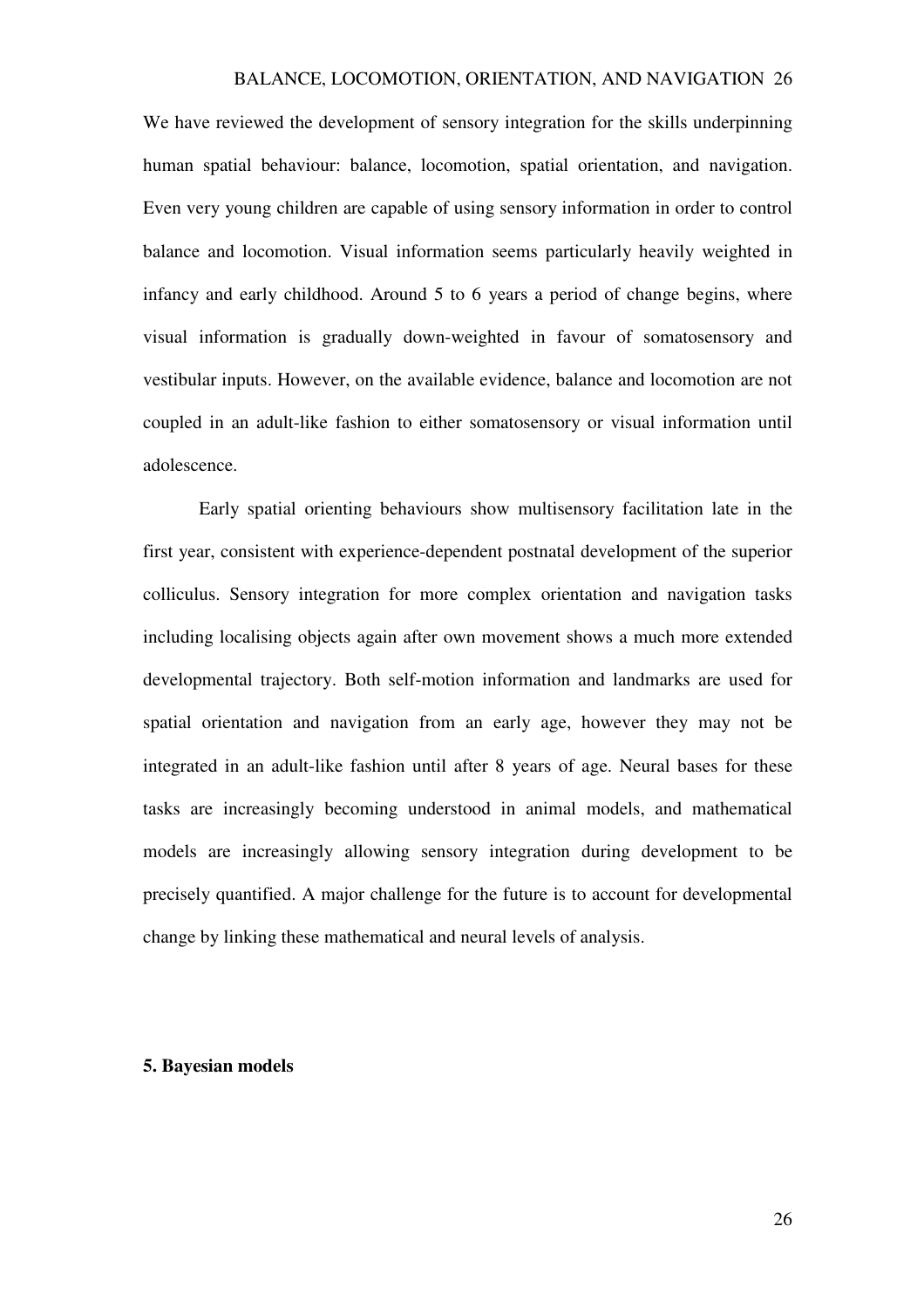We have proposed at several points in this chapter that Bayesian models of information integration can provide a useful framework for understanding developmental balance, locomotion and navigation phenomena. Here we briefly describe the models and the prospects for further tests of their application to multisensory developmental phenomena in the future.

Bayesian models address the problem that individual sensory estimates are inevitably variable (uncertain) because of random noise. "Noise" is evident in an auditory environment with background noise, or a murky visual environment; however, even in ideal environmental conditions, all sensory systems contain some variability (uncertainty) due to their own limited resolution, and to noisy transmission of information by neurons. Bayesian models provide a rule by which the multiple, noisy, sensory estimates we usually have available in parallel can be combined to provide a single estimate that minimises noise or uncertainty (Cheng *et al.* 2007; Clark and Yuille 1990; Ernst 2005; Körding and Wolpert 2006).

The rule for combining estimates to reduce uncertainty is simple: If multiple sensory estimates are available (*e.g.*, visual and haptic cues to object size), and the noise in each of these is independent, then taking a *weighted average* of the estimates will produce a final estimate that is less variable (more reliable) than the component estimates. The optimal weighting is one in which the different estimates are weighted in proportion to their reliabilities. A cue that is three times more variable than another is therefore given three times less weight. Recent multisensory studies with adults have shown optimal multisensory integration in many situations (*e.g.*, vision and touch, Ernst and Banks 2002; vision and audition, Alais and Burr 2004; visual and vestibular cues to direction of heading, Fetsch *et al.* 2009; reviews: Ernst 2005; Körding and Wolpert 2006).

27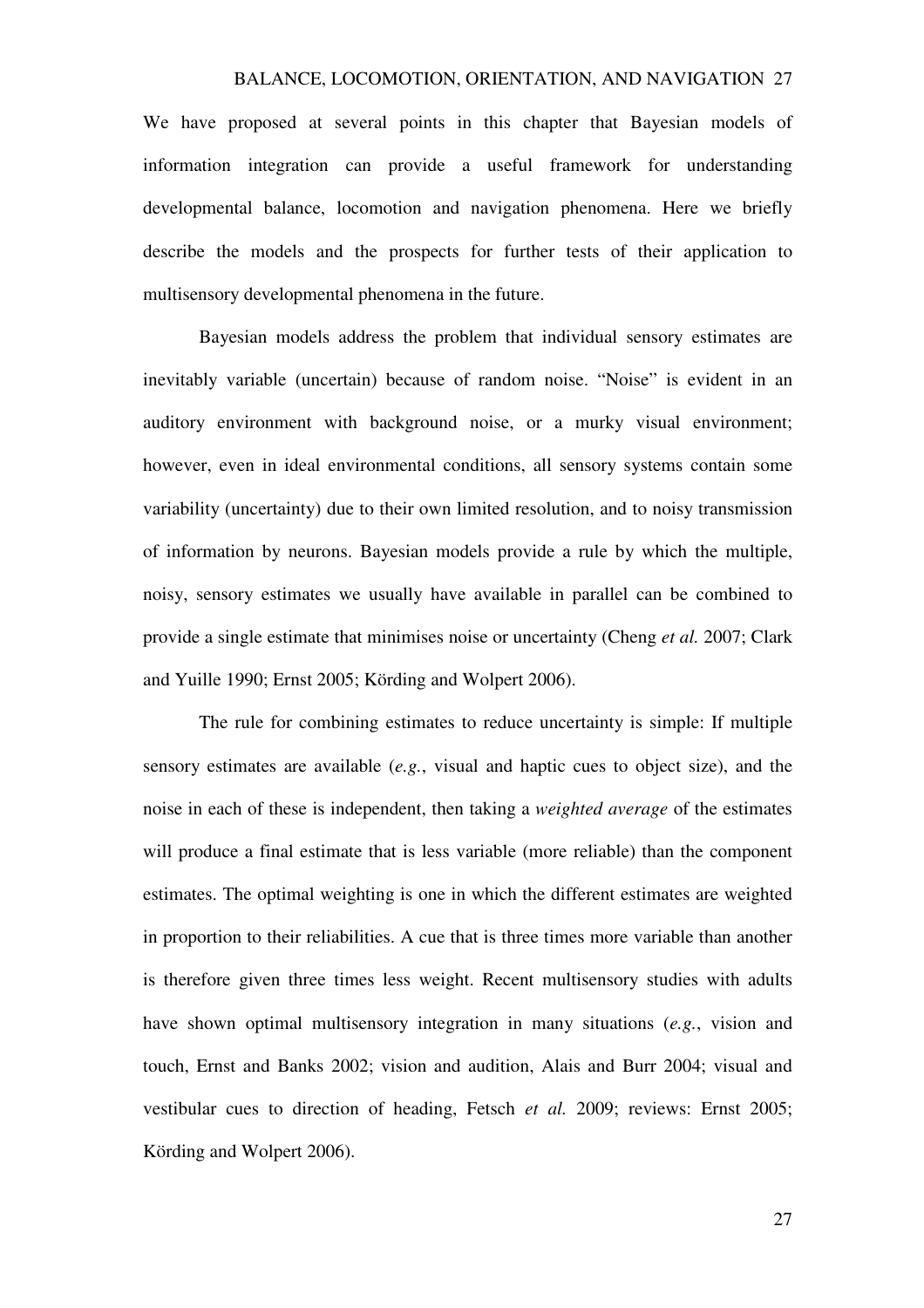These findings provide an important new perspective on human multisensory processing in demonstrating that in adults at least, multisensory integration is very flexible. Adults are excellent at dynamically "reweighting" their reliance on different information sources when these change in reliability. Thus, although vision may usually dominate for a particular task, if visual information becomes uncertain (*e.g.*, at night, or in fog) it will be given less weighting relative to the other available information (Alais and Burr 2004). The conclusion from this and other studies is that phenomena such as "visual dominance" may be explained simply by the differing reliabilities of the senses for particular tasks (Ernst 2005; Körding and Wolpert 2006). Task-specific explanations for cue weighting: *e.g.*, that vision dominates over audition for spatial localization (Pick *et al.* 1969) - can then be subsumed by a single, more general explanation: vision and audition (and other sensory inputs) are weighted according to their reliabilities; Alais and Burr 2004).

We have described a range of developmental phenomena in which visual dominance changes with age. For example, balance is much more influenced by vision in young children than it is in older children or adults (Godoi and Barela 2008; Shumway-Cook and Woollacott 1985; Wann *et al.* 1998; Woollacott *et al.* 1987). We can state two possible kinds of Bayesian explanation for this developmental pattern. First, **Possibility 1: children and adults integrate multisensory information in the same Bayesian / "optimal" manner.** In this scenario, developmental changes in "dominance" might simply reflect developmental changes in the reliabilities of the underlying estimates. If the development of different senses were uneven (*e.g.*, if visual information for balance was accurate at an earlier age than vestibular information), then different ages would show different weightings even though they were following the same integration rules. A prediction from this account is that adults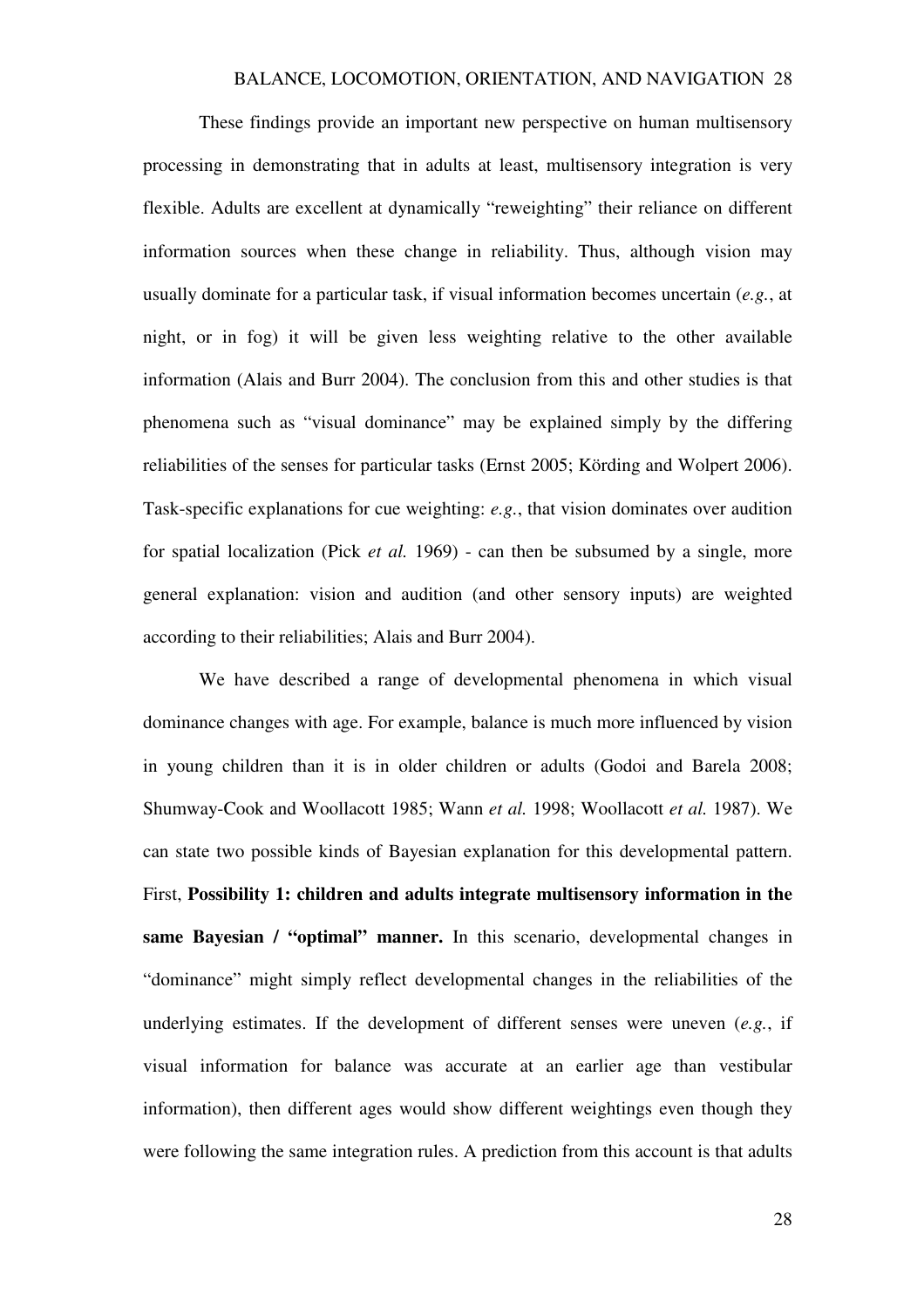whose cue reliabilities were manipulated (*e.g.*, by selectively adding noise) to be the same as children's would show the same behaviour as children.

The issue of dynamic sensory reweighting in children's balance control was first raised by Forssberg and Nashner (1982), and several studies since have investigated the swinging room experiment from this perspective, changing the distance between the swinging walls and the observer to try and detect sensory reweighting as the far walls become a less reliable source of information about relative motion (Dijkstra *et al.* 1994; Godoi and Barela 2008). Studies have also recorded developmental changes in weighting of multisensory information for posture control in response to differing amplitudes of visual *vs.* somatosensory perturbations (Bair *et al.* 2007). However, to be able to test whether patterns of reweighting in either children or adults are in line with Bayesian predictions, studies will need to measure the *sensory reliabilities* of visual and other cues to balance, which remains challenging (see below).

The alternative is **Possibility 2: children and adults do not integrate multisensory information in the same Bayesian / "optimal" manner.** For example, adults might take a weighted average of estimates in proportion to their reliabilities, while children might do something else. Children could rely on a single estimate even when other reliable estimates are available, or, they could integrate estimates using a sub-optimal weighting, or they could be less effective than adults in excluding estimates that are highly discrepant with others from the integration process<sup>5</sup>.

Most of the studies that have been reviewed cannot separate these two accounts, as changes with age in relative reliance on different cues are consistent with both. Possibility 1 – that children and adults process information in the same way – provides the simplest account in that it needs to posit fewer kinds of developmental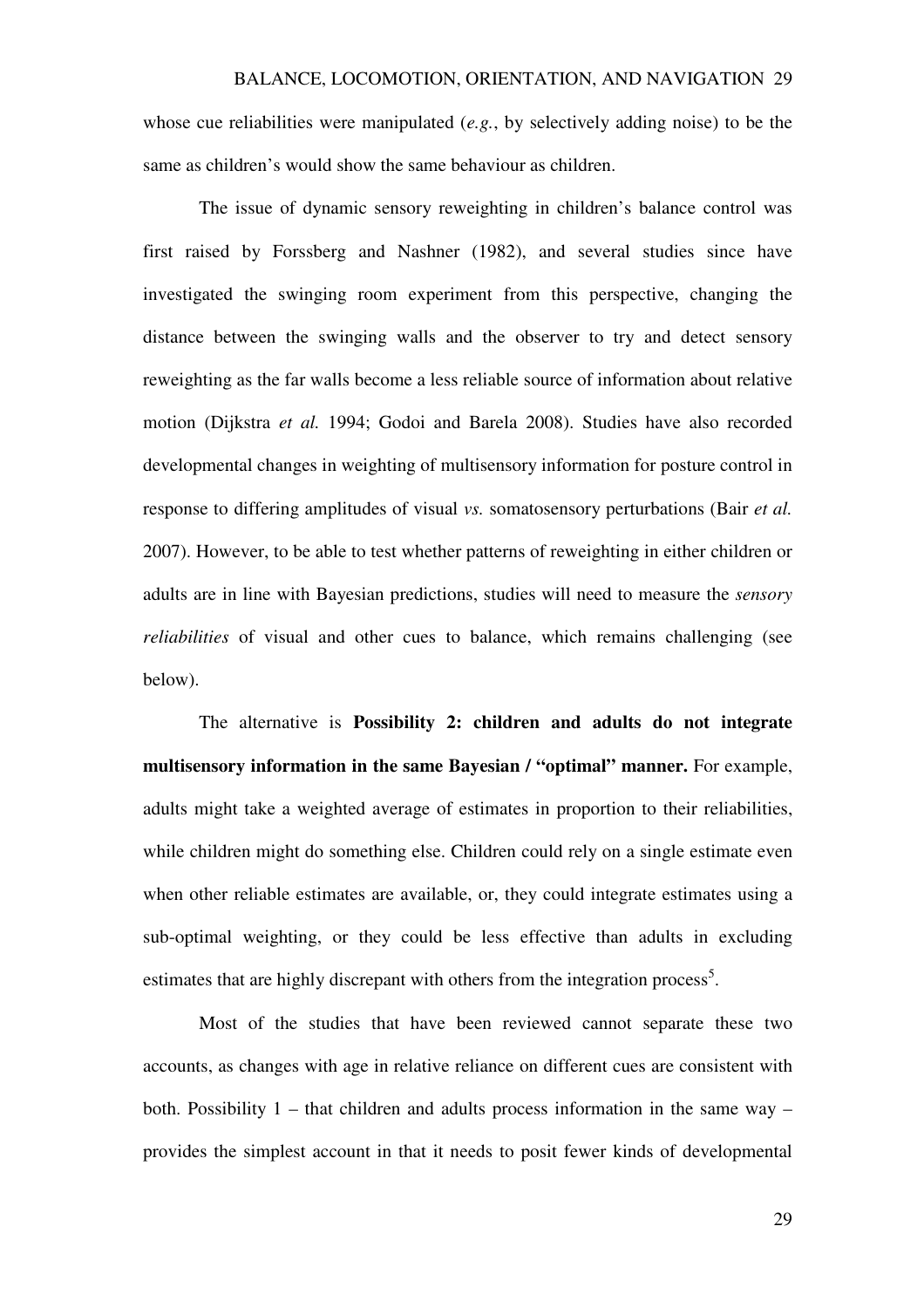changes. This account therefore should not be ruled out for specific tasks until the relevant experimental manipulations have been tested. Interestingly, in the small number of studies that have examined the development of Bayesian integration explicitly (Gori *et al.* 2008; Nardini *et al.* 2008; Nardini *et al.* 2010), children were shown *not* to integrate estimates in an adult-like way until after 8 years – *i.e.*, Possibility 1 could be rejected. These studies used visual, manual and locomotor tasks involving spatial or psychophysical decisions. Whether the same would be true for more elementary sensory-motor behaviours such as balance is a major question for future studies. A challenge for developmental studies is the time-consuming nature of testing Bayesian models of multisensory integration, since they require measurement of response variability in both single-cue and combined-cue conditions. One way to address this is use of psychophysical staircase procedures (*e.g.*, Kaernbach 1991; Kontsevich and Tyler 1999) to obtain more rapid estimates of variability (Nardini *et al.* 2010). A second challenge is measuring perceptual variability for elementary sensory-motor behaviours such as balance that lead to postural changes but do not lend themselves to explicit judgments. For this, new approaches need to be developed for inferring variability from spontaneous behaviours. This is challenging but possible, as a recent study has shown by measuring integration of depth cues using only spontaneous eye movements (Wismeijer *et al.* 2010).

To sum up, many developmental changes in use of multiple cues for balance, locomotion and navigation in childhood could be explained within a Bayesian framework. However, to assess whether developmental changes correspond either to adult-like integration with a different inputs in terms of cue reliabilities, or non-adult like integration or lack of integration, more detailed studies need to be carried out quantifying the variability of the underlying estimates. The few studies so far that have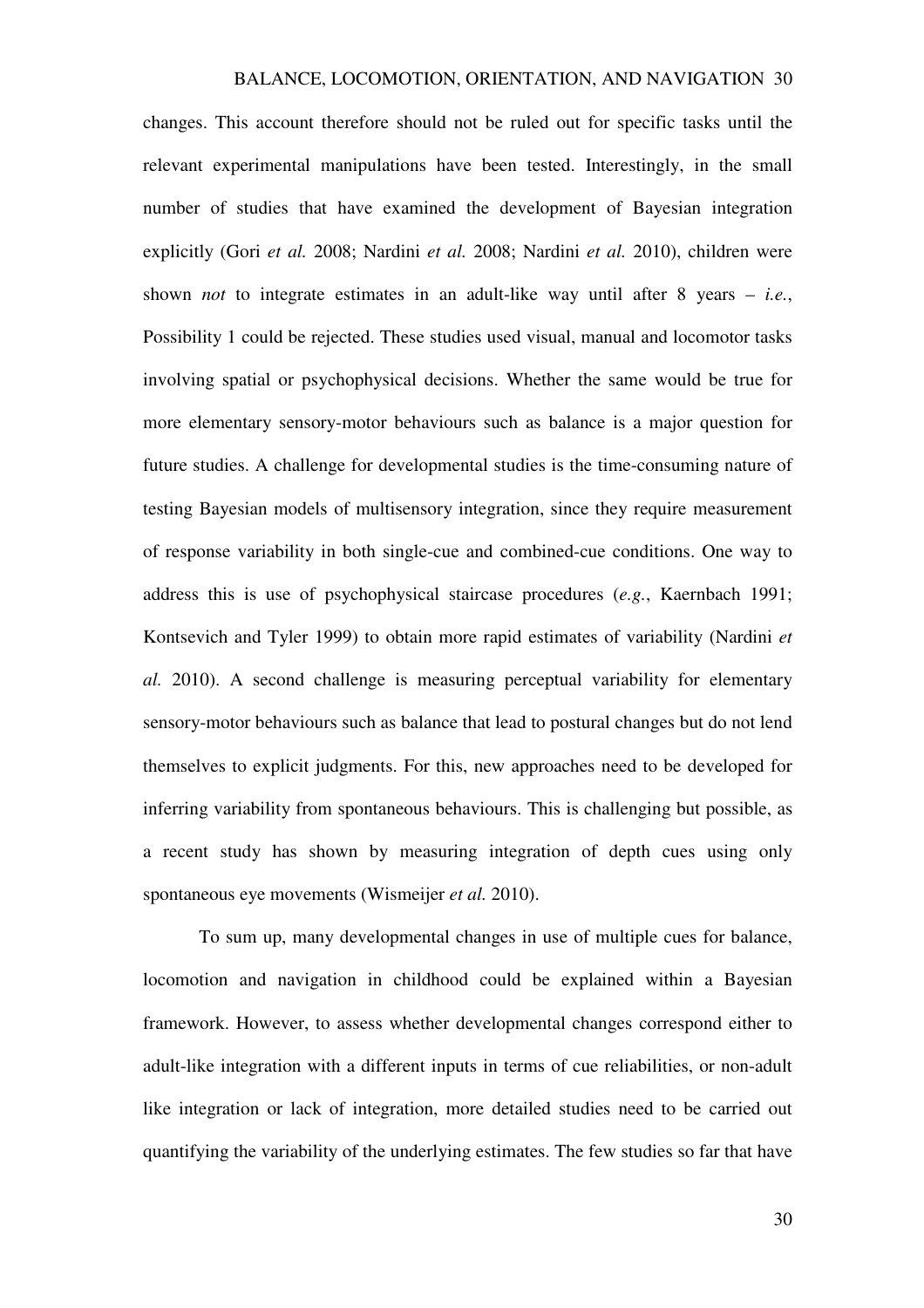tested this framework with children suggest that they do not integrate estimates in an adult like manner until after 8 years, across senses for spatial localization or object perception (Gori *et al.* 2008; Nardini *et al.* 2008), or within vision for 3D shape discrimination (Nardini *et al.* 2010).

## *5.1. Other models*

We have reviewed development of the sensory processes underlying adaptive spatial behaviour. While children's sensory and motor systems are immature, they are also in some senses optimized for the ecology of their environments. For example, young infants do not need high visual acuity or accurate spatial localization. Bayesian models stress optimization for accuracy, in terms of the reduction of sensory uncertainty. However, maximal accuracy is not the most important goal for many spatial tasks that infants and children face. For developing sensory-motor systems there may be other goals more important than maximizing accuracy, such as responding rapidly (Barutchu *et al.* 2009; Neil *et al.* 2006), or detecting inter-sensory conflicts (Gori *et al.* 2010; Nardini *et al.* 2010). Therefore many other kinds of model remain to be developed, in which "optimality" is quantified based on different goals or properties. It may be that these models will provide the best description of how developing perceptual and motor systems are optimized for spatial behaviour.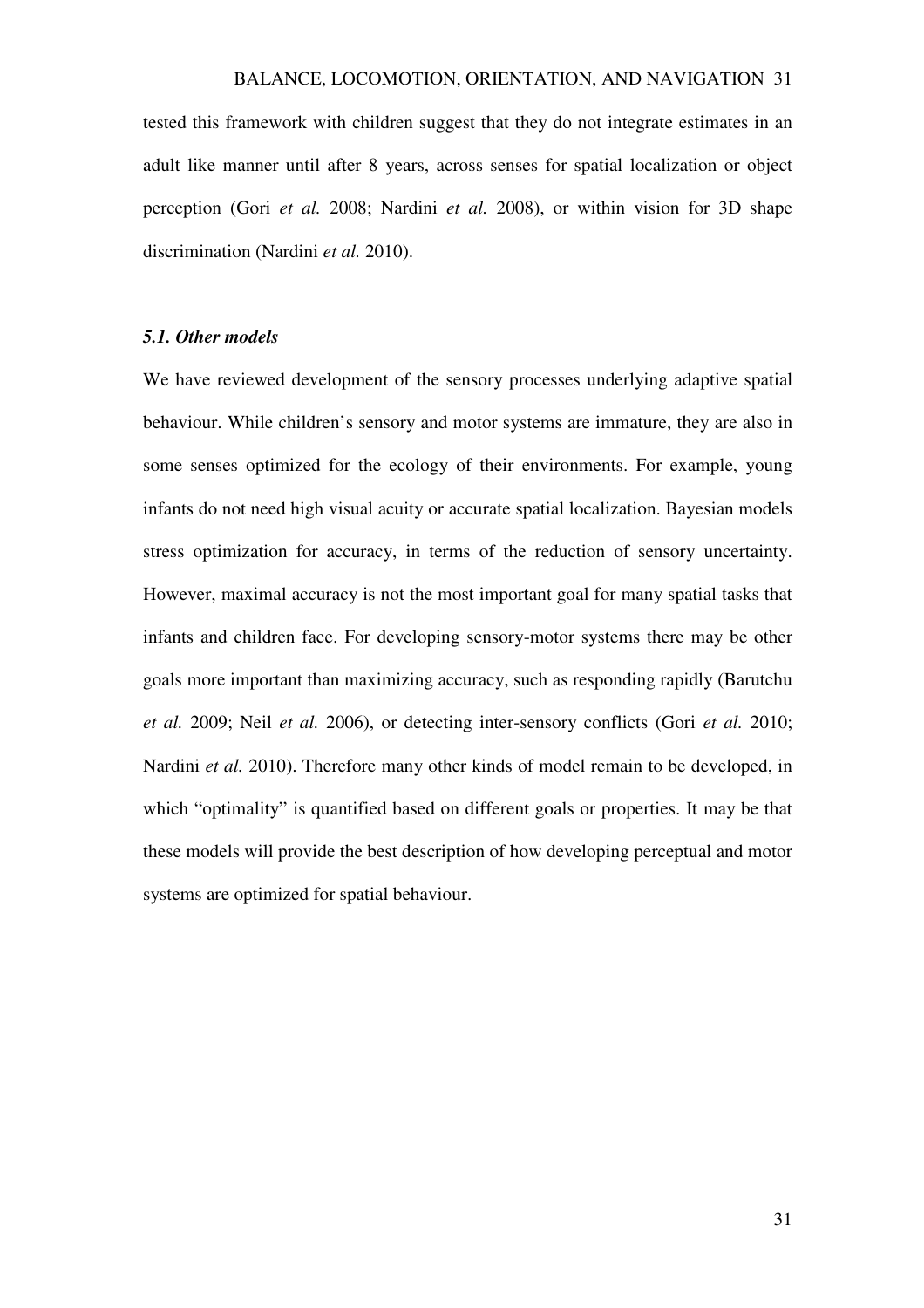#### ACKNOWLEDGEMENTS

MN would like to acknowledge support from the James S. McDonnell Foundation 21st Century Science Scholar in Understanding Human Cognition Program, the National Institute of Health Research BMRC for Ophthalmology, and United Kingdom Economic and Social Research Council Grant RES-062-23-0819. DC would like to acknowledge support from the European Research Council under the European Community's Seventh Framework Programme (FP7/2007-2013) / ERC Grant agreement no. 241242.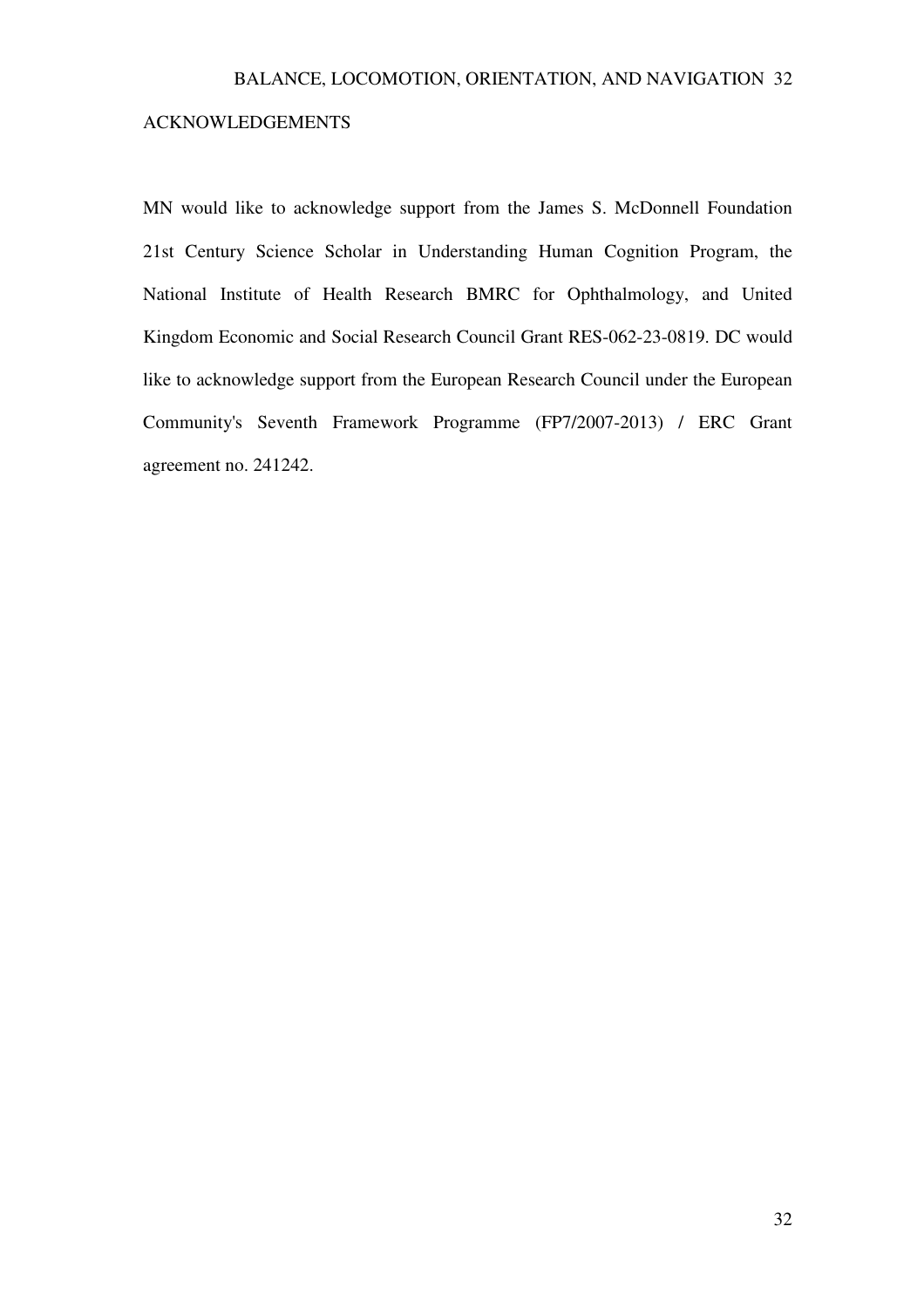#### **REFERENCES**

- **Acredolo, L.P.** (1978). Development of spatial orientation in infancy. *Developmental Psychology*, **14**, 224-234.
- **Acredolo, L.P., Adams, A.,** and **Goodwyn, S.W.** (1984). The role of self-produced movement and visual tracking in infant spatial orientation. *Journal of Experimental Child Psychology*, **38**, 312-327.
- **Acredolo, L.P., and Evans, D.** (1980). Developmental changes in the effects of landmarks on infant spatial behavior. *Developmental Psychology*, **16**, 312-318.
- **Adolph, K.E.** (1995). A psychophysical assessment of toddlers' ability to cope with slopes. *Journal of Experimental Psychology: Human Perception and Performance*, **21**, 734-750.
- **Adolph, K.E.** (1997). Learning in the development of infant locomotion. *Monographs of the Society for Research in Child Development*, **62**, I-158.
- **Alais, D.,** and **Burr, D.** (2004). The ventriloquist effect results from near optimal crossmodal integration. *Current Biology*, **14**, 257-262.
- **Angelaki, D.E., Klier, E.M.,** and **Snyder, L.H.** (2009). A vestibular sensation: probabilistic approaches to spatial perception. *Neuron*, **64**, 448-461.
- **Atkinson, J.** (2002) . *The Developing Visual Brain*. Oxford University Press, Oxford.
- **Atkinson, J., Hood, B., Wattam-Bell, J.,** and **Braddick, O.** (1992). Changes in infants' ability to switch visual attention in the first three months of life. *Perception*, **21**, 643-653.
- **Bair, W.N., Kiemel, T., Jeka, J.J.,** and **Clark, J.E.** (2007). Development of multisensory reweighting for posture control in children. *Experimental Brain Research*, **183**, 435-446.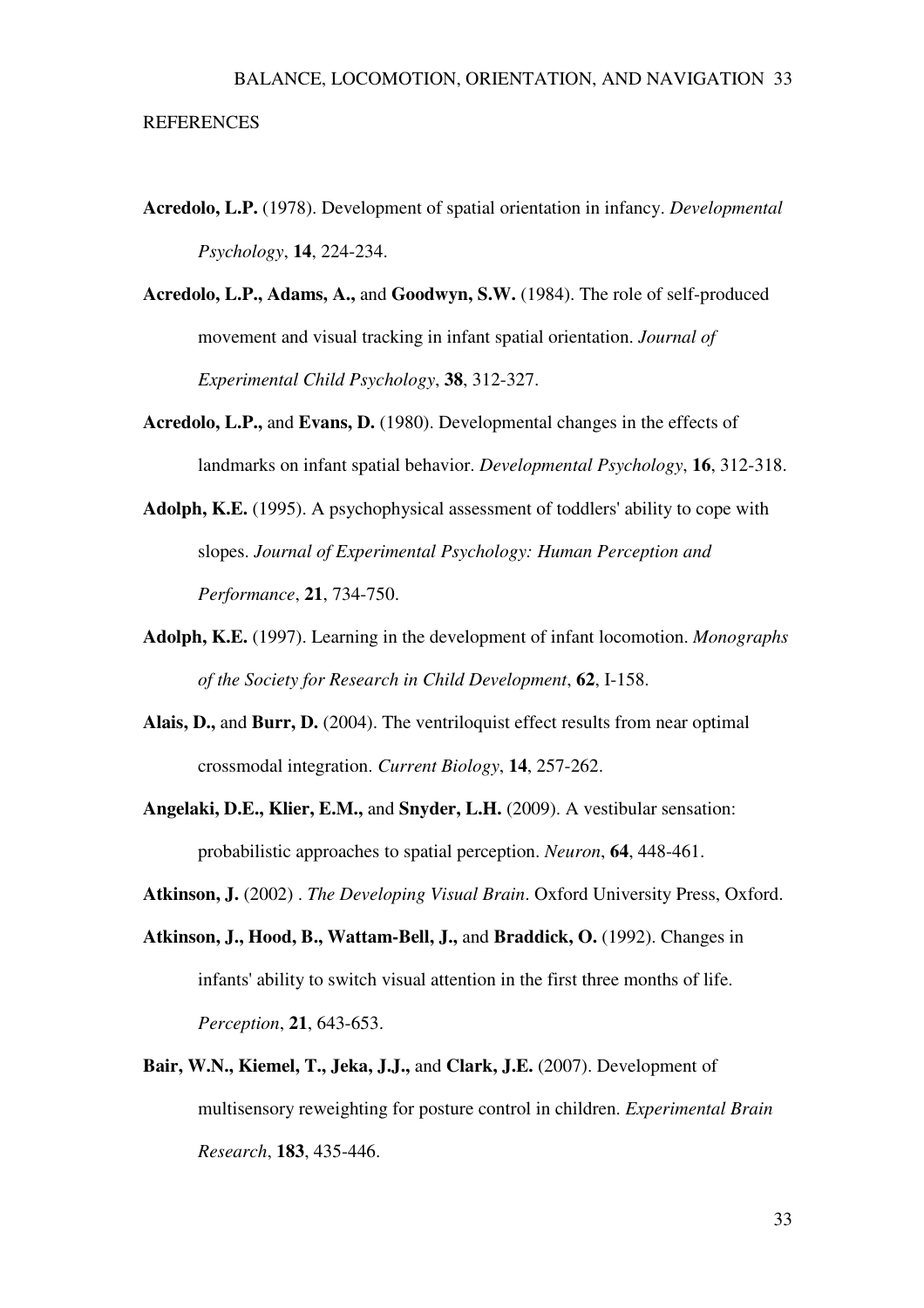- **Barela, J.A., Jeka, J.J.,** and **Clark, J.E.** (1999). The use of somatosensory information during the acquisition of independent upright stance. *Infant Behavior and Development*, **22**, 87-102.
- **Barela, J.A., Jeka, J.J.,** and **Clark, J.E.** (2003). Postural control in children. Coupling to dynamic somatosensory information. *Experimental Brain Research*, **150**, 434-442.
- **Barutchu, A., Crewther, D.P.,** and **Crewther, S.G.** (2009). The race that precedes coactivation: development of multisensory facilitation in children. *Developmental Science*, **12**, 464-473.
- **Barutchu, A., Danaher, J., Crewther, S.G., Innes-Brown, H., Shivdasani, M.N.,**  and **Paolini, A.G.** (2010). Audiovisual integration in noise by children and adults. *Journal of Experimental Child Psychology*, **105**, 38-50.
- **Berard, J.R.,** and **Vallis, L.A.** (2006). Characteristics of single and double obstacle avoidance strategies: a comparison between adults and children. *Experimental Brain Research*, **175**, 21-31.
- **Bertenthal, B.I., Rose, J.L.,** and **Bai, D.L.** (1997). Perception-action coupling in the development of visual control of posture. *Journal of Experimental Psychology: Human Perception and Performance*, **23**, 1631-1643.
- **Billington, J., Field, D.T., Wilkie, R.M.,** and **Wann, J.P.** (2010). An fMRI study of parietal cortex involvement in the visual guidance of locomotion. *Journal of Experimental Psychology: Human Perception and Performance*, **36**, 1495- 1507.
- **Braddick, O., Atkinson, J., Hood, B., Harkness, W., Jackson, G.,** and **Vargha-Khadem, F.** (1992). Possible blindsight in infants lacking one cerebral hemisphere. *Nature*, **360**, 461-463.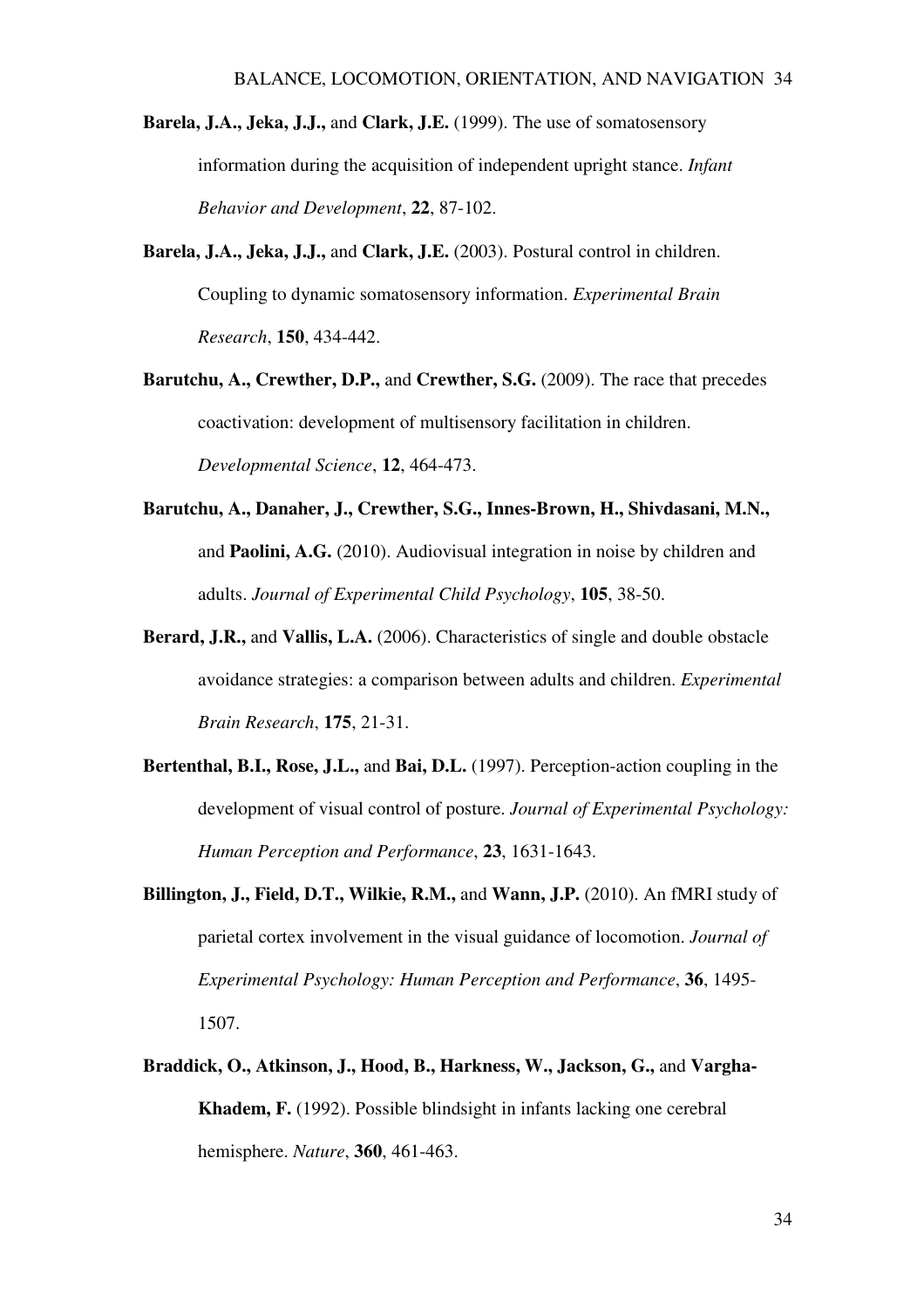- **Bremner, A.J., Holmes, N.P., and Spence, C.** (2008). Infants lost in (peripersonal) space? *Trends in Cognitive Sciences*, **12**, 298-305.
- **Bremner, A.J., Mareschal, D., Lloyd-Fox, S.,** and **Spence, C.** (2008). Spatial localization of touch in the first year of life: early influence of a visual spatial code and the development of remapping across changes in limb position. *Journal of Experimental Psychology: General*, **137**, 149-162.
- **Bremner, J.G.** (1978). Egocentric versus allocentric spatial coding in 9-month-old infants: factors influencing the choice of code. *Developmental Psychology*, **14**, 346-355.
- **Bremner, J.G., and Bryant, P.** (1977). Place versus response as the basis of spatial errors made by young infants. *Journal of Experimental Child Psychology*, **23**, 162-171.
- **Bremner, J.G., Hatton, F., Foster, K.A.,** and **Mason, U.** (2011, June 4). The contribution of visual and vestibular information to spatial orientation by 6- to 14-month-old infants and adults. *Developmental Science.* Advance online publication. doi: 10.1111/j.1467-7687.2011.01051.x.
- **Bronson, G.** (1974). The postnatal growth of visual capacity. *Child Development*, **45**, 873-890.
- **Burgess, N.** (2006). Spatial memory: how egocentric and allocentric combine. *Trends in Cognitive Sciences*, **10**, 551-557.
- **Burgess, N.** (2008). Spatial cognition and the brain. *Annals of the New York Academy of Sciences*, **1124**, 77-97.
- **Burgess, N., Spiers, H.J.,** and **Paleologou, E.** (2004). Orientational manoeuvres in the dark: dissociating allocentric and egocentric influences on spatial memory. *Cognition*, **94**, 149-166.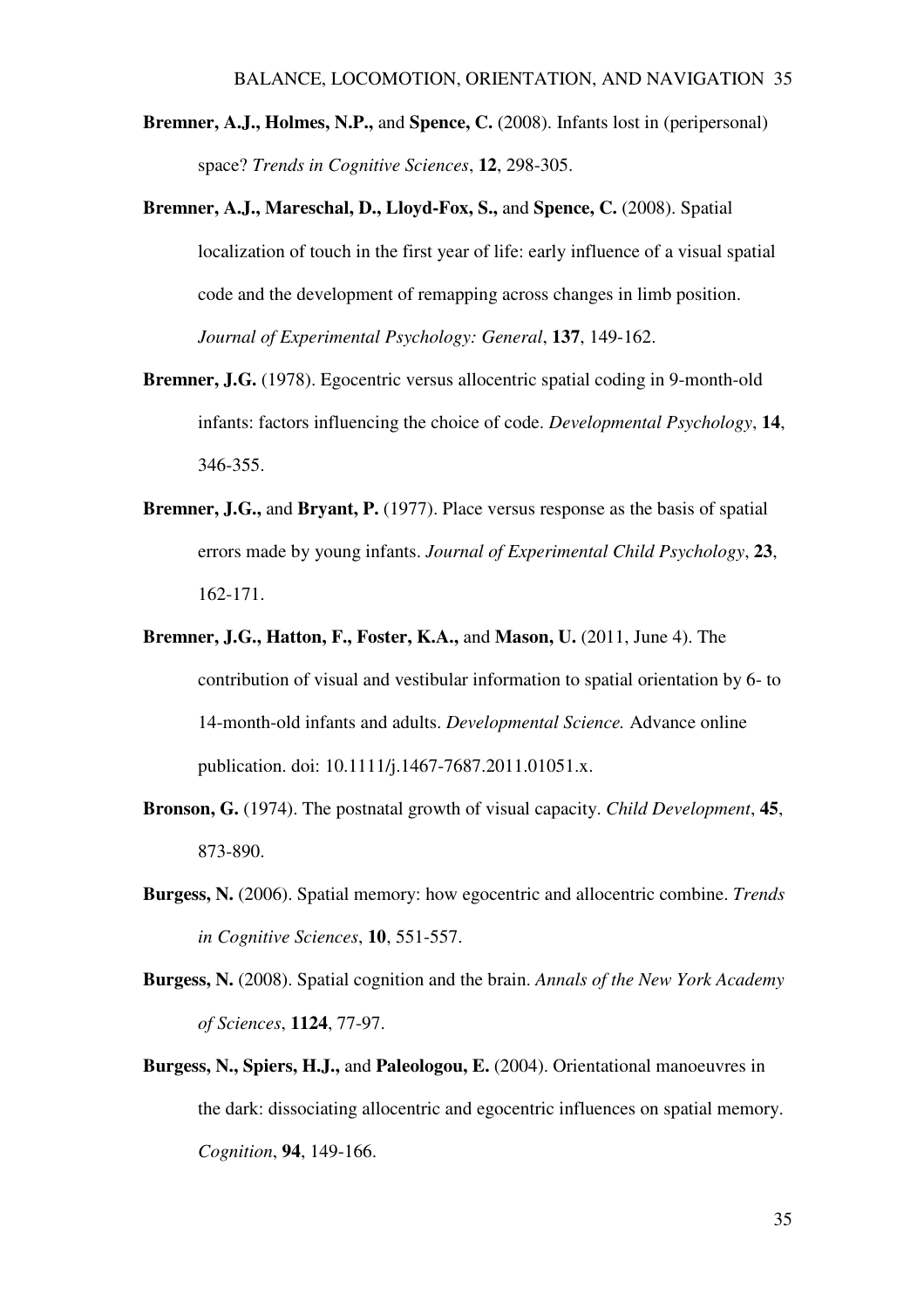- **Cheng, K.** (1986). A purely geometric module in the rat's spatial representation. *Cognition*, **23**, 149-178.
- **Cheng, K.,** and **Newcombe, N.S.** (2005). Is there a geometric module for spatial orientation? Squaring theory and evidence. *Psychonomic Bulletin and Review*, **12**, 1-23.
- **Cheng, K., Shettleworth, S.J., Huttenlocher, J.,** and **Rieser, J.J.** (2007). Bayesian integration of spatial information. *Psychological Bulletin*, **133**, 625-637.
- **Clark, J.J.,** and **Yuille, A.L.** (1990). *Data Fusion for Sensory Information Systems*. Kluwer Academic, Boston, MA.
- **Clifton, R.K., Morrongiello, B.A., Kulig, J.W.,** and **Dowd, J.M.** (1981). Newborns' orientation toward sound: possible implications for cortical development. *Child Development*, **52**, 833-838.
- **Cowie, D., Atkinson, J.,** and **Braddick, O.** (2010). Development of visual control in stepping down. *Experimental Brain Research*, **202**, 181-188.
- **Day, B.L.,** and **Fitzpatrick, R.C.** (2005). The vestibular system. *Current Biology*, **15**, R583-R586.
- **Dijkstra, T.M., Schoner, G.,** and **Gielen, C.C.** (1994). Temporal stability of the action-perception cycle for postural control in a moving visual environment. *Experimental Brain Research*, **97**, 477-486.
- **Ernst, M.O.** (2005). A Bayesian view on multimodal cue integration. In *Human body perception from the inside out* (eds. G. Knoblich, I.M. Thornton, M. Grosjean, and M. Shiffrar), pp. 105-134. Oxford University Press, New York.
- **Ernst, M.O., and Banks, M.S.** (2002). Humans integrate visual and haptic information in a statistically optimal fashion. *Nature*, **415**, 429-433.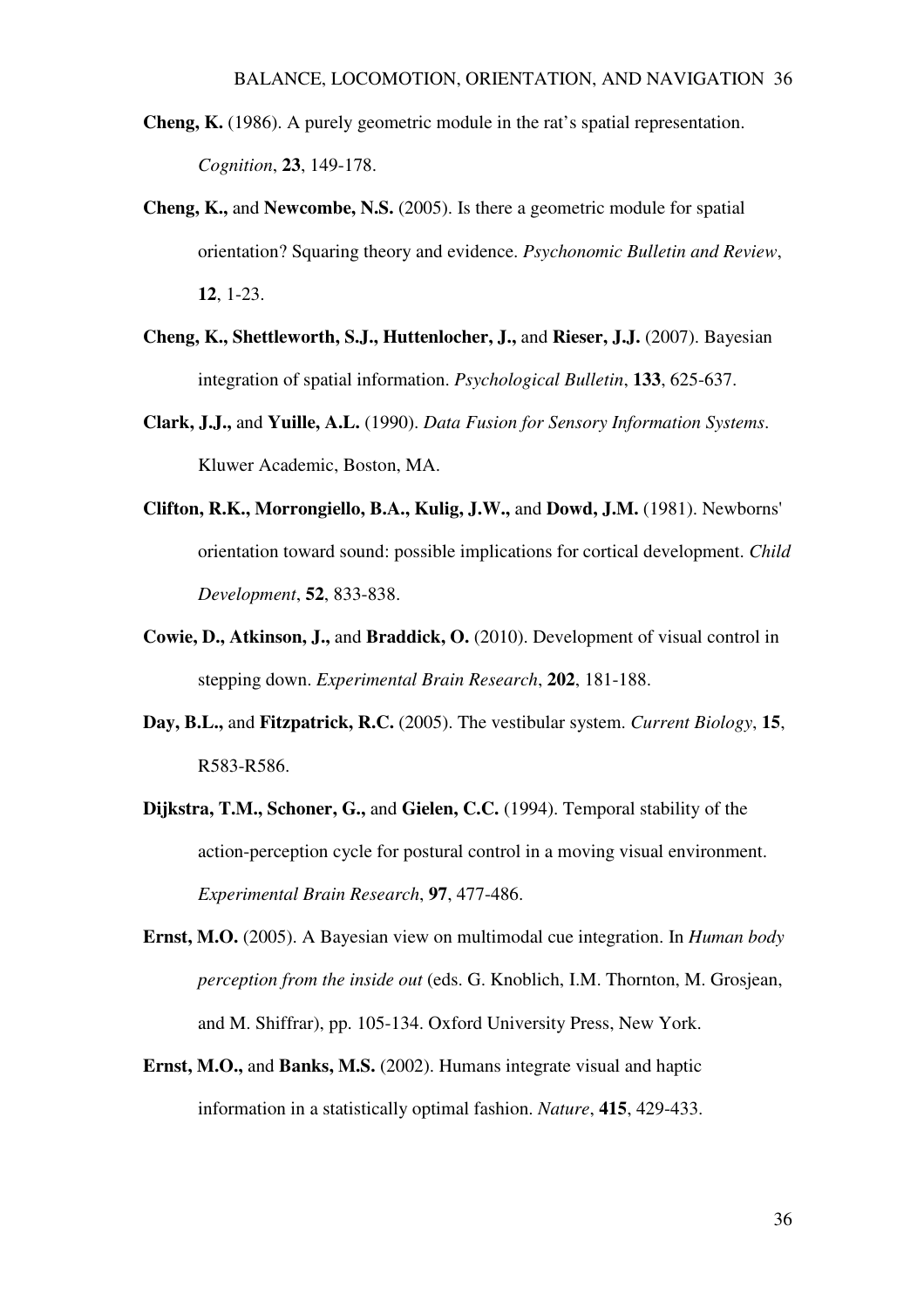- **Etienne, A.S., Maurer, R.,** and **Seguinot, V.** (1996). Path integration in mammals and its interaction with visual landmarks. *The Journal of Experimental Biology*, **199**, 201-209.
- **Fantz, R.L.** (1963). Pattern Vision in Newborn Infants. *Science*, **140**, 296-297.
- **Fetsch, C.R., Turner, A.H., Deangelis, G.C.,** and **Angelaki, D.E.** (2009). Dynamic reweighting of visual and vestibular cues during self-motion perception. *The Journal of Neuroscience*, **29**, 15601-15612.
- **Foo, P., Warren, W.H., Duchon, A.,** and **Tarr, M.J.** (2005). Do humans integrate routes into a cognitive map? Map- versus landmark-based navigation of novel shortcuts. *Journal of Experimental Psychology: Learning, Memory and Cognition*, **31**, 195-215.
- **Forssberg, H.,** and **Nashner, L.M.** (1982). Ontogenetic development of postural control in man: adaptation to altered support and visual conditions during stance. *The Journal of Neuroscience*, **2**, 545-552.
- **Franchak, J.M., and Adolph, K.E.** (2010). Visually guided navigation: headmounted eye-tracking of natural locomotion in children and adults. *Vision Research*, **50**, 2766-2774.
- **Gallistel, C.R.** (1990). *The organization of learning*. MIT Press, Cambridge, MA.
- **Gibson, J.J.** (1979). *The ecological approach to visual perception*. Houghton Mifflin, Boston, MA.
- **Godoi, D.,** and **Barela, J.A.** (2008). Body sway and sensory motor coupling adaptation in children: effects of distance manipulation. *Developmental Psychobiology*, **50**, 77-87.
- **Gori, M., Del Viva, M., Sandini, G.,** and **Burr, D.** (2008). Young children do not integrate visual and haptic form information. *Current Biology*, **18**, 694-698.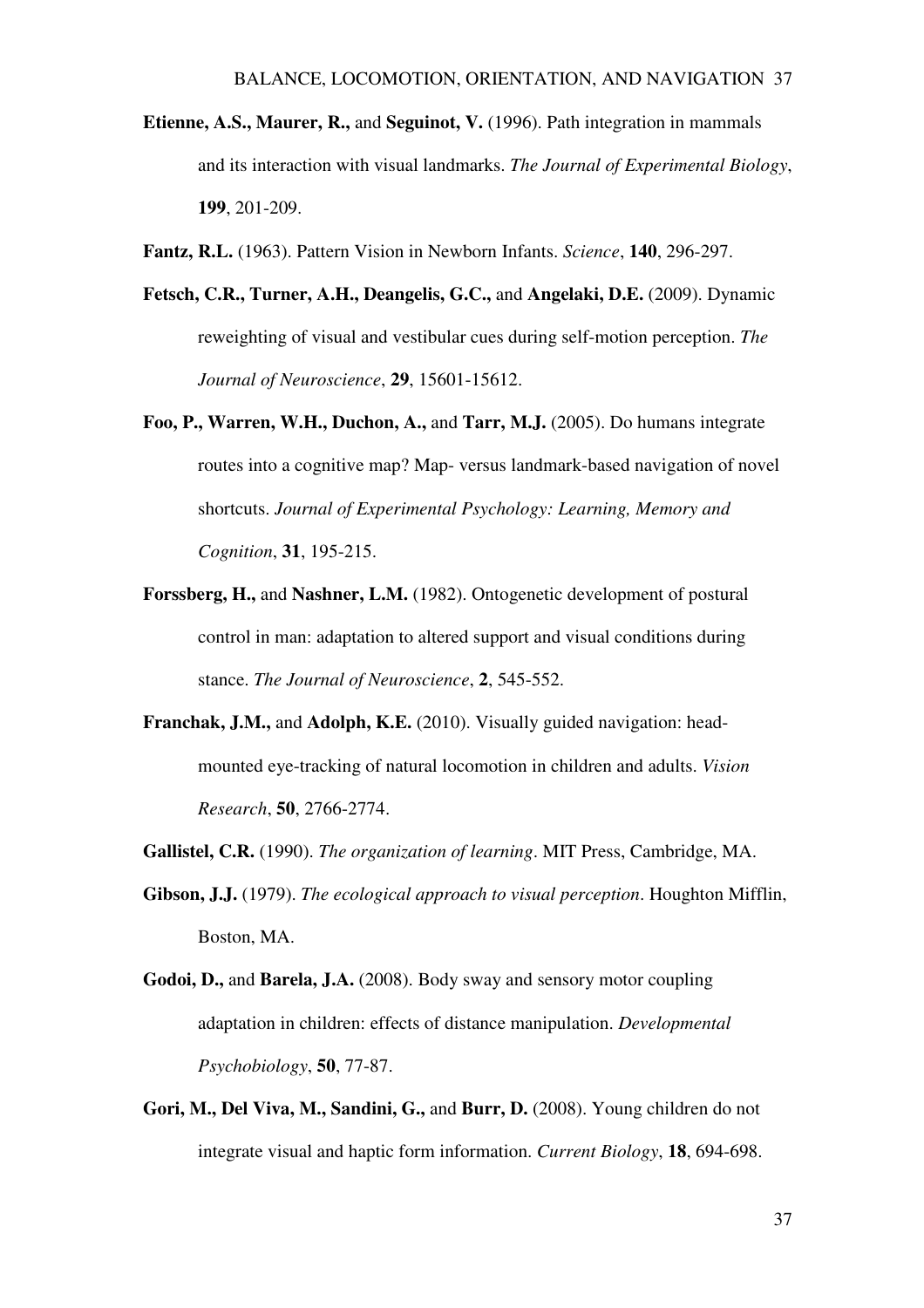- **Gori, M., Sandini, G., Martinoli, C.,** and **Burr, D.** (2010). Poor haptic orientation discrimination in nonsighted children may reflect disruption of cross-sensory calibration. *Current Biology*, **20**, 223-225.
- **Gu, Y., Angelaki, D.E.,** and **Deangelis, G.C.** (2008). Neural correlates of multisensory cue integration in macaque MSTd. *Nature Neuroscience*, **11**, 1201-1210.
- **Heinrichs, M.R.** (1994). *An analysis of critical transition points of barrier crossing actions.* Unpublished doctoral thesis, University of Minnesota.
- **Hermer, L.,** and **Spelke, E.** (1994). A geometric process for spatial reorientation in young children. *Nature*, **370**, 57-59.
- **Hermer, L.,** and **Spelke, E.** (1996). Modularity and development: the case of spatial reorientation. *Cognition*, **61**, 195-232.
- **Higgins, C., Campos, J.J.,** and **Kermoian, R.** (1996). Effect of self-produced locomotion on infant postural compensation to optic flow. *Developmental Psychobiology*, **32**, 836-841.
- **Hirabayashi, S., and Iwasaki, Y.** (1995). Developmental perspective of sensory organization on postural control. *Brain and Development*, **17**, 111-113.
- **Howard, I.P.,** and **Templeton, W.B.** (1966). *Human spatial orientation*. John Wiley and Sons, London.
- **Huttenlocher, J., and Lourenco, S.F.** (2007). Coding location in enclosed spaces: is geometry the principle? *Developmental Science*, **10**, 741-746.
- **Huttenlocher, J., Newcombe, N.,** and **Sandberg, E.** (1994). The Coding of Spatial Location in Young Children. *Cognitive Psychology*, **27**, 115-147.
- **Jouen, F., Lepecq, J., Gapenne, O.,** and **Bertenthal, B.** (2000). Optic flow sensitivity in neonates. *Infant Behavior and Development*, **23**, 271-284.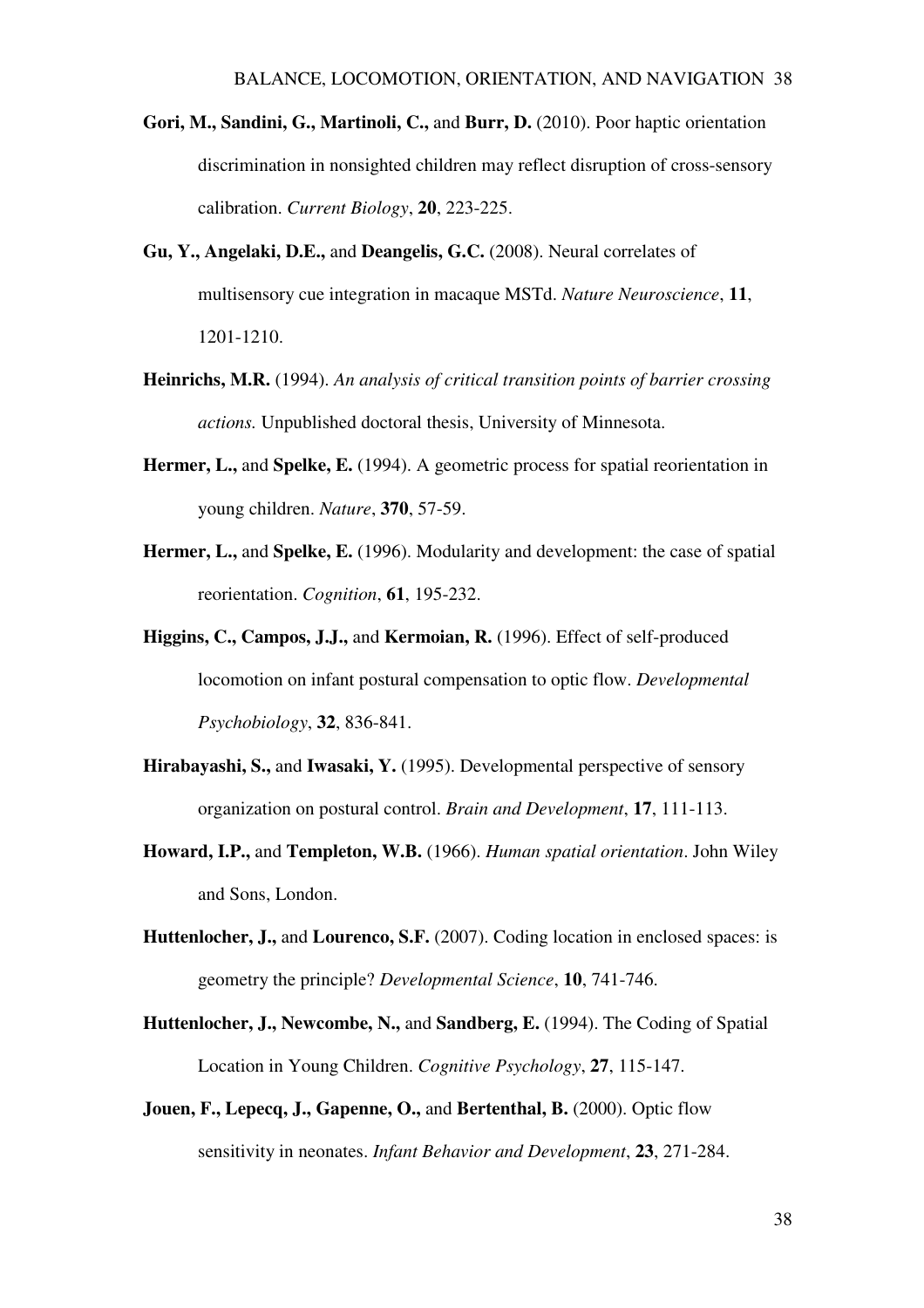- **Kaernbach, C.** (1991). Simple adaptive testing with the weighted up-down method. *Perception and Psychophysics*, **49**, 227-229.
- **Keating, M.B., McKenzie, B.E.,** and **Day, R.H.** (1986). Spatial localization in infancy: position constancy in a square and circular room with and without a landmark. *Child Development*, **57**, 115-124.
- **Kingsnorth, S.,** and **Schmuckler, M.A.** (2000). Walking skill vs walking experience as a predictor of barrier crossing in toddlers. *Infant Behavior and Development*, **23**, 331-350.
- **Klatzky, R.L., Loomis, J.M., Golledge, R.G., Cicinelli, J.G., Doherty, S.,** and **Pellegrino, J.W.** (1990). Acquisition of route and survey knowledge in the absence of vision. *Journal of Motor Behavior*, **22**, 19-43.
- **Klevberg, G.L.,** and **Anderson, D.I.** (2002). Visual and haptic perception of postural affordances in children and adults. *Human Movement Science*, **21**, 169-186.
- **Knill, D.C.** (2007). Robust cue integration: a Bayesian model and evidence from cueconflict studies with stereoscopic and figure cues to slant. *Journal of Vision*, **7**, 5-24.
- **Kontsevich, L.L.,** and **Tyler, C.W.** (1999). Bayesian adaptive estimation of psychometric slope and threshold. *Vision Research*, **39**, 2729-2737.
- **Kording, K.P., Beierholm, U., Ma, W.J., Quartz, S., Tenenbaum, J.B.,** and **Shams, L.** (2007). Causal inference in multisensory perception. *PLoS One*, **2**, e943.
- **Körding, K.P.,** and **Wolpert, D.M.** (2006). Bayesian decision theory in sensorimotor control. *Trends in Cognitive Sciences*, **10**, 319-326.
- **Landy, M.S., Maloney, L.T., Johnston, E.B.,** and **Young, M.** (1995). Measurement and modeling of depth cue combination: in defense of weak fusion. *Vision Research*, **35**, 389-412.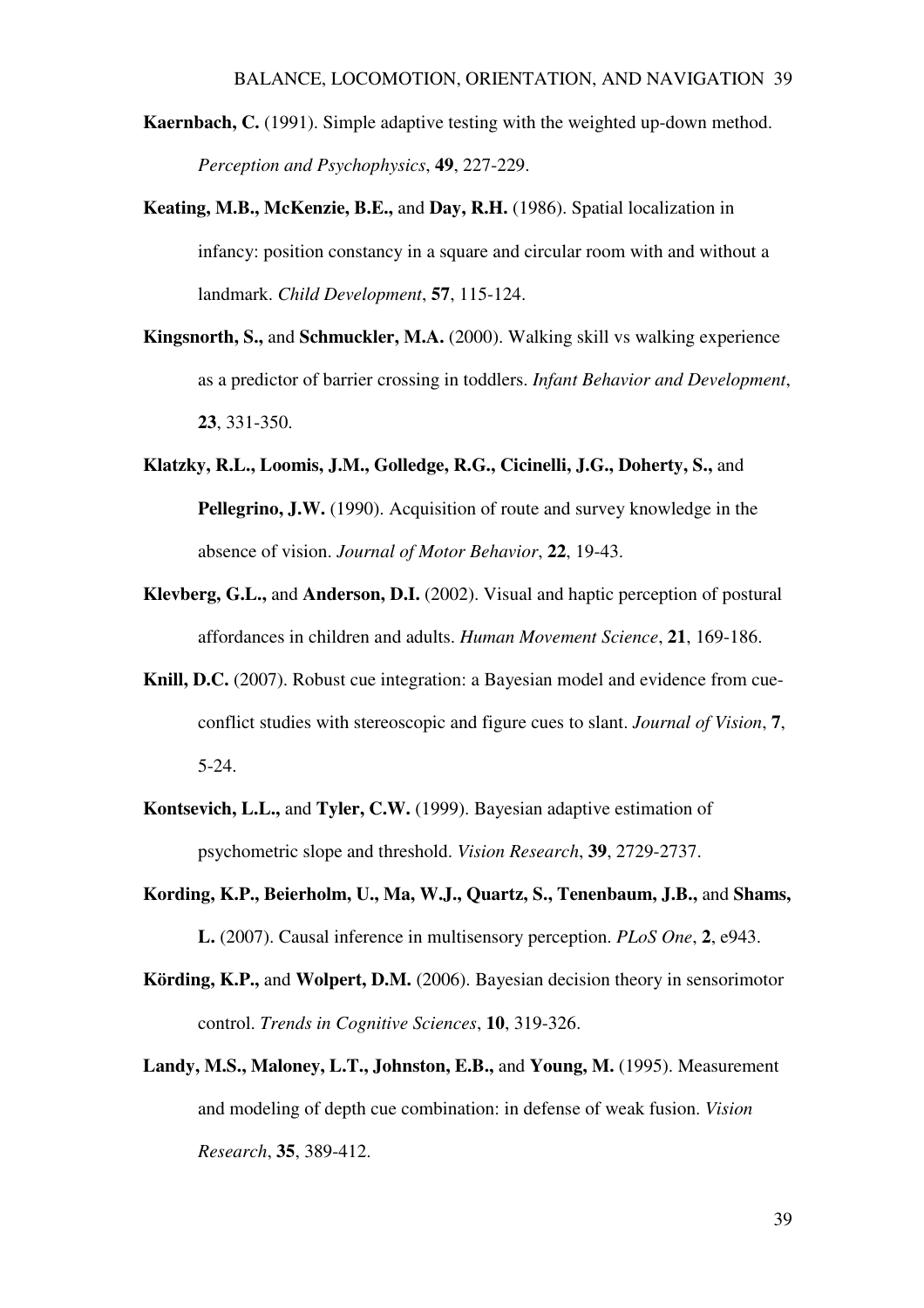- Langston, R.F., Ainge, J.A., Couey, J.J., *et al.* (2010). Development of the spatial representation system in the rat. *Science*, **328**, 1576-1580.
- **Lawson, K.R.** (1980). Spatial and temporal congruity and auditory–visual integration in infants. *Developmental Psychology*, **16**, 185-192.
- **Learmonth, A.E., Nadel, L.,** and **Newcombe, N.S.** (2002). Children's use of landmarks: implications for modularity theory. *Psychological Science*, **13**, 337- 341.
- Lee, D.N., and Aronson, E. (1974). Visual propriceptive control of standing in human infants. *Perception and Psychophysics*, **15**, 529-532.
- **Lee, S.A., Shusterman, A.,** and **Spelke, E.S.** (2006). Reorientation and landmarkguided search by young children: Evidence for two systems. *Psychological Science*, **17**, 577-582.
- **Lee, S.A.,** and **Spelke, E.S.** (2008). Children's use of geometry for reorientation. *Developmental Science*, **11**, 743-749.
- **Lew, A.R., Bremner, J.G.,** and **Lefkovitch, L.P.** (2000). The development of relational landmark use in 6-12 month old infants in a spatial orientation task. *Child Development*, **71**, 1179-1190.
- Lishman, J.R., and Lee, D.N. (1973). The autonomy of visual kinaesthesis. *Perception*, **2**, 287-294.
- **Loomis, J.M., Klatzky, R.L., Golledge, R.G., Cicinelli, J.G., Pellegrino, J.W.,** and **Fry, P.A.** (1993). Nonvisual navigation by blind and sighted: assessment of path integration ability. *Journal of Experimental Psychology: General*, **122**, 73-91.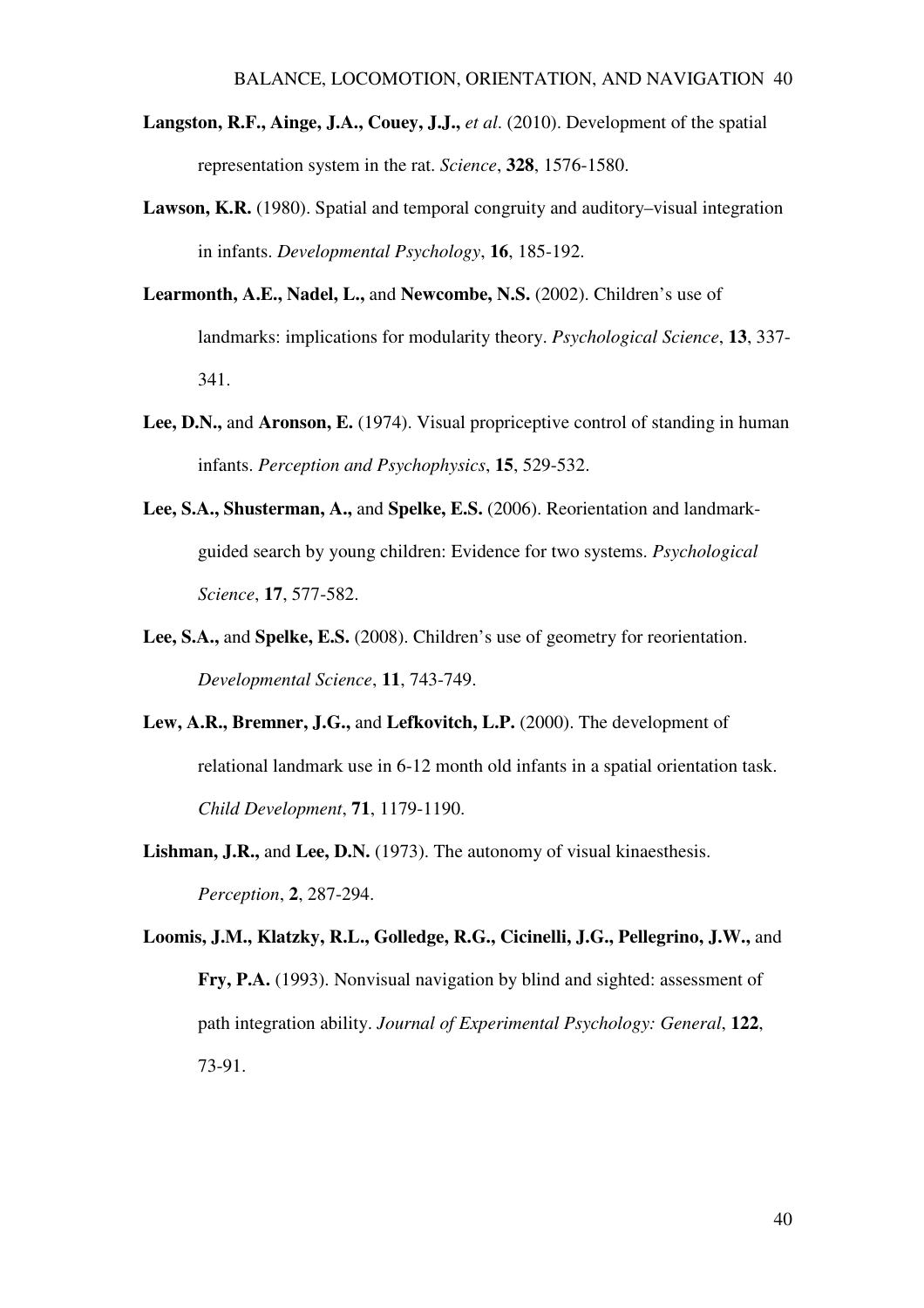## **MacNeilage, P.R., Banks, M.S., Berger, D.R.,** and **Bulthoff, H.H.** (2007). A

Bayesian model of the disambiguation of gravitoinertial force by visual cues. *Experimental Brain Research*, **179**, 263-290.

- **McKenzie, B.E., Day, R.H., and Ihsen, E.** (1984). Localization of events in space: Young infants are not always egocentric. *British Journal of Developmental Psychology*, **2**, 1-9.
- **McNaughton, B.L., Battaglia, F.P., Jensen, O., Moser, E.I.,** and **Moser, M.B.** (2006). Path integration and the neural basis of the 'cognitive map'. *Nature Reviews Neuroscience*, **7**, 663-678.
- **Meredith, M.A.,** and **Stein, B.E.** (1983). Interactions among converging sensory inputs in the superior colliculus. *Science*, **221**, 389-391.
- **Meredith, M.A.,** and **Stein, B.E.** (1986). Visual, auditory, and somatosensory convergence on cells in superior colliculus results in multisensory integration. *Journal of Neurophysiology*, **56**, 640-662.
- **Miller, J.** (1982). Divided attention: evidence for coactivation with redundant signals. *Cognitive Psychology*, **14**, 247-279.
- **Moreau, T., Helfgott, E., Weinstein, P.,** and **Milner, P.** (1978). Lateral differences in habituation of ipsilateral head-turning to repeated tactile stimulation in the human newborn. *Perceptual and Motor Skills*, **46**, 427-436.
- **Morgan, M.L., Deangelis, G.C.,** and **Angelaki, D.E.** (2008). Multisensory integration in macaque visual cortex depends on cue reliability. *Neuron*, **59**, 662-673.
- **Moser, E.I., Kropff, E.,** and **Moser, M.B.** (2008). Place cells, grid cells, and the brain's spatial representation system. *Annual Review of Neuroscience*, **31**, 69- 89.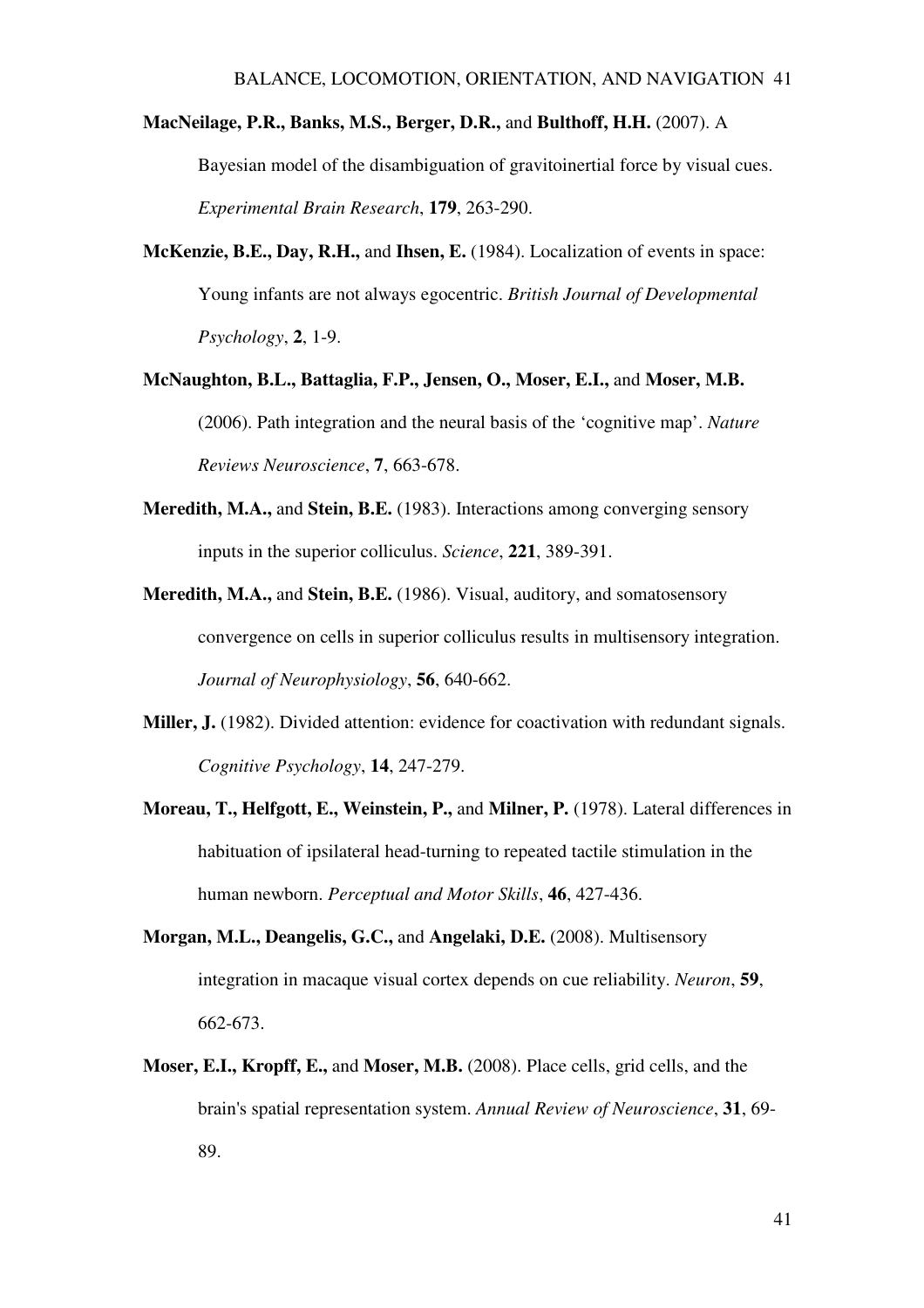- **Nardini, M., Atkinson, J., Braddick, O.,** and **Burgess, N.** (2006). The development of body, environment, and object-based frames of reference in spatial memory in normal and atypical populations. *Cognitive Processing*, **7**, 68-69.
- **Nardini, M., Bales, J., Zughni, S.,** and **Mareschal, D.** (in press). Differential development of audio-visual integration for saccadic eye movements and manual responses. *Journal of Vision, Vision Sciences Society Meeting, 2011: Abstracts.*
- **Nardini, M., Bedford, R.,** and **Mareschal, D.** (2010). Fusion of visual cues is not mandatory in children. *Proceedings of the National Academy of Sciences of the United States of America*, **107**, 17041-17046.
- **Nardini, M., Jones, P., Bedford, R.,** and **Braddick, O.** (2008). Development of cue integration in human navigation. *Current Biology*, **18**, 689-693.
- **Nardini, M., Thomas, R.L., Knowland, V.C., Braddick, O.J.,** and **Atkinson, J.** (2009). A viewpoint-independent process for spatial reorientation. *Cognition*, **112**, 241-248.
- **Neil, P.A., Chee-Ruiter, C., Scheier, C., Lewkowicz, D.J.,** and **Shimojo, S.** (2006). Development of multisensory spatial integration and perception in humans. *Developmental Science*, **9**, 454-464.
- **Newcombe, N., Huttenlocher, J., Bullock Drummey, A.,** and **Wiley, J.G.** (1998). The development of spatial location coding: place learning and dead reckoning in the second and third years. *Cognitive Development*, **13**, 185-200.
- **Newcombe, N.S., Ratliff, K.R., Shallcross, W.L.,** and **Twyman, A.D.** (2010). Young children's use of features to reorient is more than just associative: further evidence against a modular view of spatial processing. *Developmental Science.*, **13**, 213-220.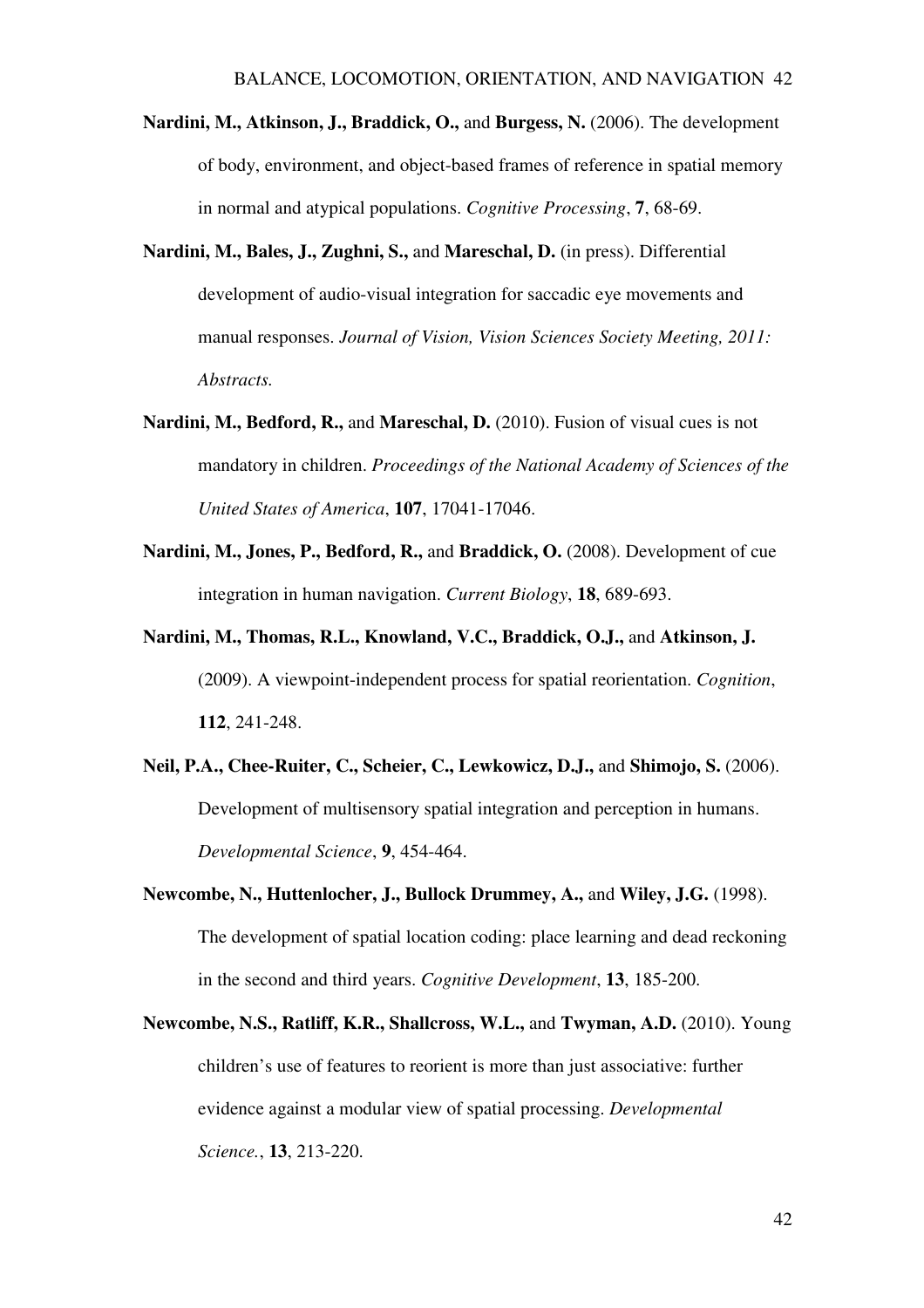- **Otto, T.U.,** and **Mamassian, P.** (2010). Divided attention and sensory integration: The return of the race model. *Journal of Vision*, **10**, 863.
- **Pagel, B., Heed, T.,** and **Röder, B.** (2009). Change of reference frame for tactile localization during child development. *Developmental Science*, **12**, 929-937.
- **Peterka, R.J.,** and **Black, F.O.** (1990). Age-related changes in human posture control: sensory organization tests. *Journal of Vestibular Research*, **1**, 73-85.
- Peterson, M.L., Christou, E., and Rosengren, K.S. (2006). Children achieve adultlike sensory integration during stance at 12-years-old. *Gait and Posture.*, **23**, 455-463.
- Pick, H.L., Warren, D.H., and Hay, J.C. (1969). Sensory Conflict in Judgments of Spatial Direction. *Perception and Psychophysics*, **6**, 203-205.
- **Pufall, P.B., and Dunbar, C.** (1992). Perceiving whether or not the world affords stepping onto and over: a developmental study. *Ecological Psychology*, **4**, 17- 38.
- **Raab, D.H.** (1962). Statistical facilitation of simple reaction times. *Transactions of the New York Academy of Sciences*, **24**, 574-590.
- **Rider, E.A.** and **Rieser, J.J.** (1988). Pointing at objects in other rooms: young children's sensitivity to perspective after walking with and without vision. *Child Development*, **59**, 480-494.
- **Riecke, B.E., van Veen, H.A.,** and **Bulthoff, H.H.** (2002). Visual Homing Is Possible Without Landmarks: A Path Integration Study in Virtual Reality. *Presence: Teleoperators and Virtual Environments*, **11**, 443-473.
- **Rieser, J.J.** (1979). Spatial orientation of six-month-old infants. *Child Development*, **50**, 1078-1087.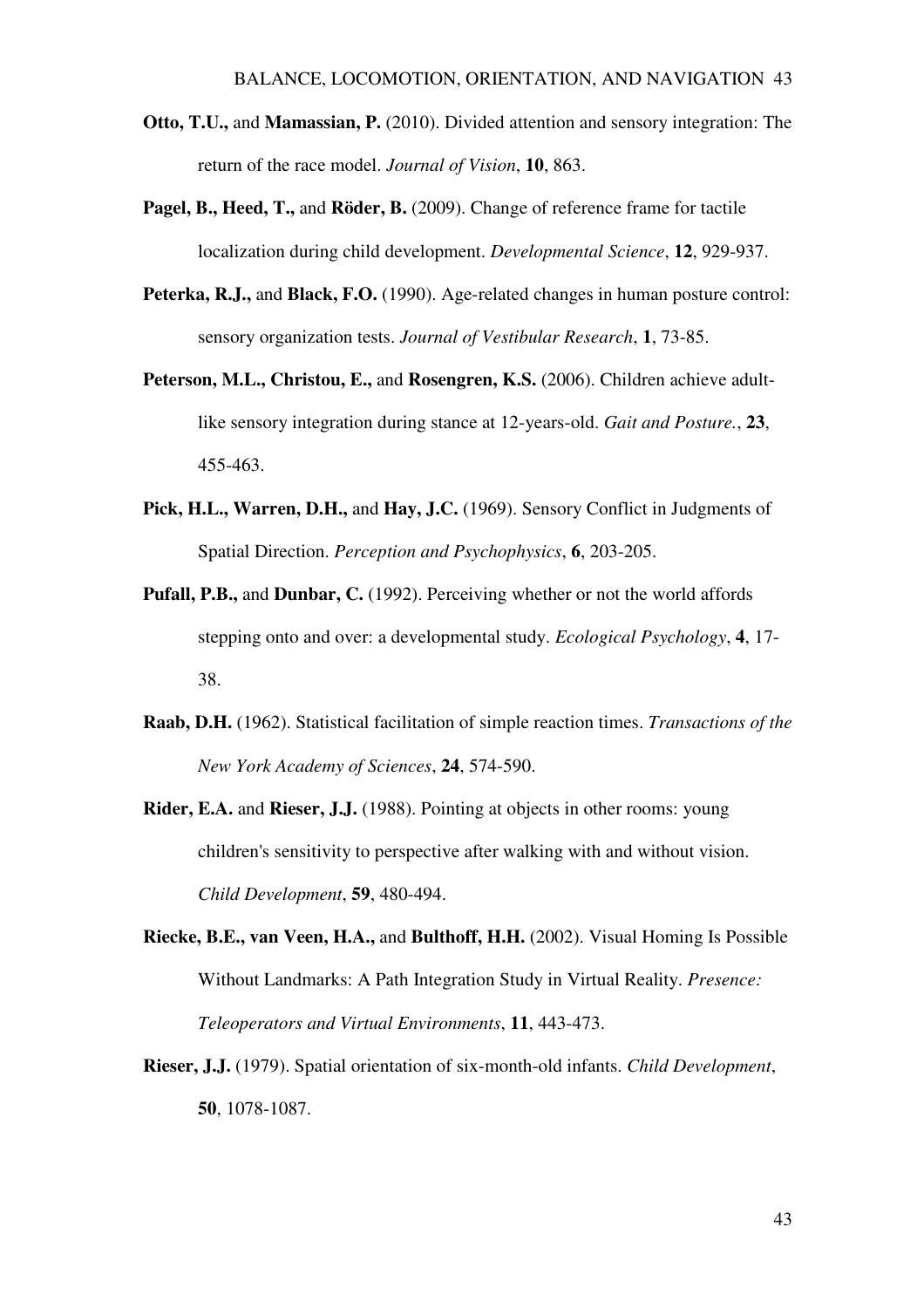- **Rieser, J.J.,** and **Rider, E.A.** (1991). Young Children's Spatial Orientation With Respect to Multiple Targets When Walking Without Vision. *Developmental Psychology*, **27**, 97-107.
- **Rinaldi, N.M., Polastri, P.F.,** and **Barela, J.A.** (2009). Age-related changes in postural control sensory reweighting. *Neuroscience Letters*, **467**, 225-229.
- **Romo, R., Hernandez, A., and Zainos, A.** (2004). Neuronal correlates of a perceptual decision in ventral premotor cortex. *Neuron*, **41**, 165-173.
- **Schmuckler, M.A.** (1996). The development of visually-guided locomotion: barrier crossing by toddlers. *Ecological Psychology*, **8**, 209-236.
- **Schmuckler, M.A., and Gibson, E.J.** (1989). The effect of imposed optical flow on guided locomotion in young walkers. *British Journal of Developmental Psychology*, **7**, 193-206.
- **Schmuckler, M.A.,** and **Tsang, H.Y.** (1997) . Visual-movement interaction in infant search. In *Studies in Perception and Action IV* (eds. M.A. Schmuckler and J.M. Kennedy), pp. 233-236. Lawrence Erlbaum, Mahwah, NJ.
- **Schmuckler, M.A., and Tsang-Tong, H.Y.** (2000). The role of visual and body movement information in infant search. *Developmental Psychology*, **36**, 499- 510.
- **Shumway-Cook, A.,** and **Woollacott, M.H.** (1985). The growth of stability: postural control from a development perspective. *Journal of Motor Behavior*, **17**, 131- 147.
- **Simons, D.J.,** and **Wang, R.F.** (1998). Perceiving Real-World Viewpoint Changes. *Psychological Science*, **9**, 315-320.
- **Sparto, P.J., Redfern, M.S., Jasko, J.G., Casselbrant, M.L., Mandel, E.M.,** and **Furman, J.M.** (2006). The influence of dynamic visual cues for postural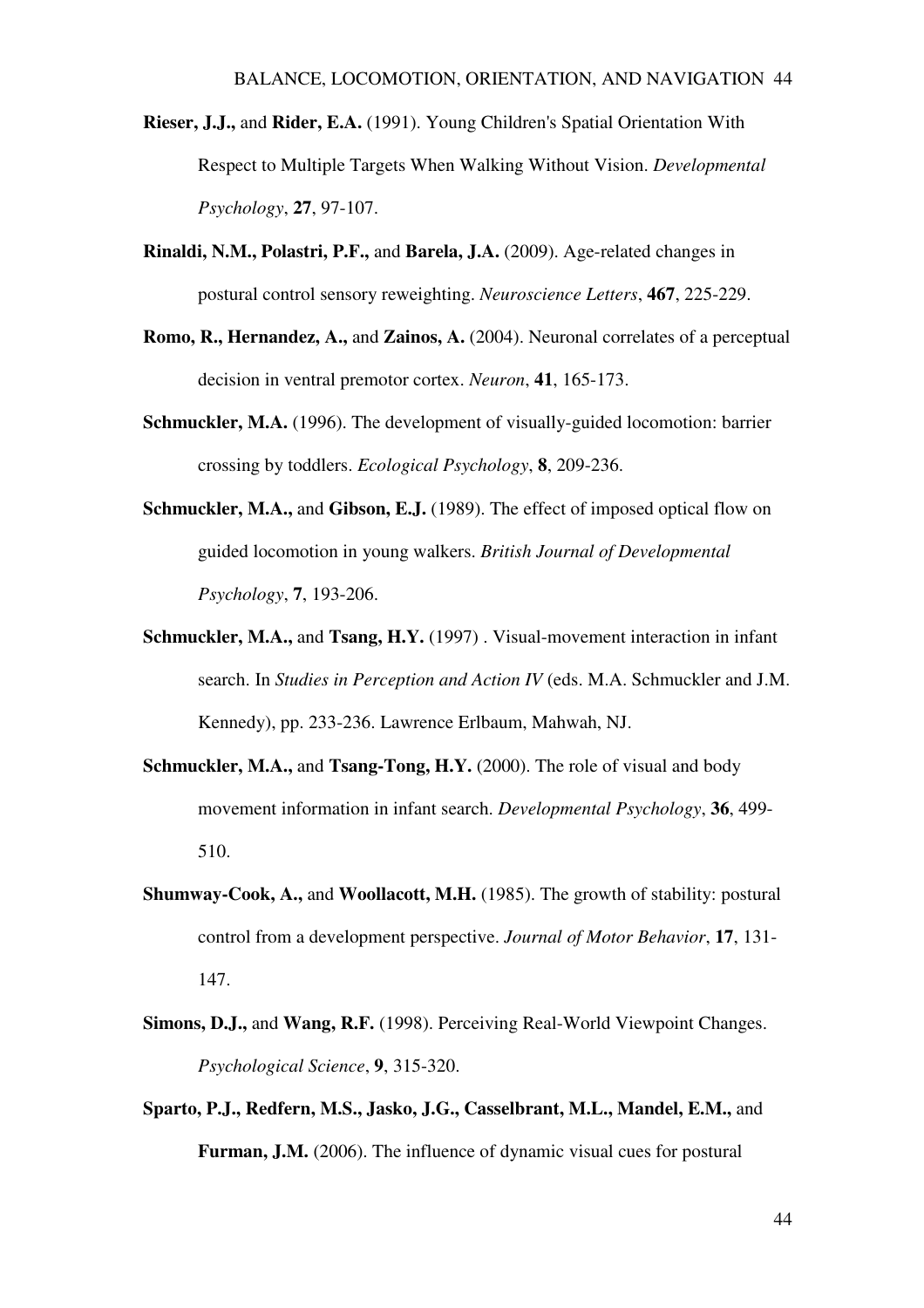516.

- **Tan, U.,** and **Tan, M.** (1999). Incidences of asymmetries for the palmar grasp reflex in neonates and hand preference in adults. *Neuroreport*, **10**, 3253-3256.
- **Taube, J.S.** (2007). The head direction signal: origins and sensory-motor integration. *Annual Review of Neuroscience*, **30**, 181-207.
- **Twyman, A.D., and Newcombe, N.S.** (2010). Five reasons to doubt the existence of a geometric module. *Cognitive Science*, **34**, 1315-1356.
- **Wall, M.B., Lingnau, A., Ashida, H.,** and **Smith, A.T.** (2008). Selective visual responses to expansion and rotation in the human MT complex revealed by functional magnetic resonance imaging adaptation. *European Journal of Neuroscience*, **27**, 2747-2757.
- Wall, M.B., and Smith, A.T. (2008). The representation of egomotion in the human brain. *Current Biology*, **18**, 191-194.
- **Wallace, M.T.,** and **Stein, B.E.** (1997). Development of multisensory neurons and multisensory integration in cat superior colliculus. *Journal of Neuroscience*, **17**, 2429-2444.
- **Wallace, M.T.,** and **Stein, B.E.** (2001). Sensory and multisensory responses in the newborn monkey superior colliculus. *Journal of Neuroscience*, **21**, 8886-8894.
- **Wallace, M.T., Wilkinson, L.K.,** and **Stein, B.E.** (1996). Representation and integration of multiple sensory inputs in primate superior colliculus. *Journal of Neurophysiology*, **76**, 1246-1266.
- **Wang, R.F.,** and **Simons, D.J.** (1999). Active and passive scene recognition. *Cognition*, **70**, 191-210.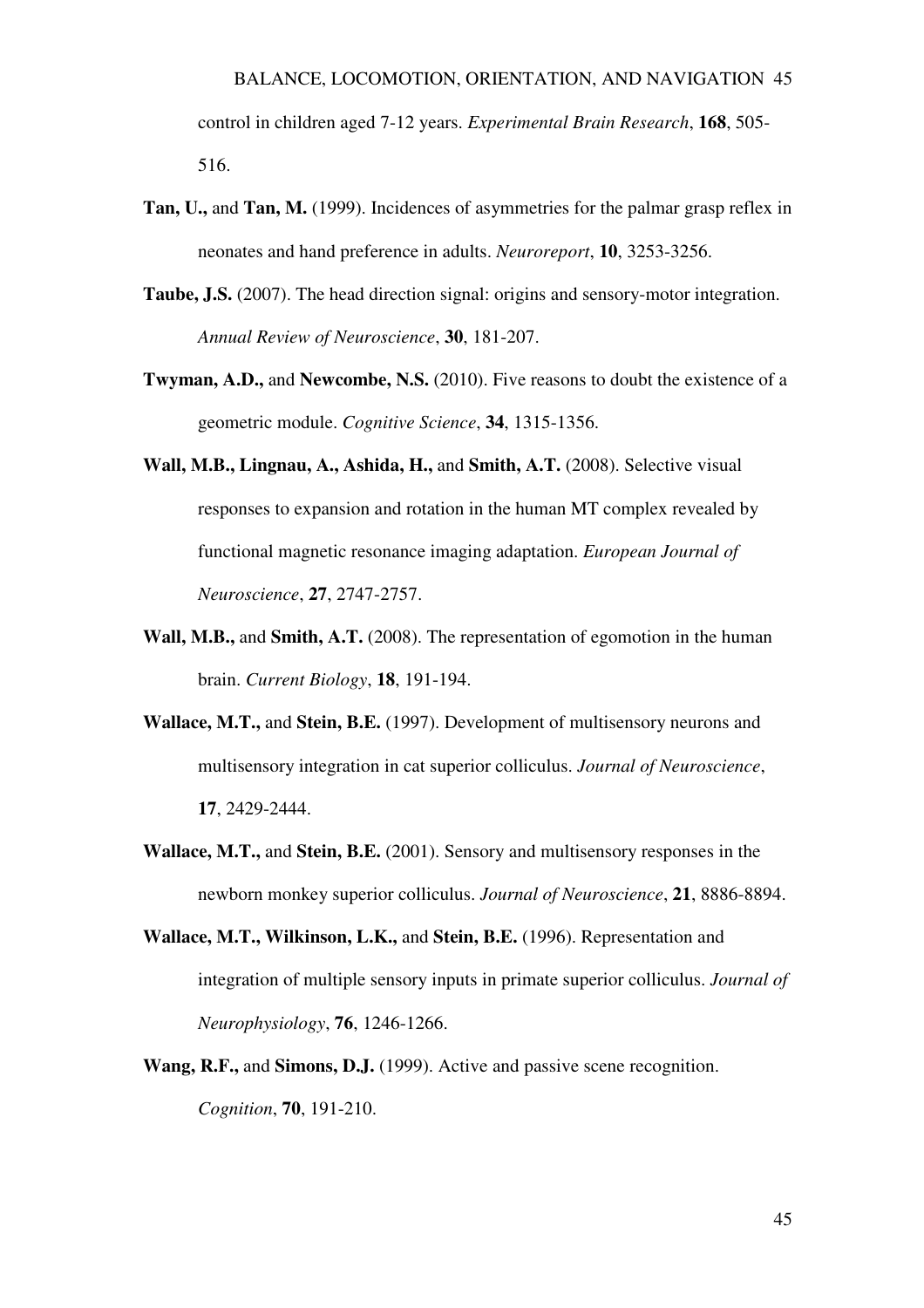- **Wang, R.F.,** and **Spelke, E.S.** (2002). Human spatial representation: insights from animals. *Trends in Cognitive Sciences*, **6**, 376-382.
- **Wann, J.P., Mon-Williams, M.,** and **Rushton, K.** (1998). Postural control and coordination disorders: The swinging room revisited. *Human Movement Science*, **17**, 491-513.
- **Wattam-Bell, J., Birtles, D., Nystrom, P.,** *et al***.** (2010). Reorganization of global form and motion processing during human visual development. *Current Biology*, **20**, 411-415.
- **Wertheimer, M.** (1961). Psychomotor coordination of auditory and visual space at birth. *Science*, **134**, 1692.
- **Wills, T.J., Cacucci, F., Burgess, N.,** and **O'Keefe, J.** (2010). Development of the hippocampal cognitive map in preweanling rats. *Science*, **328**, 1573-1576.
- **Wismeijer, D.A., Erkelens, C.J., van, E.R.,** and **Wexler, M.** (2010). Depth cue combination in spontaneous eye movements. *Journal of Vision*, **10**, 25.
- **Woollacott, M., Debu, B.,** and **Mowatt, M.** (1987). Neuromuscular control of posture in the infant and child: is vision dominant? *Journal of Motor Behavior*, **19**, 167-186.
- **Zupan, L.H., Merfeld, D.M.,** and **Darlot, C.** (2002). Using sensory weighting to model the influence of canal, otolith and visual cues on spatial orientation and eye movements. *Biological Cybernetics*, **86**, 209-230.
- **Zwart, R., Lebedt, A., Fong, B., deVries, H.,** and **Savelsbergh, G.** (2005). The affordance of gap crossing in toddlers. *Infant Behavior and Development*, **28**, 145-154.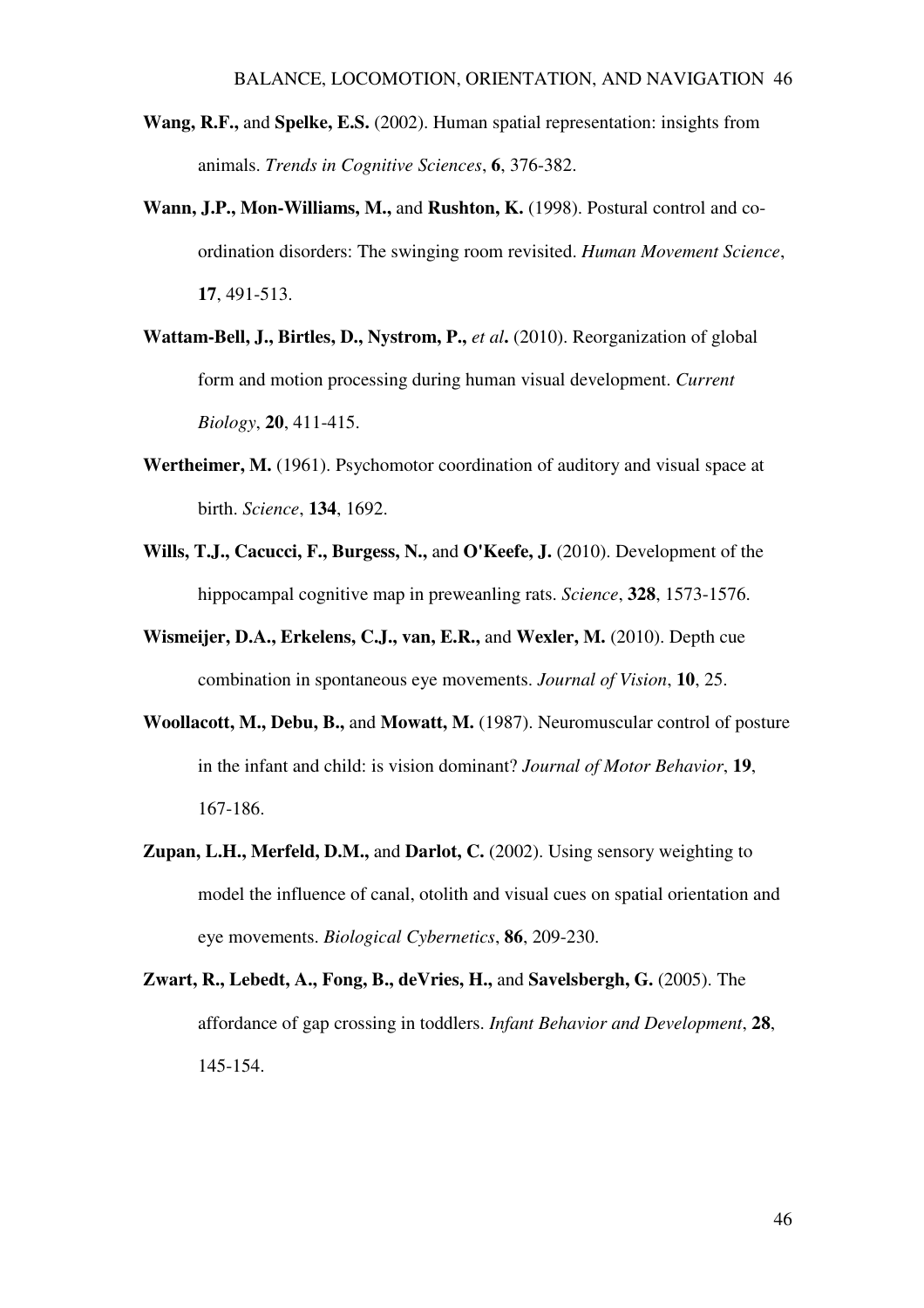#### FOOTNOTES

1. A related problem is keeping track of own limb positions in order to enable their accurate localization, and to support accurate reaching towards objects (**Chapter 5** by A.J. Bremner *et al.* and **Chapter 13** by Röder *et al.*; A.J. Bremner *et al.* 2008a; 2008b; Pagel *et al.* 2009).

2. If landmarks do play a role in building up a "cognitive map" of space, an interesting question is how and whether blind humans do this (Klatzky *et al.* 1990; Loomis *et al.* 1993).

3. In a study with adults, Riecke *et al.* (2002) separated the dual roles of vision in providing visual landmarks and optic flow by having subjects navigate in virtual reality through a field of visual 'blobs' that provided texture for optic flow but could not be used as landmarks.

4. The major predicted benefit for integration of cues is a reduction in the *variance* of responses – see **Section 5**.

5. The simple rule to integrate *all* available estimates is inappropriate for situations in which one estimate differs drastically from the others. "Robust cue integration" is an extension to the Bayesian integration framework stating that since large outliers are highly unlikely to be due to normal sensory noise, they should be presumed to be erroneous and excluded from integration with other estimates (Knill 2007; Kording *et al.* 2007; Landy *et al.* 1995). "Robust cue integration" would give observers in the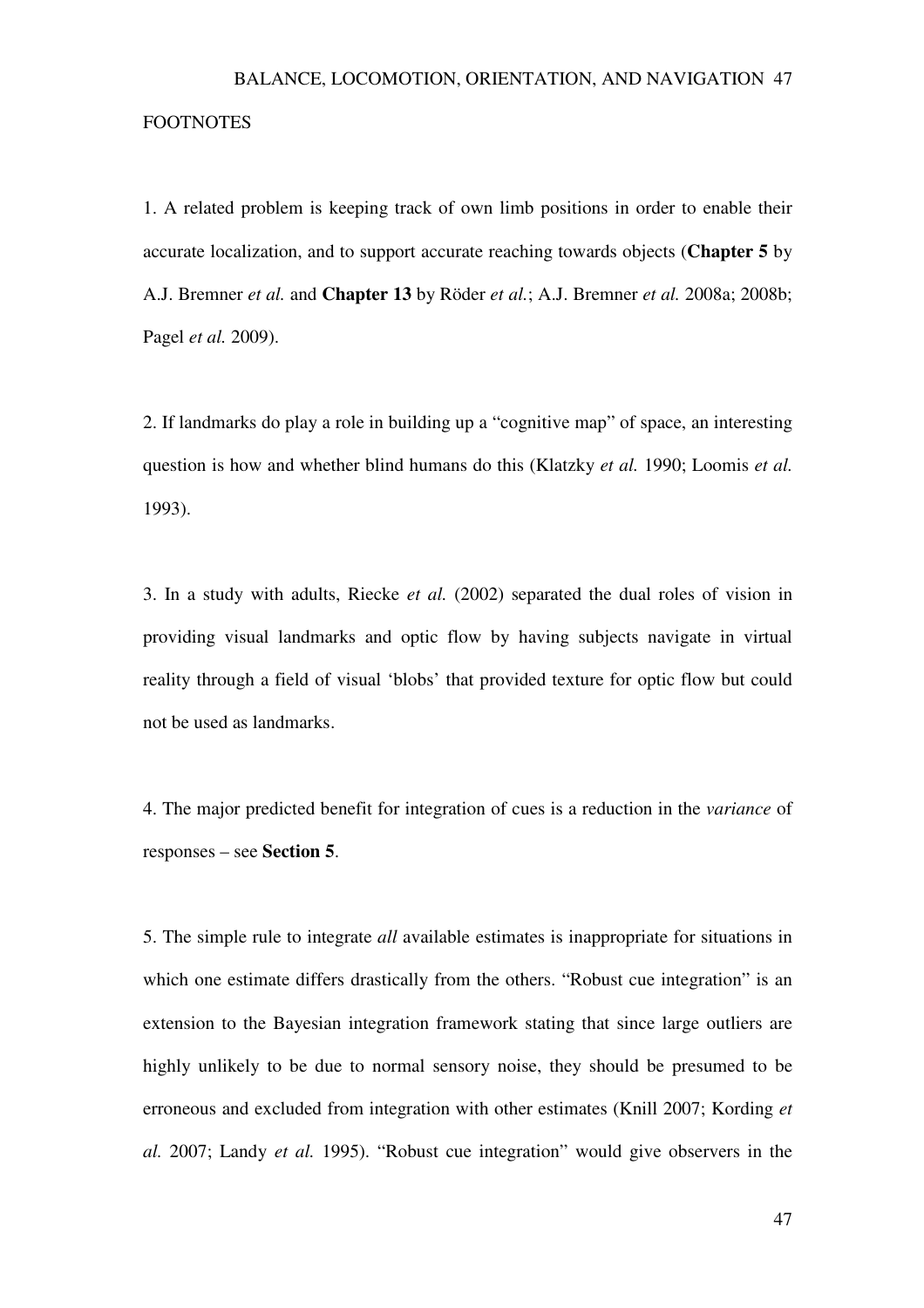swinging room a basis for disregarding visual information when it is highly discrepant with vestibular and proprioceptive information. The crucial point to note in comparing children and adults is that whether or not estimates can be detected as "highly discrepant" depends not only on the average difference between them, but also on their variabilities. Thus, given children and adults subjected to the same experimental manipulation, if adults' estimates of own posture (via all senses) are much less variable than children's, then adults might have a basis for detecting that the visual estimate is discrepant compared with the others, whereas children might not. In this situation, if both age groups were following "robust cue integration" with the same integration rules, adults would reject vision but children would not. To show that adults and children really differ in integration behaviour it is necessary to exclude this possibility – for example, by showing that even when noise is added to adults' estimates in order to bring them to children's level, they still behave differently.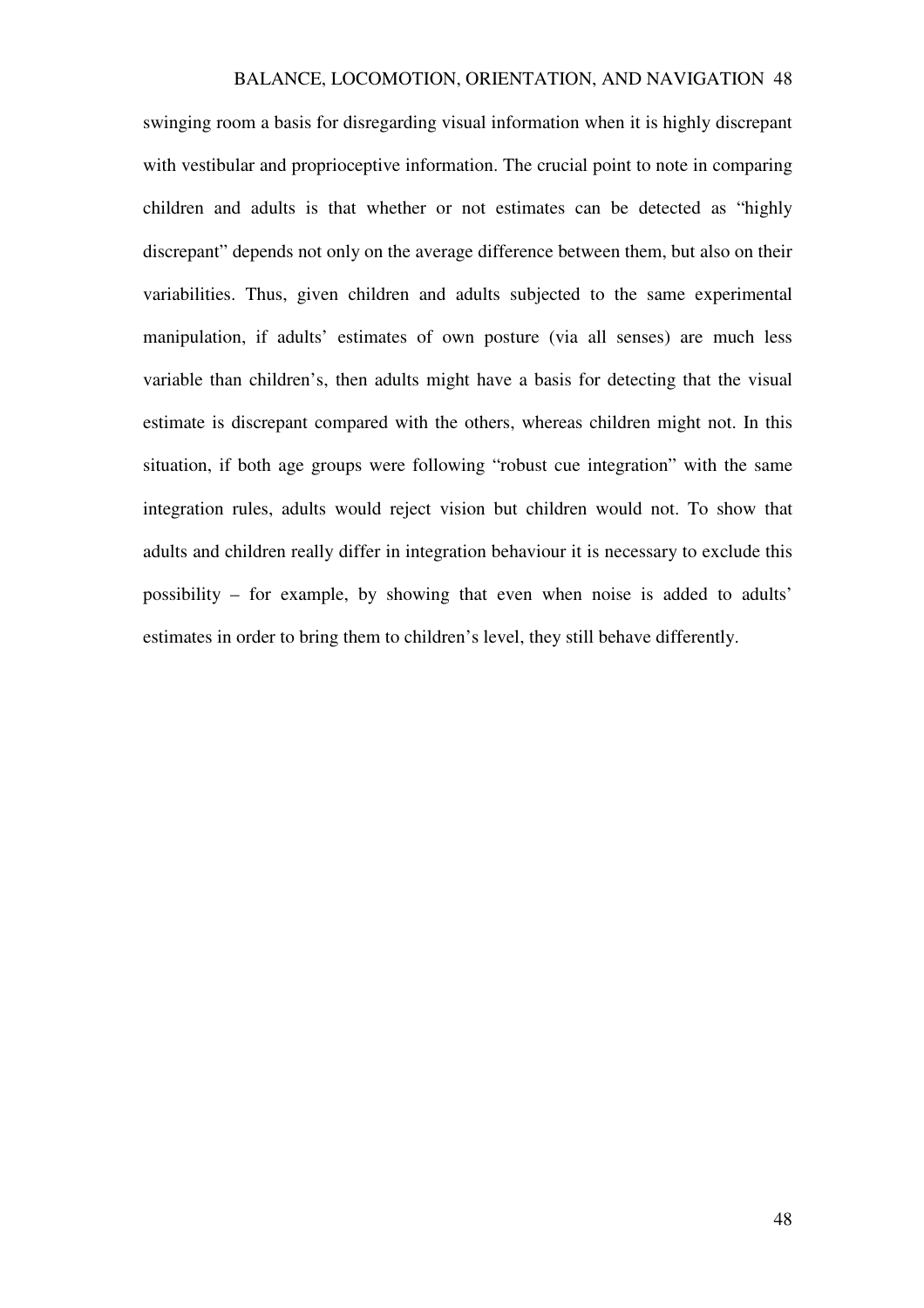#### FIGURE CAPTIONS

**Fig. 6.1.** The swinging room technique. (**a**) The participant stands in a room with a stationary floor but moving walls. (**b**) An optic flow expansion pattern created by walls moving toward the participant. The same pattern would be produced by the observer swaying forward.

**Fig. 6.2.** Measuring multisensory contributions to balance. While participants attempt to stand still on a platform, visual information can be removed by closing the eyes. Ankle joint proprioception can be made unreliable by rotating the platform to maintain the ankle at a fixed angle. This creates four sensory conditions **a-d** during which sway was measured (Shumway-Cook and Woollacott 1985).

**Fig. 6.3**. (**A**) Layout for the Nardini et al. (2008) spatial task. **(B)** Mean Root Mean Square Error (RMSE) of responses under conditions providing SM (self-motion), LM (landmarks), or SM+LM (both kinds of information). This measure reflects distances between each search and the correct location. **(B)** Standard deviation (SD) of responses. This measure reflects the variability (dispersion) of searches. Bayesian integration of cues predicts reduced variance (and hence also reduced SD, which is the square root of the variance), given multiple cues.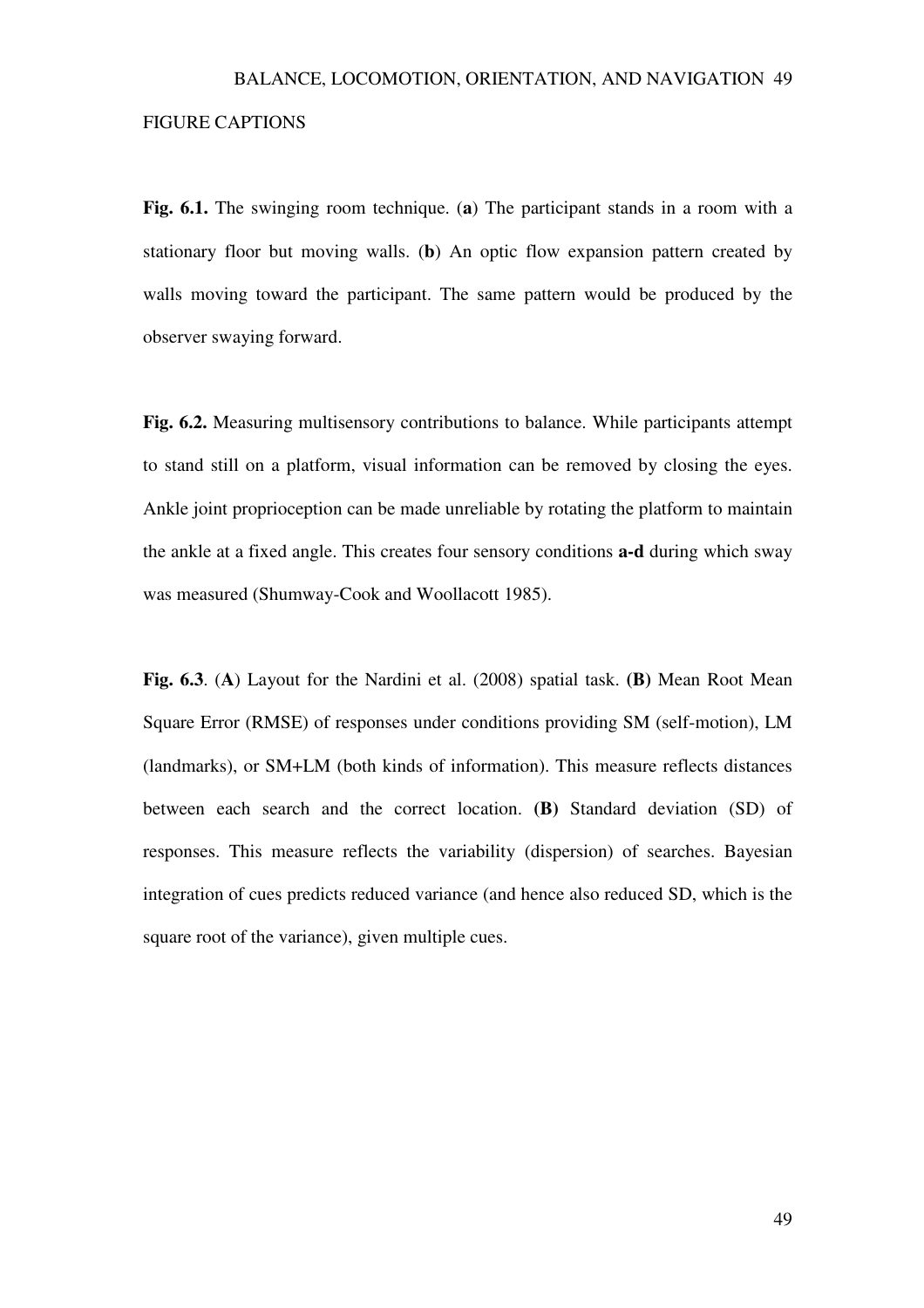



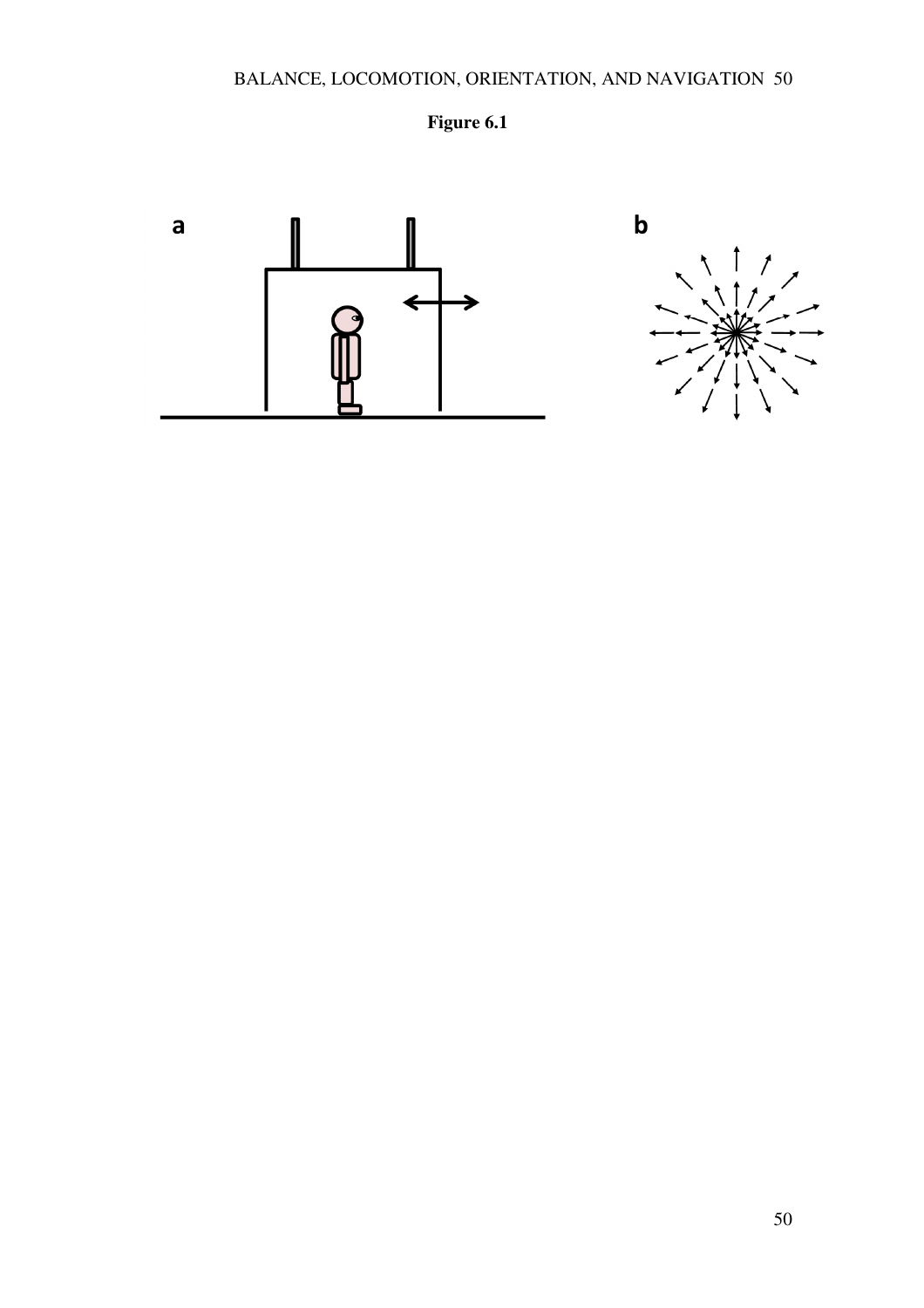# **Figure 6.2**



information present: